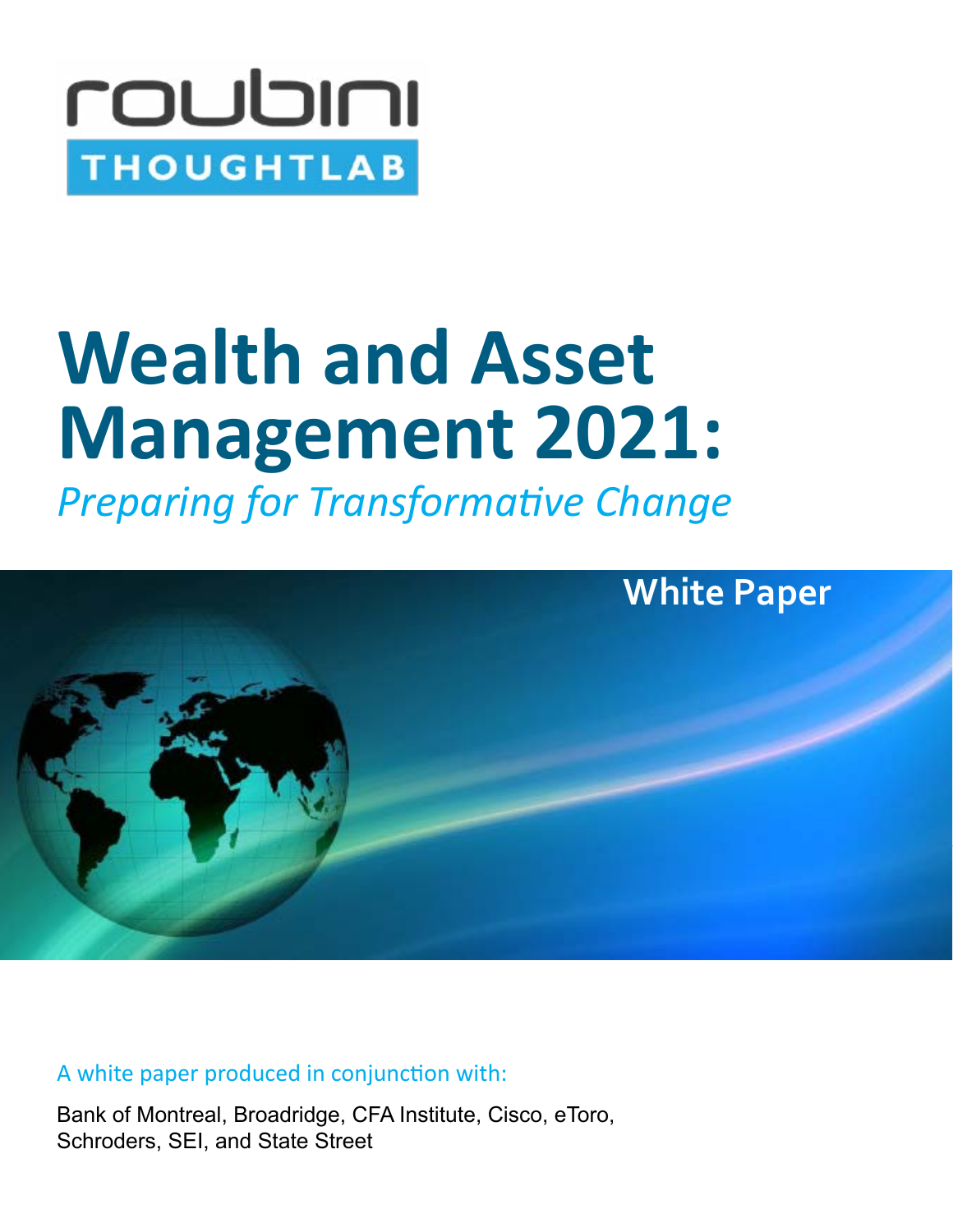# **Table of Contents**

| 5. The Road Ahead: Driving Digital Transformation38 |  |
|-----------------------------------------------------|--|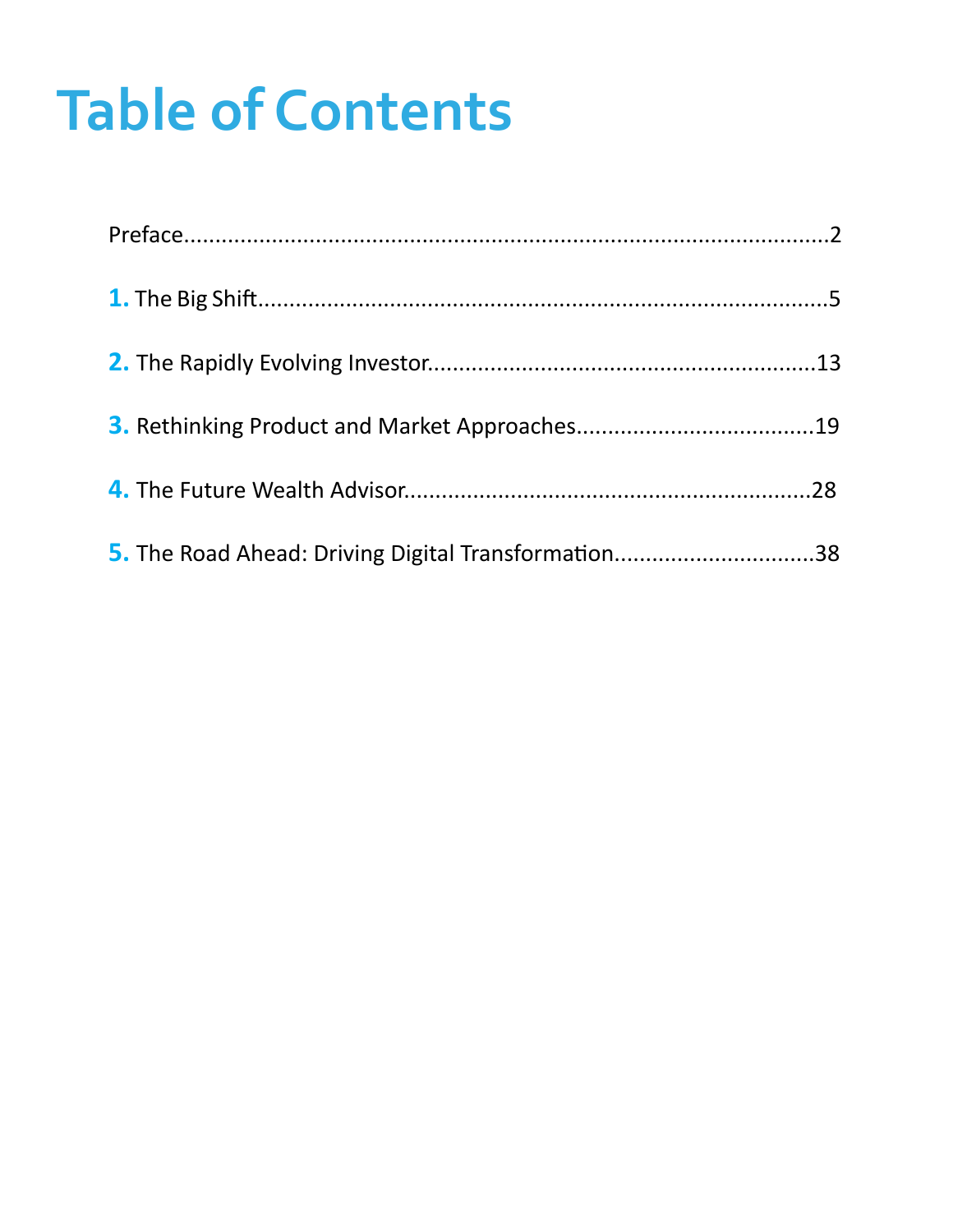## **Preface**

Everywhere you look, the signs of change are there. The demographics of wealth are shifting dramatically around the world—from the growing dominance of women investors in North America to the rising middle class in emerging markets. As part of this shift, the wealth industry will see trillions of dollars of wealth transfer from baby boomers to a new generation of digital natives with very different investment behaviors.

At the same time, technology is linking billions of people and devices through real-time connections, reinventing how investors communicate, interact, and make decisions. Artificial intelligence, virtual reality, blockchain, and real-time analytics are just some of the smart technologies investment providers are embracing. Over the next five years, the impact of these economic, demographic, and technological megachanges on the wealth profession will be profound.

To help wealth executives understand the far-reaching implications, Roubini ThoughtLab, an independent thought leadership consultancy, teamed up with a coalition of leading organizations from the wealth industry to conduct a rigorous study, titled **Wealth and Asset Management 2021: Preparing for Transformative Change**. The complexity of these issues and the scope of the project required a comprehensive research program based on extensive quantitative analysis of 2,000 investors and 500 wealth firms across 10 world markets; economic modeling and forecasting across 25 countries; and expert opinions from more than 40 market leaders, economists, technologists, and investment specialists.

We would like to thank the sponsors of Wealth and Asset Management 2021: Preparing for Transformative Change, who contributed financial and intellectual support to this ground-breaking research program. Without their kind support, this study would not have been possible.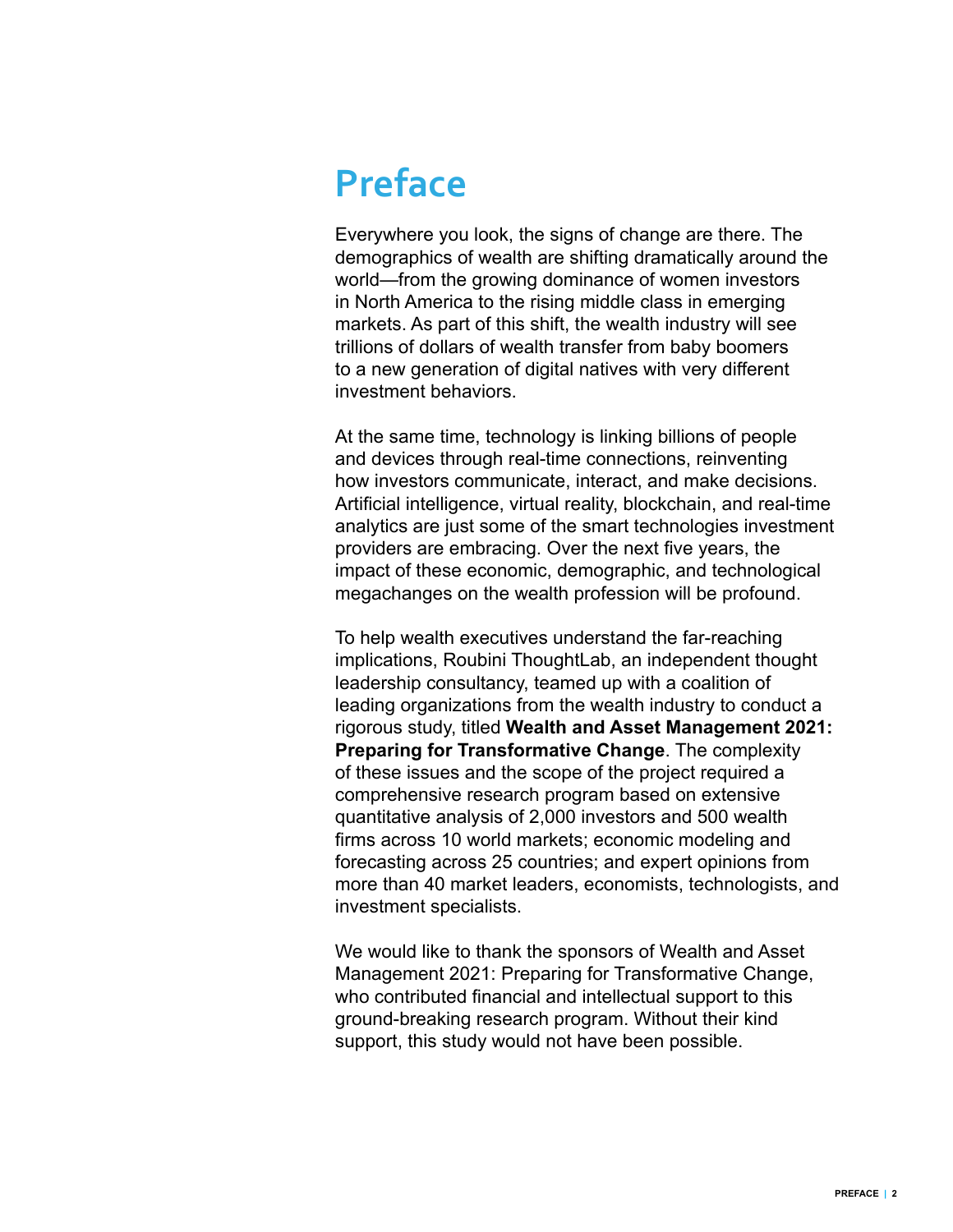#### **Bank of Montreal**

• Terry McDougall, Head of Marketing, US Wealth Management and Global Asset Management

#### **Broadridge**

- Steve Scruton, President of Broadridge Advisor **Solutions**
- Traci Mabrey, Head of Wealth Solutions at Broadridge Financial Solutions

#### **Cisco Systems**

- Leni Selvaggio, Global Marketing Lead, Financial Services Industry
- Joseph Pagano, Practice Advisor, Financial Services Digital Transformation Group

#### **CFA Institute**

- Bob Dannhauser, Head of Global Private Wealth **Management**
- John Bowman, Managing Director, Americas

#### **Schroders**

- Duncan Lamont, Head of Research and Analytics
- Magnus Grimond, Research Contributor

#### **SEI**

- Al Chiaradonna, Senior Vice President, SEI Wealth Platform<sup>SM</sup>, North America Private Banking
- Kevin P. Barr, Executive Vice President of SEI and Head of SEI's Investment Management

#### **State Street**

- John Bolton, Vice President, Thought Leadership, Global Marketing
- Meredith Kaplan, Vice President, Research, Global Marketing

#### **eToro**

- Yoni Assia, Founder and CEO
- Elad Lavi, Executive Assistant to CEO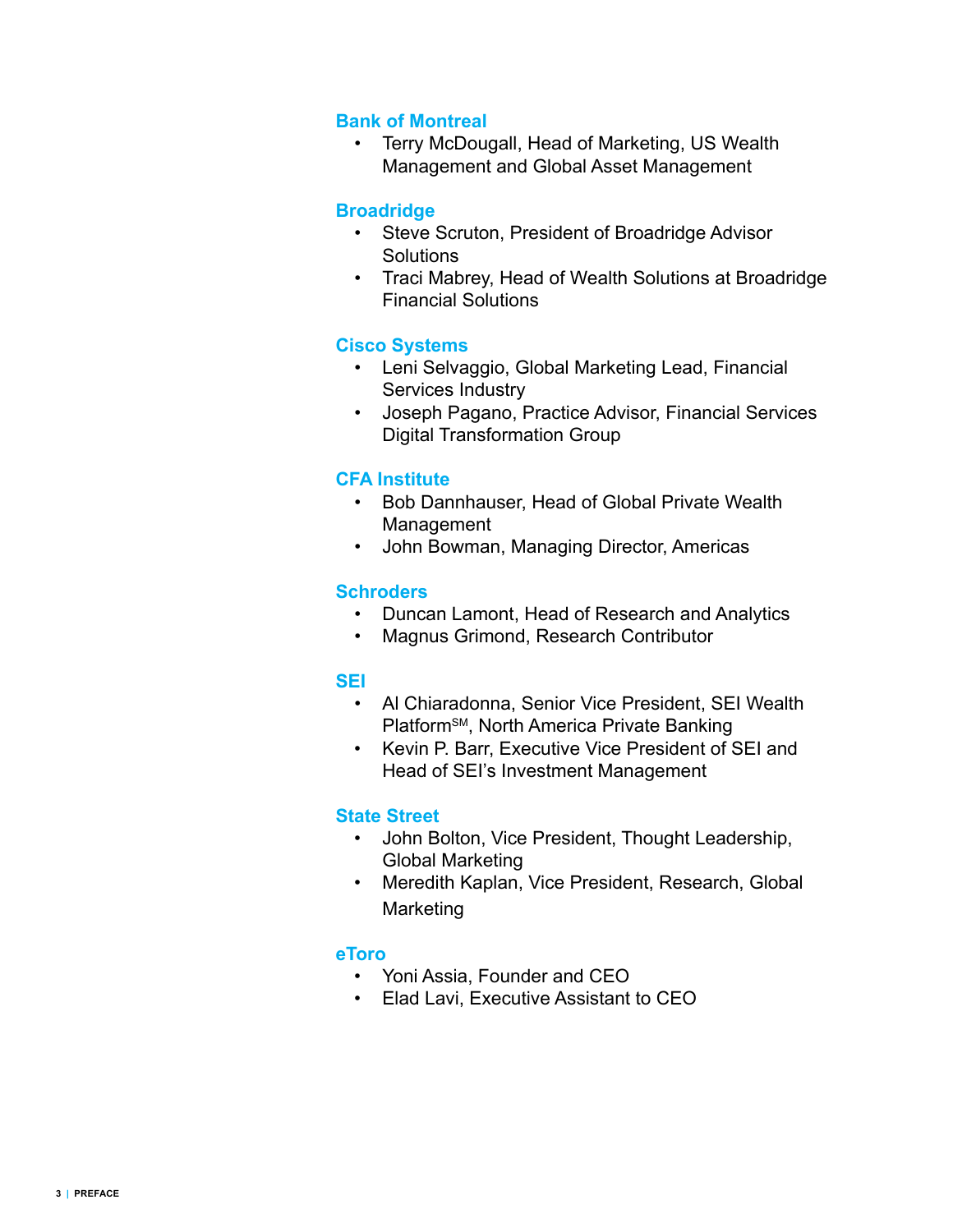We would also like to thank the advisors to our project, who offered their guidance and valuable insights. These include Bill Janeway, Managing Director, Warburg Pincus; Rodolfo Castilla, Global Head, Wealth Management Products and Platforms, Citi Consumer Bank; Daniel Tu, Chief Innovation Officer, Ping An; Amit Sahasrabudhe, Head of Wealth Management Strategy and Digital Solutions, RBC; Stefan Tirtey, Managing Director, CommerzVentures; Joseph Pawson, Vice President, Bank of Tokyo-Mitsubishi UFG; Andy Nusbickel, Senior Manager, Financial Advisors Marketing, Vanguard; Dimple Shah, Senior Vice President, Head of Corporate Strategy, LPL; and Nancy Davis, Managing Partner and Chief Investment Officer, Quadratics Capital.

We would like to extend special thanks to Dr. Nouriel Roubini, who generously shared his time and provided us with a valuable vision of the future. His team of macroeconomists modeled the impact of demographic and economic trends on the wealth landscape.

The project has brought together an extraordinary group of executives and experts from across the wealth ecosystem – including private banks, family offices, personal wealth advisors, mutual funds companies, full-service banks, alternative investment firms, fintechs, technology companies, and consultancies. The result is fresh, evidence-based research providing actionable insights into how investment providers are rethinking their strategies, products, and processes to succeed in a rapidly transforming marketplace. We are proud to be part of this initiative and hope it will help wealth executives cope with the challenges and enormous opportunities that lie ahead.

Lou Celi CEO Roubini ThoughtLab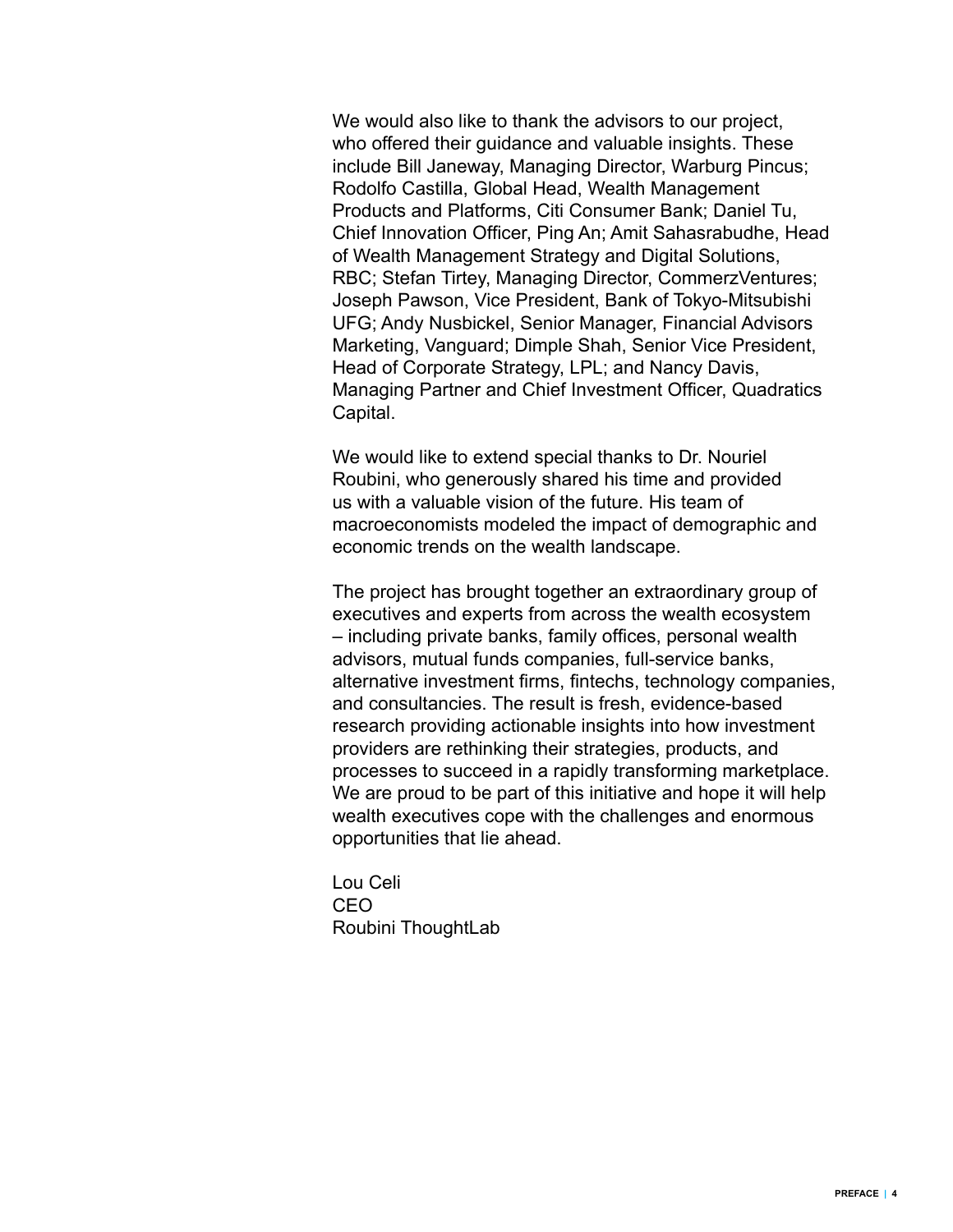

## **1. The Big Shift**

*By 2021, the convergence of technological, economic, and demographic trends will transform the wealth industry, unlocking immense global wealth across a diverse universe of investors. But these investors will also have rising expectations, and the willingness to switch providers if their demands are unmet. In such a fast-changing marketplace, investment providers need to fully understand their customers' priorities and behaviors, and leverage technology to meet their changing needs.*

#### **Winds of change**

Change is a constant in the global wealth industry. "The business moves in cycles, and some are severe," says market veteran, Bob Reynolds, President and CEO of Putnam Investments. But even for experienced professionals, recent market turns have been particularly tumultuous. Since the sub-prime meltdown and Great Recession of 2008, industry leaders have needed to navigate their firms through a Eurozone debt crisis, an emerging market slowdown, and a collapse in oil prices.

With monetary policy losing its efficacy, "mediocre growth and low interest rates have become the new normal," according to economist Dr. Nouriel Roubini. He sees a dangerous storm looming: a rising tide of nationalism that can shake the very bedrock of global markets. "Brexit is the proverbial canary in the coalmine," says Roubini, "It signals a broad populist backlash against globalization, labor migration, and open markets." While Roubini does not think this is a "Lehman moment," he sees a higher risk of EU and Eurozone disintegration and other potential global disruptions.

But Dirk Klee, COO of UBS, believes the biggest market upheaval will come from within the industry itself. "The wealth sector is going through a tremendous, fast shift," says Klee, "not because of regulation or low interest rates, but from customers and their desire for a digitally enabled experience." Investment advisors like Clark Blackman II, Founder and CEO of Alpha Wealth Strategies, agree: "This is a watershed moment for the investment advisory business."

Indeed, our research shows that a convergence of technological, economic, demographic and consumer trends will turn the wealth profession on its head by 2021, reshaping customer expectations, disrupting business models, and altering advisor roles. These new realities will require investment providers to drive wide-ranging digital transformation or face extinction at the hands of competitors both old and new.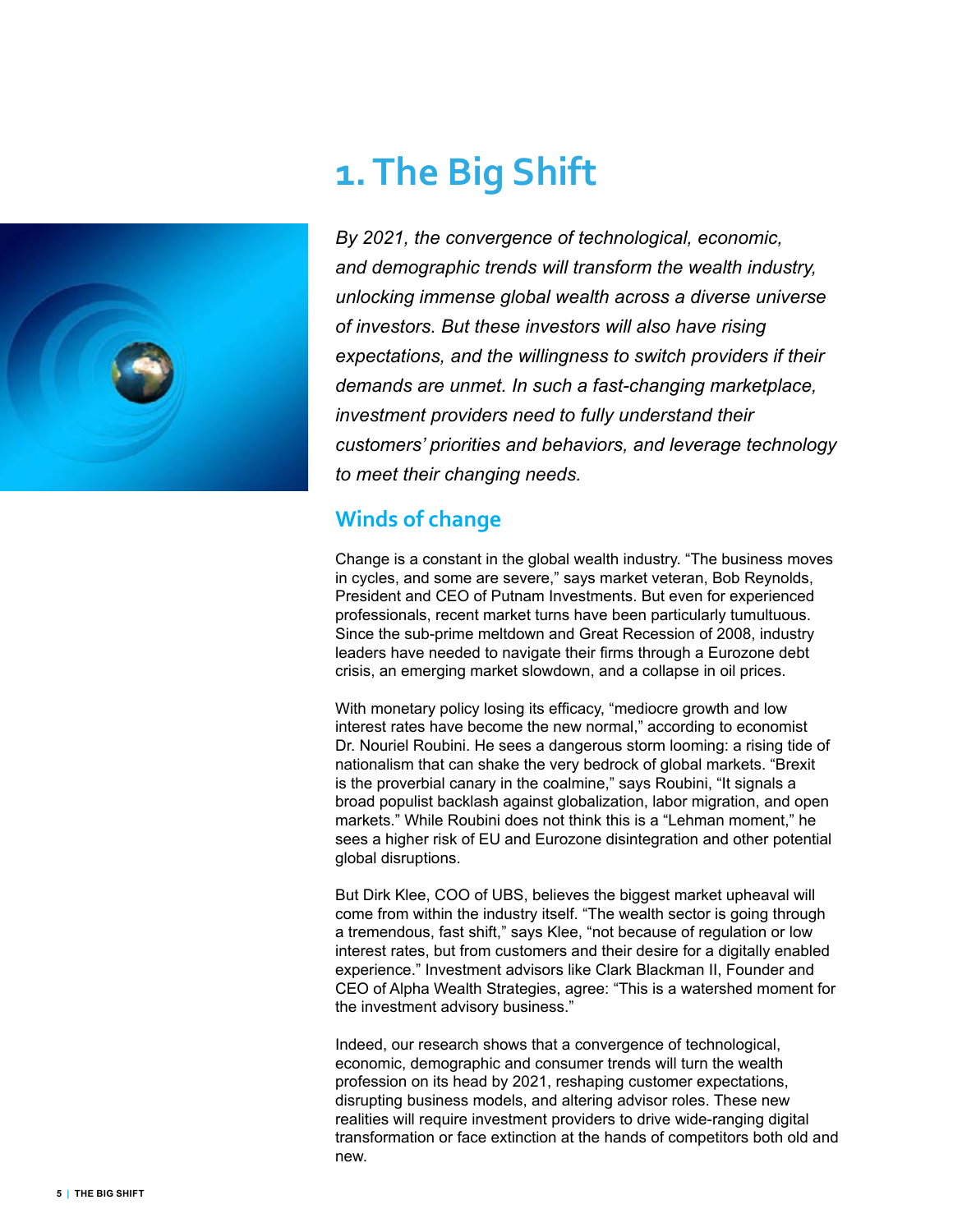#### **Technology changes the game**

Wealth service providers and investors agree that technology is revolutionizing the industry. Of the top five external forces of change cited by surveyed investment providers, three relate to technology: new technology, including mobile, analytics, and social media; a greater range of competitors, including fintechs (financial technology companies); and threats to cybersecurity. Similarly, in a separate survey, investors put three technology-related issues on their top-five list: cybersecurity threats; a greater range of wealth providers, including fintechs; and digital access to investment providers. (See Figure 1-1.)

As Rodolfo Castilla, Global Head of Wealth Management Products and Platforms at Citi Consumer Bank, puts it: "Across all generations, all demographics, all segments, digital and omnichannel interaction will be mandatory for our clients in the very, very short term."

Likewise, Julius Baer, a Swiss private bank, sees technology as a game-changer. "It will have a tremendous impact on wealth managers in private banking," says Burkhard Varnholt, until recently the bank's Chief Investment Officer. "Technology will – and must – dramatically lower the cost of advisory services."

As always, technological change will have its strongest impact through business transformation. Joseph Pagano, Practice Advisor, Financial Services Digital Transformation Group at Cisco Systems, explains, "It's very likely we're going to see major changes in business models. The iPhone was launched only nine years ago. Think about all the different industries that have changed in dramatic fashion, and how quickly, since."

But technology is a double-edged sword able to stir up new competition, both from fintechs and nimble incumbents. Indeed, both providers

(46%) and investors (52%) see heightened competition and the rise of fintechs as the main driver of change over the next five years. Some providers, such as mutual funds (63%) and alternative investment firms (50%), foresee even tougher competition ahead.

For Andrew Wilson, SVP and Head of Asset Managers Solutions EMEA at State Street, the direction is clear: "Technology may endanger many existing players. But it will also provide great opportunities to those who embrace it correctly."

#### **The future trajectory of wealth**

Demographic shifts and continued wealth creation, particularly in emerging markets, will work symbiotically with technology to drive radical market change and fresh opportunities by 2021. Roubini ThoughtLab economists forecast massive wealth creation over the next five years, with household assets rising \$89 trillion – from \$207 trillion to \$296 trillion – in 25 top world markets (representing about 60% of world GDP). The rise in household assets in these markets alone will pump about \$50 trillion into the wealth industry.

Noted economist Dr. Nouriel Roubini sees several demographic forces driving wealth creation. "In emerging markets, populations are going from low per-capita income to medium per-capita income – and creating a middle class that will save more. This is happening in many parts of the world, from India to China, and from Latin America to Asia." Dr. Roubini also believes the aging of populations, especially in mature markets, will boost savings. "If we're going to live longer, then when we work, we need to save more to have enough savings for old age."

This tectonic shift will redefine the topography of wealth, requiring investment providers to increase their knowledge of a heterogeneous set

#### *"Technology may endanger many existing players. But it will also provide great opportunities to those who embrace it correctly."*

- ANDREW WILSON , HEAD OF ASSET MANAGERS SOLUTIONS EMEA at STATE STREET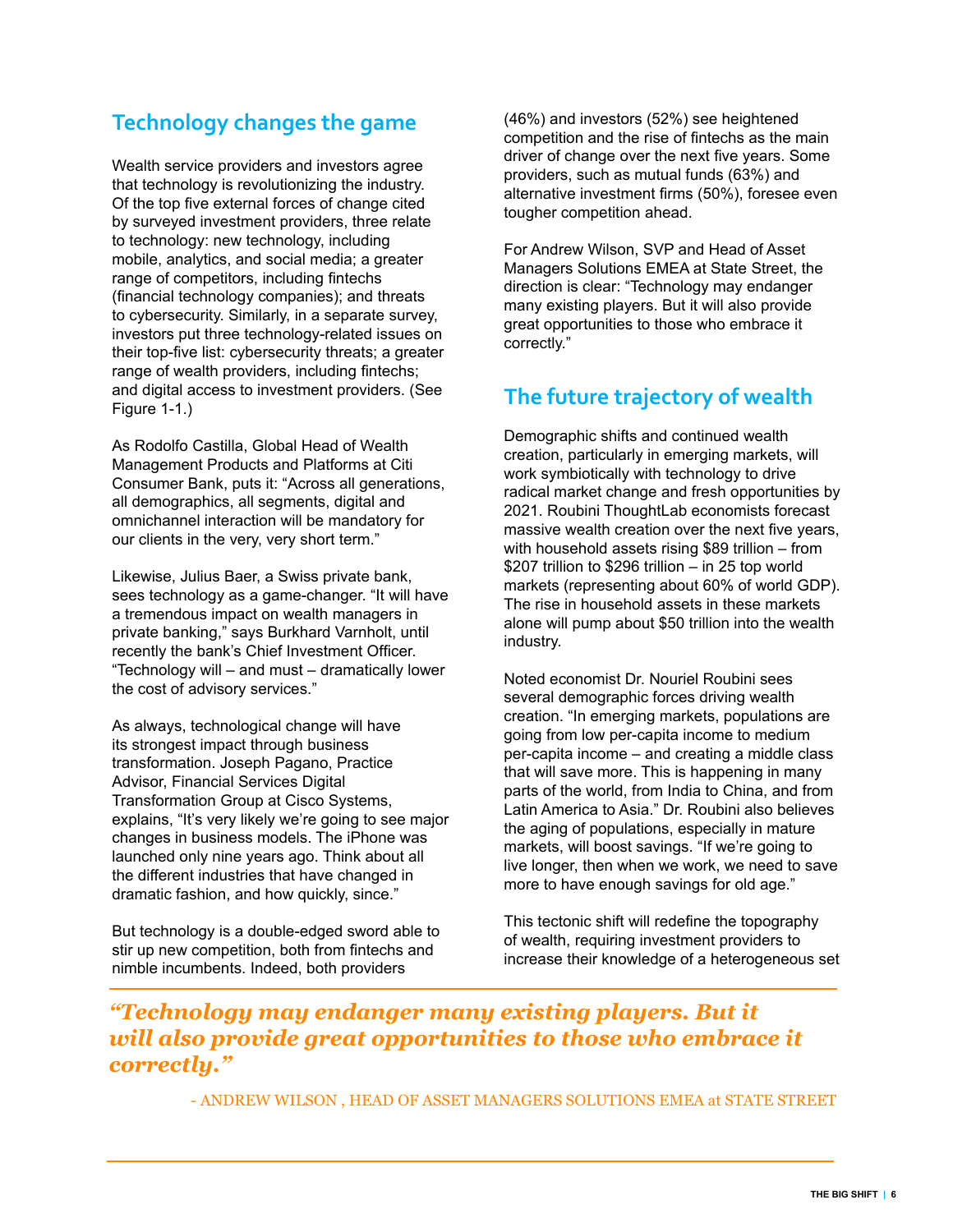#### Figure 1-1

#### **External shifts with largest impact**

| <b>Providers</b>                     |     | <b>Investors</b>                     |            |
|--------------------------------------|-----|--------------------------------------|------------|
| New digital technology               | 49% | Data security and privacy threats    | 57%        |
| More competitors, including fintechs | 43% | Balancing investment and life goals  | 53%        |
| Globalization of markets             | 43% | More competitors, including fintechs | 51%        |
| Economic and market volatility       | 38% | Concerns about ethics/transparency   | <b>48%</b> |
| Data security and privacy threats    | 38% | Easy digital access to wealth firms  | 47%        |

Source: Roubini ThoughtLab

of customers across new markets. Our analysis shows that the largest proportional increases in household wealth between now and 2021 are likely to be in emerging markets, such as Poland (106%), China (106%) and Mexico (84%). Some developed markets are also likely to see robust growth, such as Australia (83%), Israel (62%), France (52%), and Canada (50%). (See Figure 1-2.)

Kevin Barr, EVP of SEI and Head of SEI's Investment Management, notes that "investment providers will need to serve clients in emerging economies that are now some of the wealthier parts of the world." State Street's Wilson agrees. The wealth services "industry will move," he says, because "other parts of the world, such as the BRIC countries or other emerging economies, are going to be a mass area of wealth, not just in the aggregate, but also in the number of high-net-worth individuals."

This is already happening: According to Capgemini, Asia's millionaires saw their wealth grow by 9.9% in 2015, driven partly by a 16.2% rise in China. More generally, BCG projects that, by 2020, the Asia Pacific (including Japan) will overtake Europe as the second-richest region of the world, after North America.

Even in traditional wealth centers, money will be growing and changing hands. The Roubini analysis found that the US will enjoy the largest single absolute increase in household

assets between now and 2021, an estimated rise of more than \$44 trillion, bringing total household wealth to \$152 trillion. (See Figure 1-3.)

The asset owners, however, will differ. In the years ahead, a large percentage of today's \$168 trillion in global wealth will be transferred via inheritance from baby boomers to Gen X and millennials – generations that have repeatedly shown sharp differences in behavior. The composition of the investor base by gender is also changing, notes Amit Sahasrabudhe, Head of Wealth Management Strategy and Digital Solutions at RBC: "In the next five to seven years, in Canada and the US, the majority of wealth will be managed by women investors – because of both inheritance and their own accumulation."

At the same time, technology will enable wealth firms to reach investors whose small savings would have previously made them unprofitable to service. Pagano expects this development to reach a logical extreme. "Everyone with a bank account is going to become an investor," as large numbers of technologically enabled microinvestors generate small average amounts, but an enormous aggregate pool of capital. Futurist Alex Tapscott, Founder and CEO of Northwest Passage Ventures, concurs, "There are huge untapped markets made up of people who are currently unbanked. À la carte digital services could tap into trillions of dollars in the so-called gray economy in the developing world."

#### *"Everyone with a bank account is going to become an investor."*

- JOSEPH PAGANO, PRACTICE ADVISOR, FINANCIAL SERVICES DIGITAL TRANSFORMATION GROUP at CISCO SYSTEMS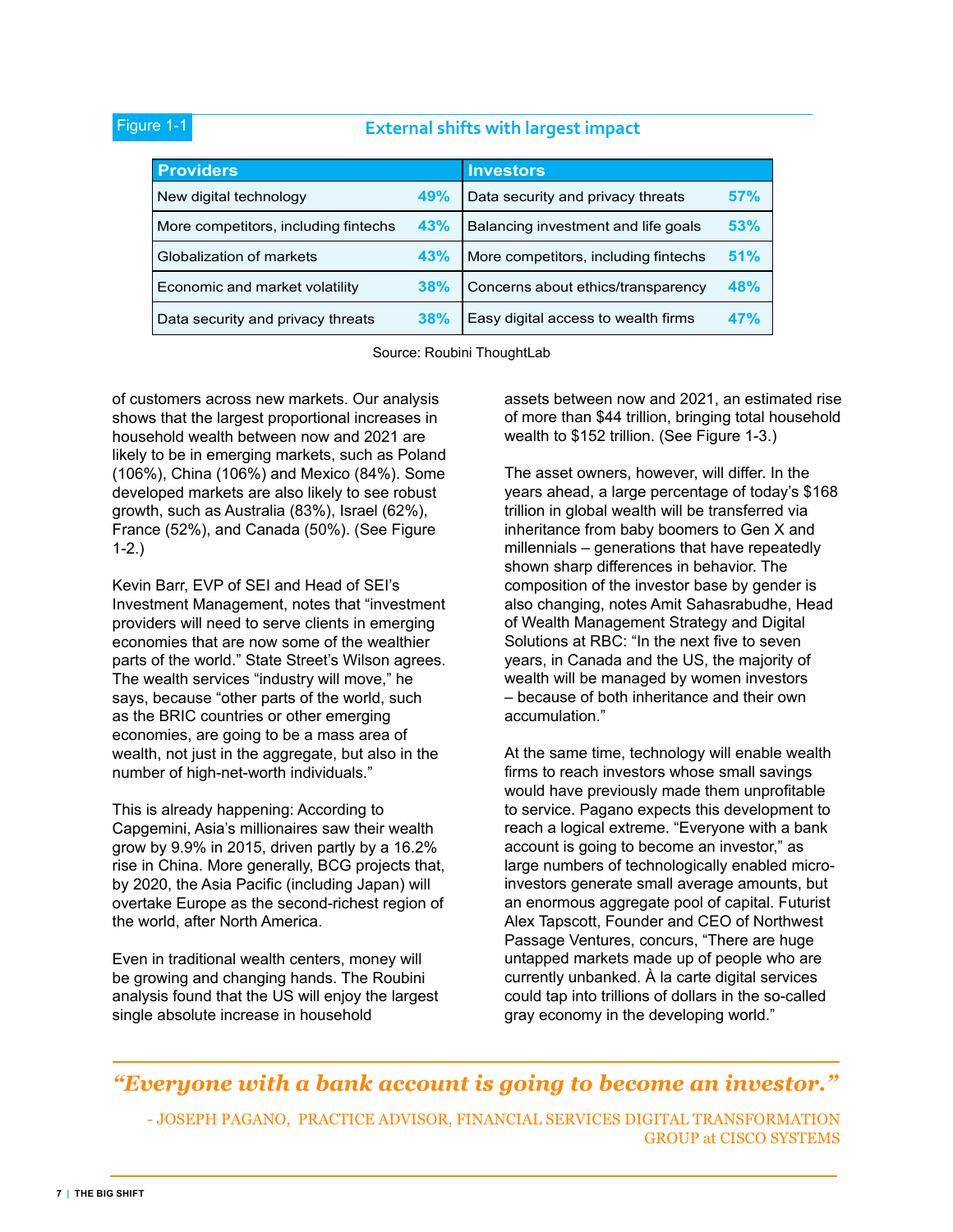

Sources: OECD, IMF, Roubini Global Economics



Sources: OECD, IMF, Roubini Global Economics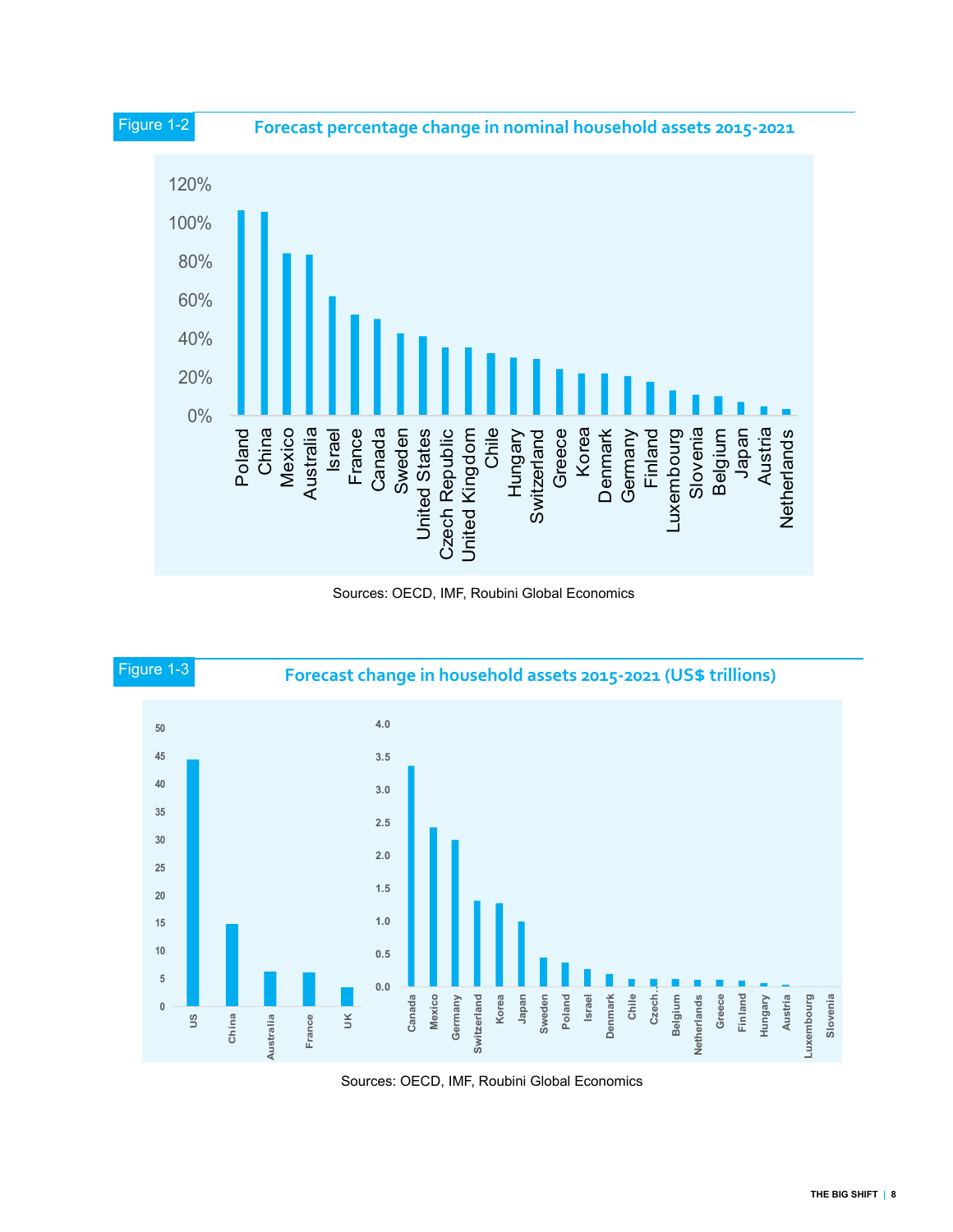The wealth services industry, then, will enjoy a rising tide of investable capital that could lift many boats. However, taking advantage of this opportunity will require more than change around the edges. Investment providers will need to sharpen their understanding of a diverse universe of clients around the world and find new ways to reach and interact with them, particularly through digital technology.

#### **Evolving consumer expectations**

As a result of these shifts – and greater market awareness – customers are expecting more from their investment providers. As Figure 1-4 shows, investors are demanding greater professionalism, and expecting providers to act with the highest ethical standards, possess deep investment knowledge, and of course, have the proper certification. At the same time, they want investment providers to be highly responsive to their changing needs, able to provide personalized advice geared to both their financial and life goals.

Investors also expect investment advisors to manage their money better. This includes understanding their financial goals and risk tolerance, coping with market volatility, and offering innovative solutions. According to Nancy Davis, Managing Partner and Chief Investment Officer of Quadratics Capital, "I believe clients are going to demand strategies that truly diversify their portfolios – things they can't replicate with a robot."

Just like other industries, the wealth profession is undergoing a wave of consumerization, causing investors to expect greater product transparency and more competitive prices. Al Chiaradonna, SVP, SEI Wealth Platform<sup>SM</sup>, North America Private Banking, believes that this consumerization is changing the economics of the industry. "You can see it as consumers demand more. You can see that pressure flowing back to big financial intermediaries and creating opportunities for fintechs."

Because of client sensitivities and regulatory issues, consumerization is not likely to upend the investment industry as profoundly as it did with other sectors, such as entertainment and retail. But the disruption may still be enormous. Christopher Jones, EVP of Investment Management and Chief Investment Officer of Financial Engines, the largest US defined contribution managed account provider, gives a current example: "Look at the cumulative flows that have suddenly gone out of traditional active fund managers to ETFs. It's really quite a stunning set of statistics."

### **Should wealth firms be optimistic?**

Technology, globalization, and consumerization are only the most visible drivers of change. As Figure 1-5 shows, substantial numbers of investors will be affected by a wide range of issues, from economic uncertainty and family needs to access to a broader range of asset classes. The implications can vary by country: For example, investors in Switzerland are particularly concerned about regulatory and tax complexity (58%) while those in Japan are more nervous about economic uncertainty (50%).

Despite the challenges ahead, surveyed providers are sanguine about the future. (See Figure 1-6.) Most feel that these market shifts are already helping their businesses to attract, retain, and satisfy customers. Looking five years out, the picture appears even rosier. Most providers expect a sizable upside on business growth, improved margins, advisor efficiency, and better business models.

Some of this confidence is justified: Technology is already opening up new markets and making providers more productive. Moreover, incumbents in the investment services sector are well positioned for future success, thanks to their loyal customer bases, established brands, and proven track records.

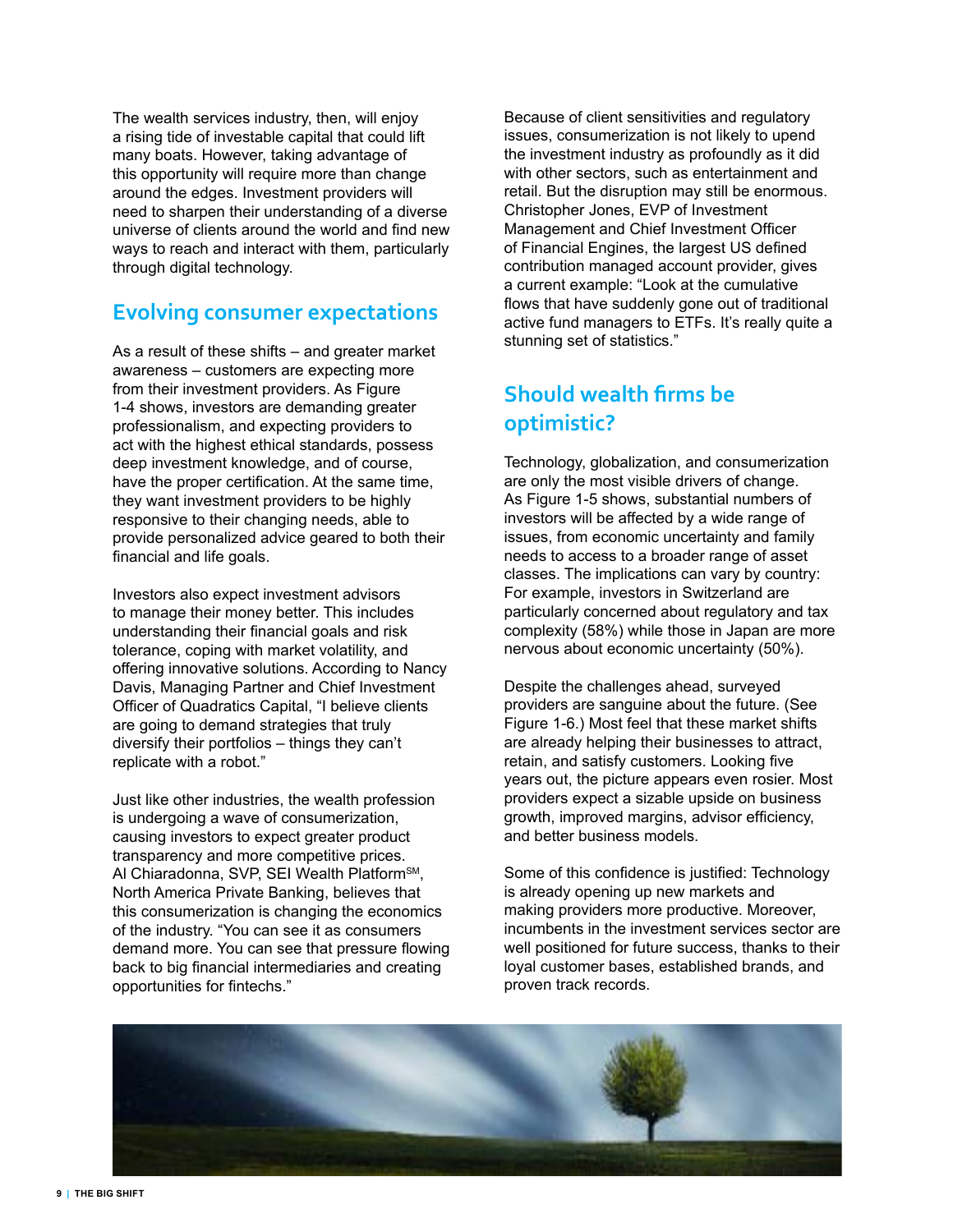#### Figure 1-4

#### **How investor expectations of wealth providers are changing**



Source: Roubini ThoughtLab



Source: Roubini ThoughtLab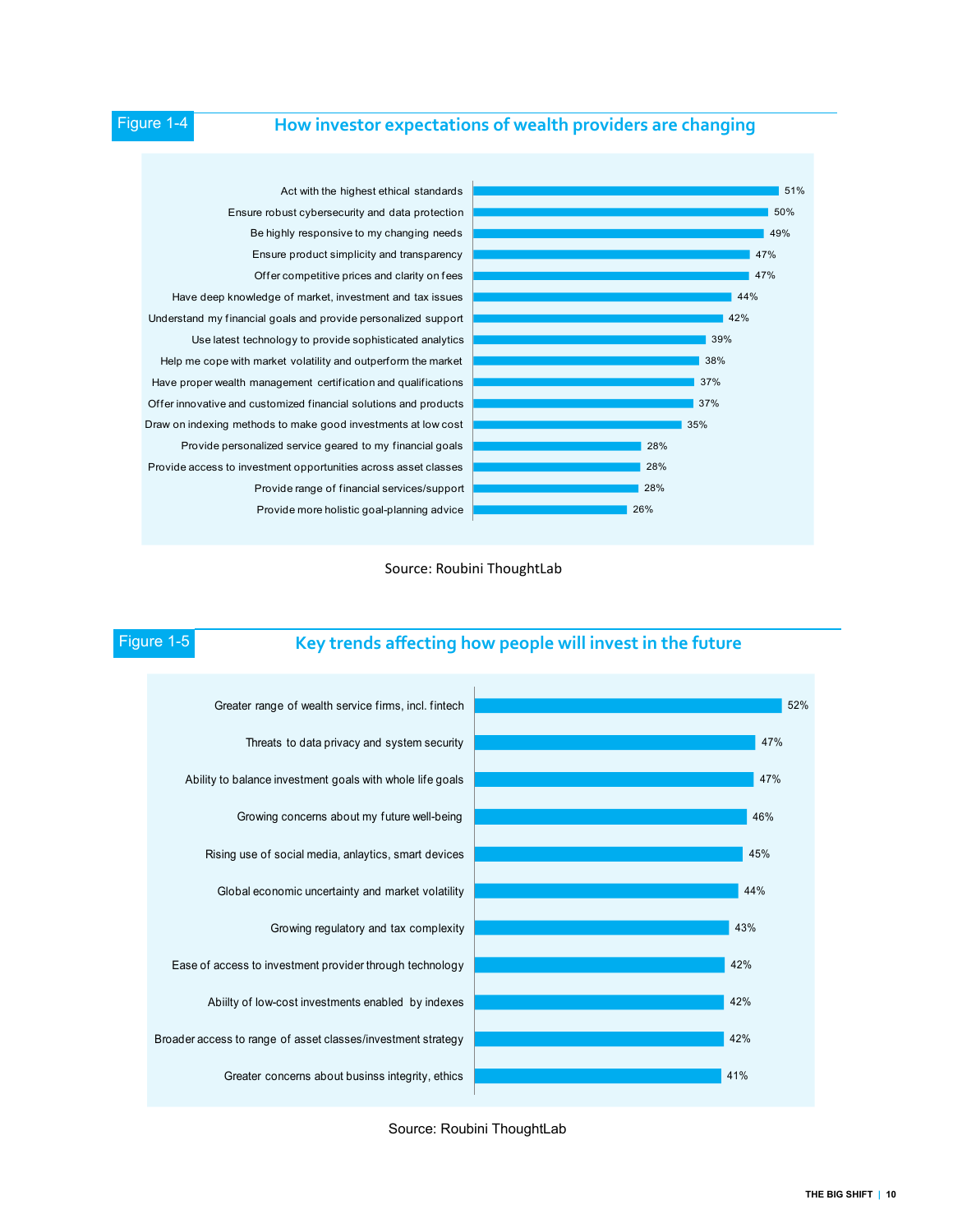But it is not possible that everyone can be a winner, particularly when customer expectations are changing so fast. Indeed, our survey analysis (see Figure 1-7) shows that many investment providers are not as prepared to meet rising investor expectations as their clients may think. For example, 63% of investors expect providers to ensure cybersecurity, while only 48% of investment providers say that they are well-prepared to do so. The ability to provide holistic goal-planning advice, customized investment solutions, and access to wider investment opportunities are particular trouble spots for wealth-and-asset-management firms.

These statistics are consistent with a more general sense among experts interviewed for this study that the sector is not universally ready for the challenges ahead. Financial Engines' Jones notes that many wealth firms are not very prepared. "There are exceptions, but the incumbents by and large have been backward in terms of their adoption of new technology, their ability to innovate and to attract the kind of talent needed to help build out new capabilities."

#### **The stakes are high**

According to our survey, almost half of investors are ready to switch from current providers that fail to meet their rising expectations. Most worrying, key segments in tomorrow's market, such as millennials and women, as well as investors in North America and emerging markets, are among the most apt to jump ship. (See Figure 1-8.)

Of course, the willingness of investors to change providers can present a risk or an opportunity. Yoni Assia, CEO of eToro, warns of danger ahead: "There is no doubt that existing financial service firms will have to adapt or die." But Bob Dannhauser, Head of Global Private Wealth Management at the CFA Institute, sees potential gains: "If you can address your clients' needs, you're going to be well-positioned to get through the choppy waters ahead."

#### **The future looks bright: Percentages of providers that are positive about the impact of market shifts on business activities** Figure 1-6



Source: Roubini ThoughtLab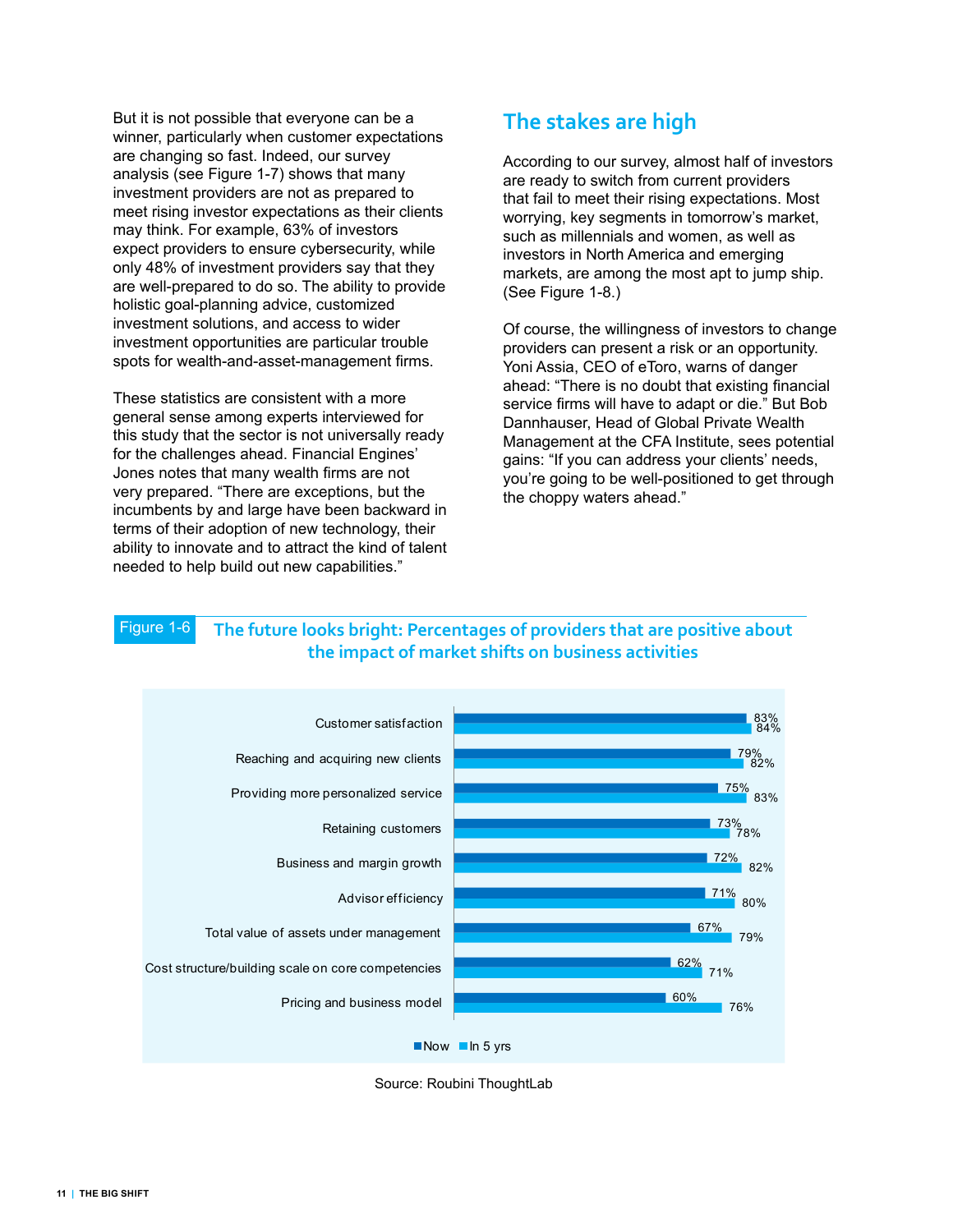#### Figure 1-7 **Clients' expectations vs. firm preparedness**







Source: Roubini ThoughtLab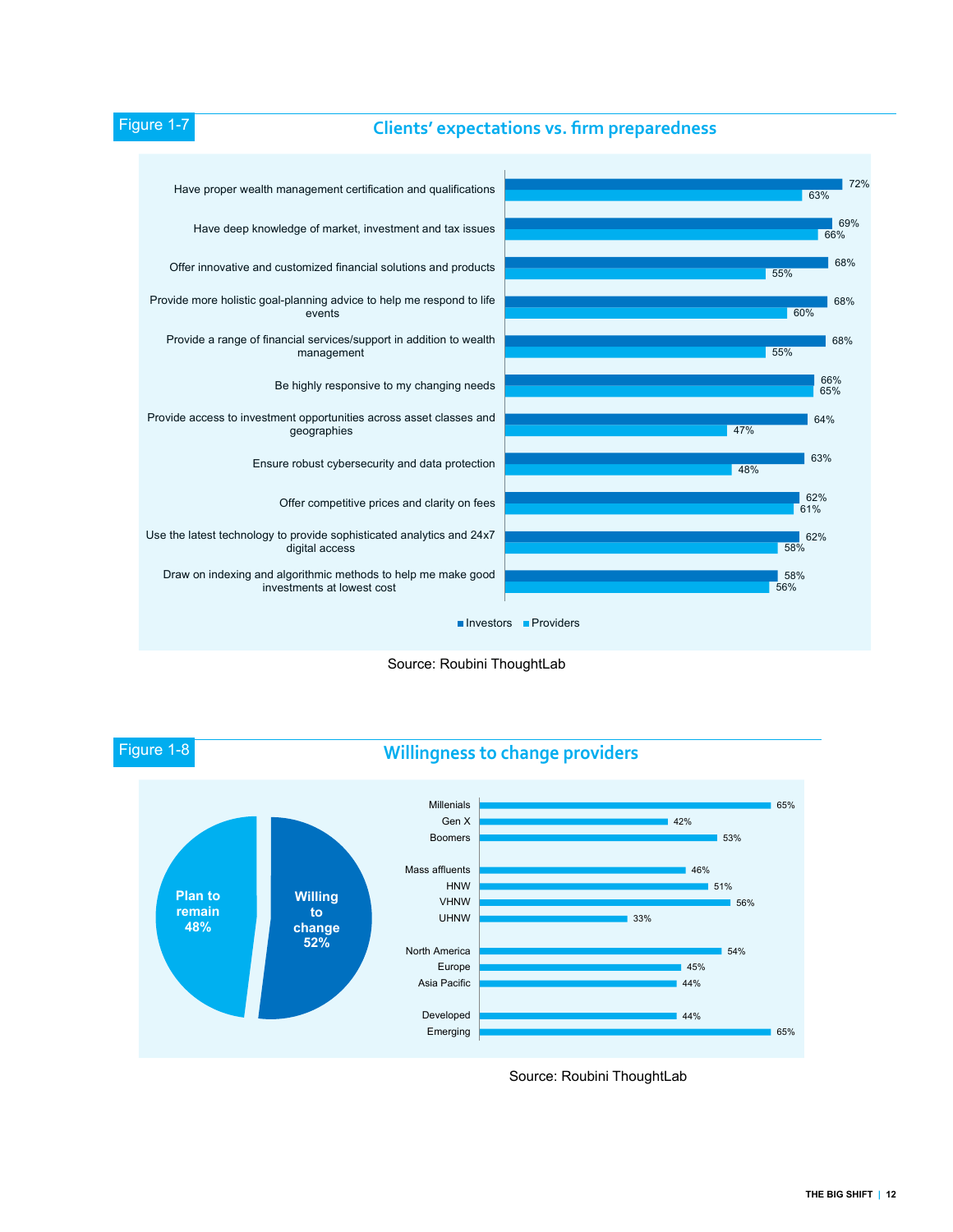# **2. The Rapidly Evolving Investor**



*As demographic and wealth patterns change around the world, providers will need to engage a more heterogeneous set of investors. Although the core values of this more diverse client base will stay the same, their priorities, behaviors, product needs, and payment preferences will vary widely. Understanding the behavioral differences – and commonalities – among these investor segments will be vital for future success.* 

#### **Core investor values remain the same**

Despite market upheavals, our study shows that individual investors are sticking with their core investment beliefs: Put money into what you understand, save for your family, trust known brands, and seek external advice. They also value advice from alternative sources, and believe they will achieve better results by working with experts. (See Figure 2-1.)

These basic attitudes are unlikely to change even as investor demographics shift. Contrary to conventional wisdom, investors in new segments – such as millennials, women and emerging-market investors – often put a higher premium on these core values than their peers in traditional market segments. For example, women are less prone than men to invest in something they do not understand; millennials have greater trust than boomers in established brands; and investors in emerging markets have a higher regard for working with wealth experts than their counterparts in mature markets.

#### **But investors will behave very differently**

Over the next five years, investors' behaviors and product needs will shift dramatically. Most investors, particularly millennials and Gen X, plan to expand their use of anytime, anywhere, any device access.(See Figure 2-3.) "The traditional notion of sitting down in a mahogany paneled office at a set time with a highly skilled wealth advisor is becoming an anachronism," remarks Christopher Jones, EVP of Investment Management and Chief Investment Officer of Financial Engines.

But digital interaction is just the tip of the iceberg. Asset choices will evolve as investors seek more personalized products and services,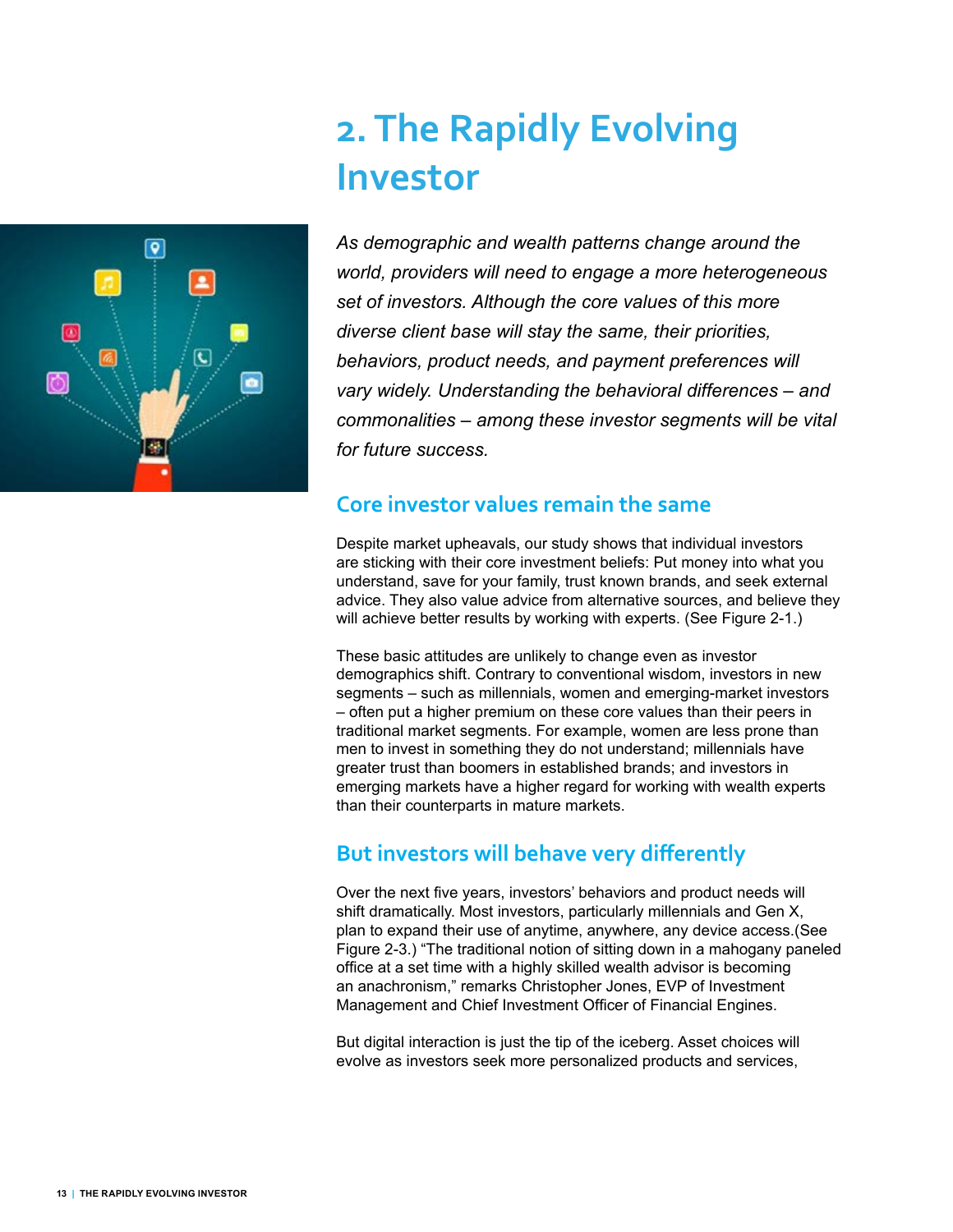#### Figure 2-1 **Investor attitudes: Fundamentals still apply**



Source: Roubini ThoughtLab

| Figure 2-2<br>Definition of key investor segments |                                                  |  |  |  |  |
|---------------------------------------------------|--------------------------------------------------|--|--|--|--|
| <b>Key Segments</b>                               | <b>Definition</b>                                |  |  |  |  |
| Age                                               |                                                  |  |  |  |  |
| <b>Millennials</b>                                | Those born after 1980                            |  |  |  |  |
| Generation X                                      | Those born 1965-1980                             |  |  |  |  |
| <b>Baby Boomers</b>                               | Those born before 1965                           |  |  |  |  |
|                                                   |                                                  |  |  |  |  |
| <b>Wealth Levels</b>                              |                                                  |  |  |  |  |
| New Investors                                     | Under \$100,000 to invest                        |  |  |  |  |
| Mass Affluent                                     | Between \$100,000 and \$999,000 to invest        |  |  |  |  |
| High Net Worth (HNW)                              | Between \$1 million and \$4.9 million to invest  |  |  |  |  |
| Very High Net Worth (VHNW)                        | Between \$5 million and \$29.9 million to invest |  |  |  |  |
| Ultra High Net Worth (UHNW)                       | \$30 million and more to invest                  |  |  |  |  |
|                                                   |                                                  |  |  |  |  |

Source: Roubini ThoughtLab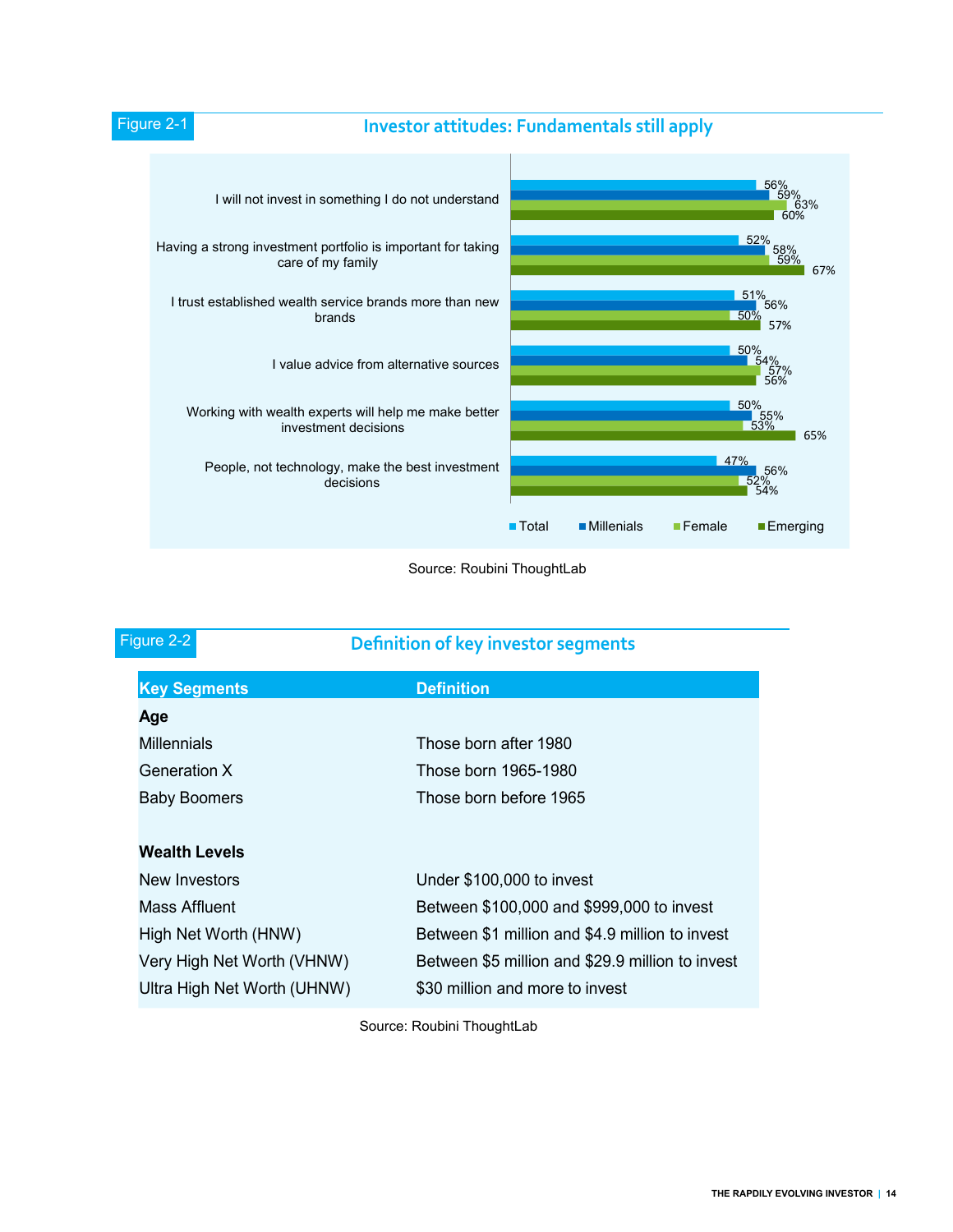invest more heavily in alternative investments, move from active to passive solutions, and rely more on fintech. Relationships with providers will also change: Investors will work more with investment providers that give specialized and holistic advice, and they will transfer investments to organizations offering better services and greater investment options. And investors will take steps to reduce fees and move from commissions to more transparent fee-based services.

Our survey shows that investment providers are fully aware of the future shifts in investor behaviors, but may be overestimating the pace of change over the next five years. For example, as Figure 2-3 shows, 55% of investment providers expect investors to invest more in socially responsible investments, compared with just 29% of investors. And while half of the investment providers expect investors to use wealth advisors more than self-directing their portfolios, only 32% of investors agree.

#### **Appealing to the next generation of investors**

One looming concern of investment providers is the intergenerational transfer of wealth to younger investors – a change that 26% of respondents said would have a major effect on their business. According to Bank of America, the wealth transfer to millennials in North America alone will amount to \$30 trillion over the next 30 to 40 years.

MRA Associates, an investment advisory boutique, is actively preparing for this generational shift, according to Nathan Erickson, the company's Chief Investment Officer. Like many wealth managers, MRA Associates targets investors who are in the middle- to late stages of their professional careers and have already amassed significant wealth. To sustain their business, the company must develop relationships with successive, younger

generations of clients. Erickson explains, "There certainly is a focus on touching all generations of existing and future clients. If we don't, we'll lose that business – and our clients' children and grandchildren will lose continuity."

Steve Scruton, President of Broadridge Advisor Solutions, believes that "forward-looking companies should implement technology plans designed to get ahead of the curve for dealing with millennials." According to Scruton, those plans should include:

1. Building brands and communications channels that will resonate with millennials, including social, email, web, and online collaboration.

2. Leveraging advanced analytics to identify millennials with a high probability of becoming wealthy and to target, track, and engage those prospects.

3. Using technology to align multigenerational advisors into teams to engage high-value family relationships and lay the groundwork for a transition plan.

4. Creating mobile and web-based investor portals that give investors what they want, when they want it, and how they want it  $$ while gathering valuable customer data for advisors.

5. Implementing aggregation technology that lets the advisor take a 360-degree view of a family's assets to inform planning and identify up-sell opportunities.

#### **Investors will widen their investment approaches**

As investors' behaviors shift and their wealth grows, they will widen their investment approaches. Cited by 67% of respondents, alternative investments – such as real estate, infrastructure, and hedge funds – will see the

*"Forward-looking companies should implement technology plans designed to get ahead of the curve for dealing with millennials."*

- STEVE SCRUTON, PRESIDENT at BROADRIDGE ADVISOR SOLUTIONS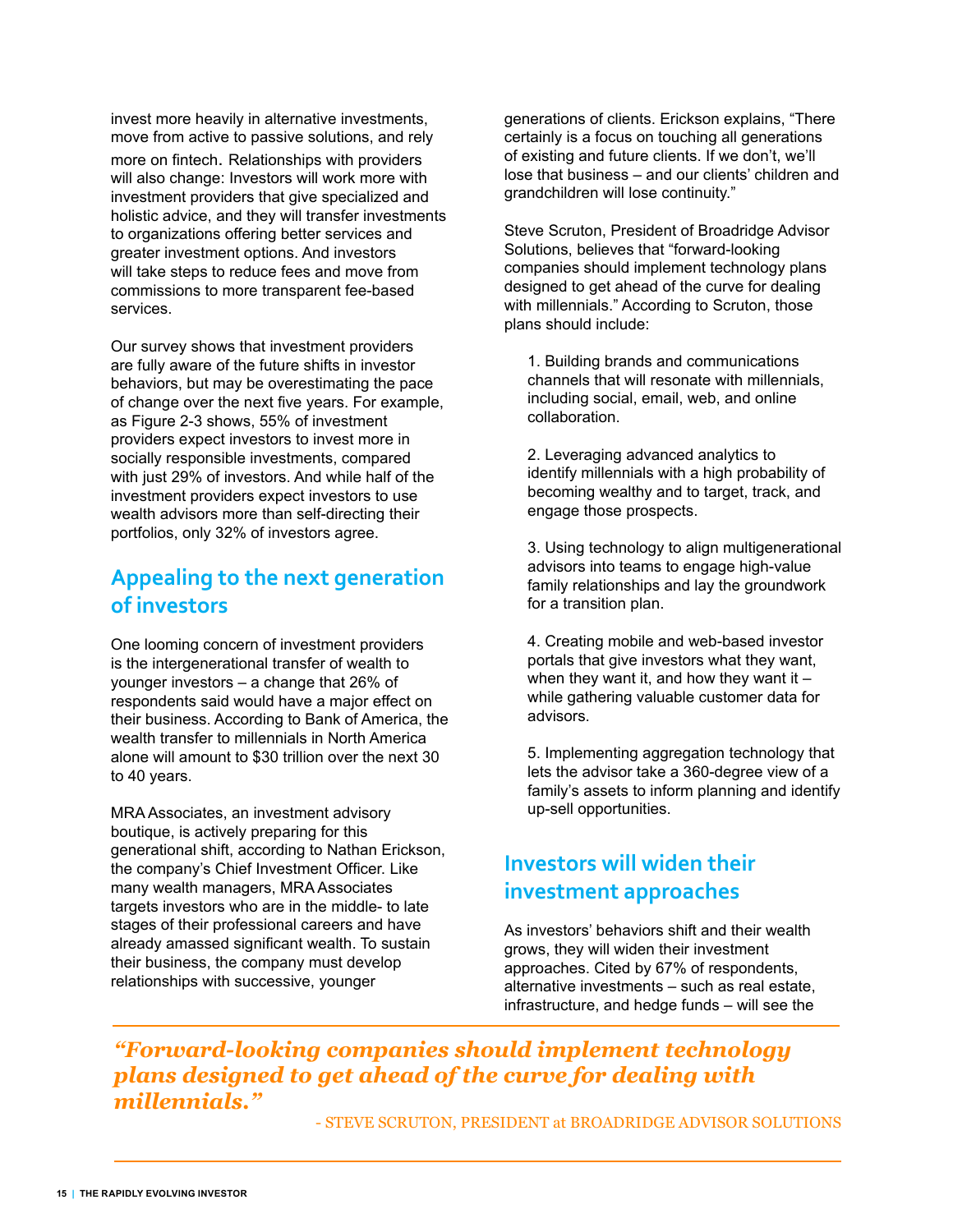#### Figure 2-3 **Shifts in behavior as seen by investors and providers**



Source: Roubini ThoughtLab

largest increase in five years' time, as investors seek new ways to diversify their portfolios.

Despite a rise in do-it-yourself solutions, the use of personalized advice will stay dominant. Some of the largest growth will come from newer forms of investment, such as socially responsible investments and social trading. The competition between passive and active funds will also heat up over the next five years. (See Figure 2-4.)

But providers will need to be sensitive to diverging preferences among investors. For example, 52% percent of female respondents expect to use socially responsible investments in the next five years, compared with 41% of men. Similarly, 71% of UHNW investors plan to move to passive funds, versus 47% of the mass affluent. And alternative investments will stay the province of the financially literate (71%) and UHNW (81%).

#### **Investor quest for value**

Our survey shows that fees and transparency are clearly top of mind to investors. More than half of the investors in our survey say that that they expect their wealth service providers to offer more competitive prices and clarity on fees. After quality, fees and pricing structures are now the most commonly cited selection criteria for investors when choosing a provider (56%), and

by 2021, this number will grow to 61%. Similarly, 49% say that reducing fees is the No. 1 way for investment providers to retain their business.

Regulatory change will put further pressure on fees. From the US and Canada to the UK and the EU, the list of recent regulatory major changes is long and varied, but the direction is clear: Wealth managers will be increasingly discouraged from receiving commissions when their clients purchase investment products, and they will face rigorous requirements to provide independent advice in the best interest of the client. In the future, advisors will need to make most, if not all, of their money by charging – with full transparency – some form of fee for their advice directly to the client. Product packagers, meanwhile, will need to attract investors based entirely on the merits of what they are providing.

"Looking ahead," says Rodolfo Castilla, Global Head of Wealth Management Products and Platforms at Citi Consumer Bank, "Consumers will expect to understand exactly what they are paying for and exactly why they are paying. They are going to ask for more, across more channels at a quicker pace and at a lower price. That's just the way it's going to be." Even the ultra-rich, adds Cisco's Pagano, "will want to know why their advisor is charging them 1.5% for allocating investments, when the software can do it for free."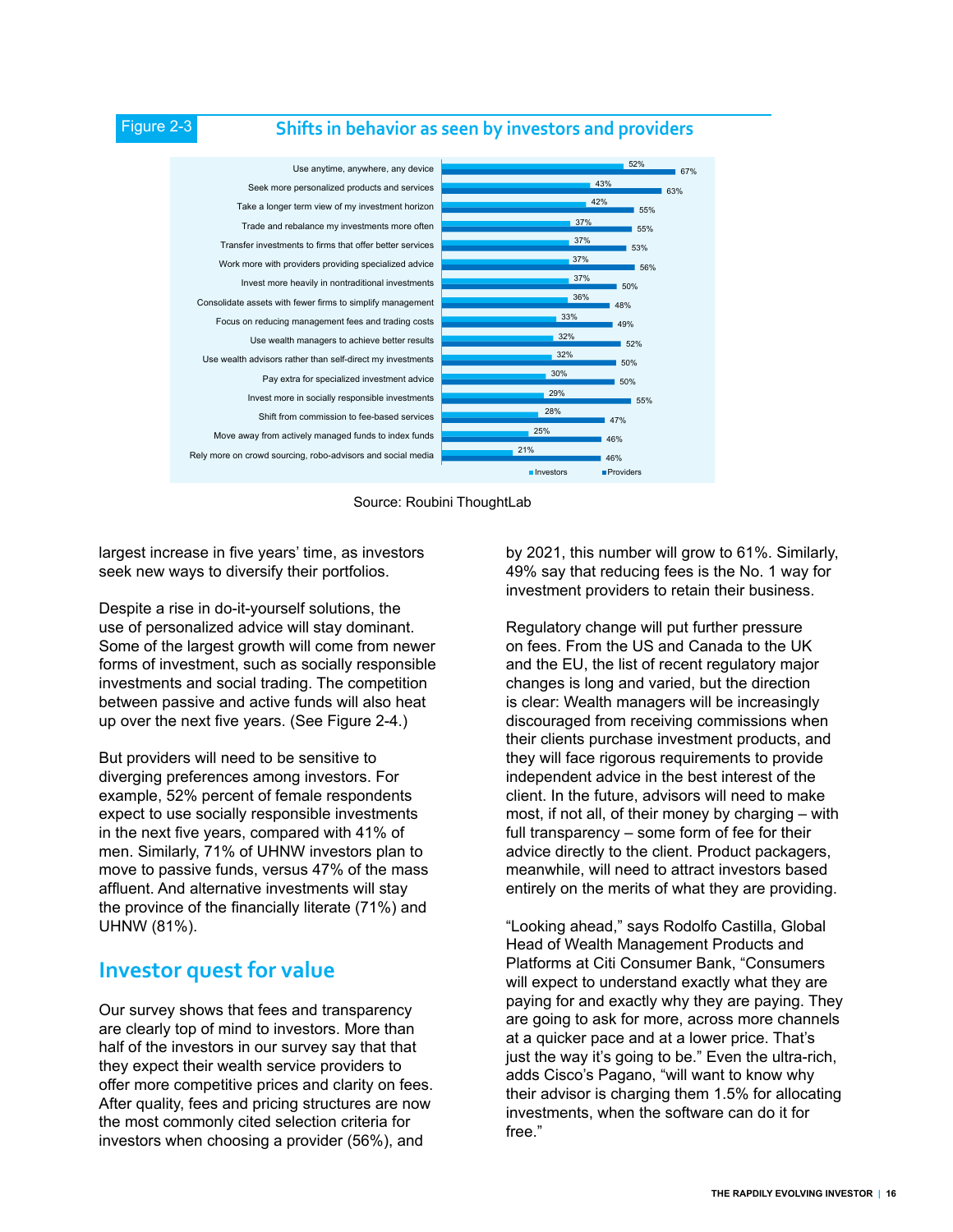Digging deeper, however, shows that investors are not seeking simply the lowest cost, but rather the greatest value for money. In the next five years, only a minority (33%) will focus on reducing management fees. Rather, 68% say that they will pay extra for investment advice that helps them make the best investment decisions and 63% are willing to pay extra to receive superior returns.

Financial Engines' Jones sees personalization as a way to provide greater value: "Investment products have become commoditized building blocks. The value in the value chain is moving toward personalizing the composition of those blocks in order to create strategies for particular clients. That will accelerate."

Driving the demand for greater personalization is the desire to achieve financial life goals – such as a comfortable retirement or higher education for children. In fact, 40% of investors explicitly say that goal achievement is more important than rate of return.

#### **Goal-based investing**

Already a popular investment approach used by 51% of investors, goals-based investing will be used by almost two-thirds (63%) by 2021. As Kevin Barr, EVP of SEI and Head of its Investment Management, puts it, "Individuals are not looking any more at just 'what's my lowestcost S&P 500 fund?' They're saying, 'How am I going to prepare for retirement when I've got 25% of my working career potentially under my belt and I've not made any money?'"

Finding how to provide the kind of personalized, goal-based service that investors will pay for will set apart the winners and losers in the coming investment revolution. The solution is to create "one kitchen, with many restaurants," according to EY's US Wealth and Asset Management Sector Leader Marcelo Fava. "The platform behind your investment business stays the same," says Fava. "But the secret sauce is how you tweak and change the menu of what different people get."

#### **Digital misconceptions**

While technology will revolutionize the wealth industry, it may not play out exactly as many people think. Our survey debunked two commonly held digital beliefs:

#### **Misconception 1: Only millennials want digital investment tools**

Certainly, millennials care about technology, but so do Gen X and boomers. For example, 32% of millennials expect their investment providers to use the latest digital technology, compared with 41% of Gen X and 40% of boomers. Just as telling, 41% of millennials expect to use anywhere, anytime, any device access over the next five years, versus 49% of Gen X and 50% of boomers.

Jon Stein, CEO and Founder of Betterment, finds this in his fintech business: "It's really astounding to see how similar the interaction of 60- to 70-year-old clients with our wealth product is to that of younger customers. Members of the older generation do not get enough credit for how willing they are to adopt technology."

#### **Misconception 2: The wealthy are less inclined to use digital technology**

Our survey reveals that technology is not just for the mass affluent. For example, 54% of UHNW investors and 64% of VHNW investors want their providers to use the latest digital technology, versus 39% for the mass affluent and 38% for HNW.

In fact, ultra-rich investors are more inclined to use technology than their less wealthy counterparts for many investment purposes, including holistic goal planning, reducing tax impacts, and finding market opportunities. "The idea that ultra-high-net-worth investors are not interested in technology tools for investment is naïve," according to Pagano, of Cisco. "They're curious, smart, connected, and like to collaborate using digital technology, too."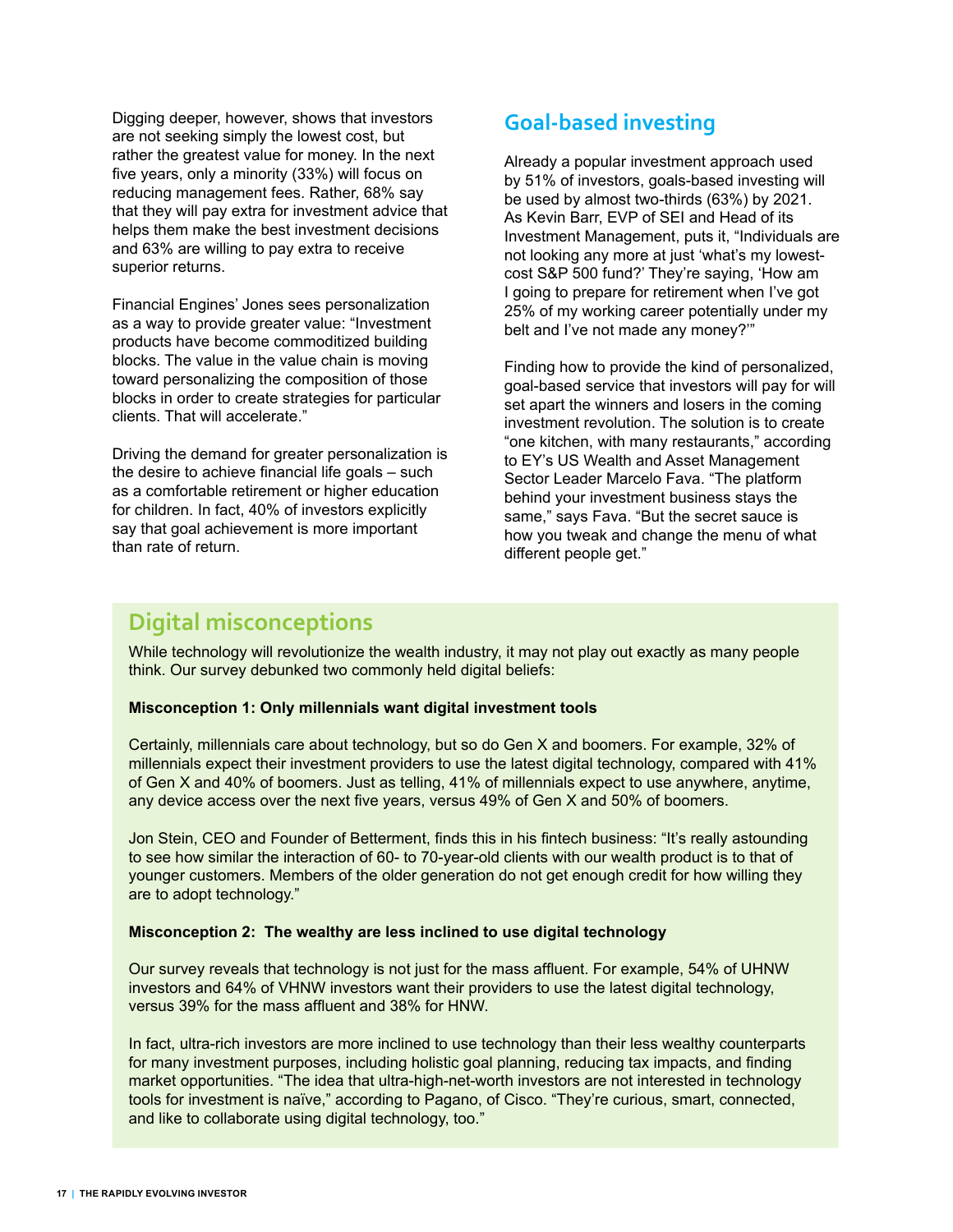

#### Source: Roubini ThoughtLab

### **Where RBC is targeting future growth**

When RBC Wealth Management examines its customer strategy, its executives see the breadth of its services as a competitive advantage that will be key to adapting to fast-changing investor demands.

Amit Sahasrabudhe, Head of Wealth Management Strategy and Digital Solutions at RBC, sees "trillions of dollars in assets changing hands over the next 10-15 years. Inheritance will be the primary driver of those changes, including transfers from spouse to spouse and from parents to children." As a result, RBC expects wealth to shift to a more diverse client base, including women investors and millennials.

Sahasrabudhe points to another major trend that sometimes is overlooked: the rise of small businesses. As the number of small businesses grows in the future, entrepreneurs will accumulate greater wealth and need more financial support. In Sahasrabudhe's view, "When those businesses go through a transition event, the owners are excellent candidates for wealth management and long-term wealth-planning services."

RBC, as a global bank, is able to provide business owners with both wealth management and commercial banking services. "There is a tremendous opportunity to look at those clients and say 'we can help you through that transitionary phase or as you think about long-term planning,'" says Sahasrabudhe. "In fact, we can help you take your wealth from the transition event and manage it in the best way possible for your life goals."

Universal banks have traditionally serviced those needs in different operational silos. For business owners and other key client segments, RBC is continuing to look at ways to integrate the client experience across the full life cycle of the banking relationship and to offer a full range of services targeted specifically to a customer's total financial needs.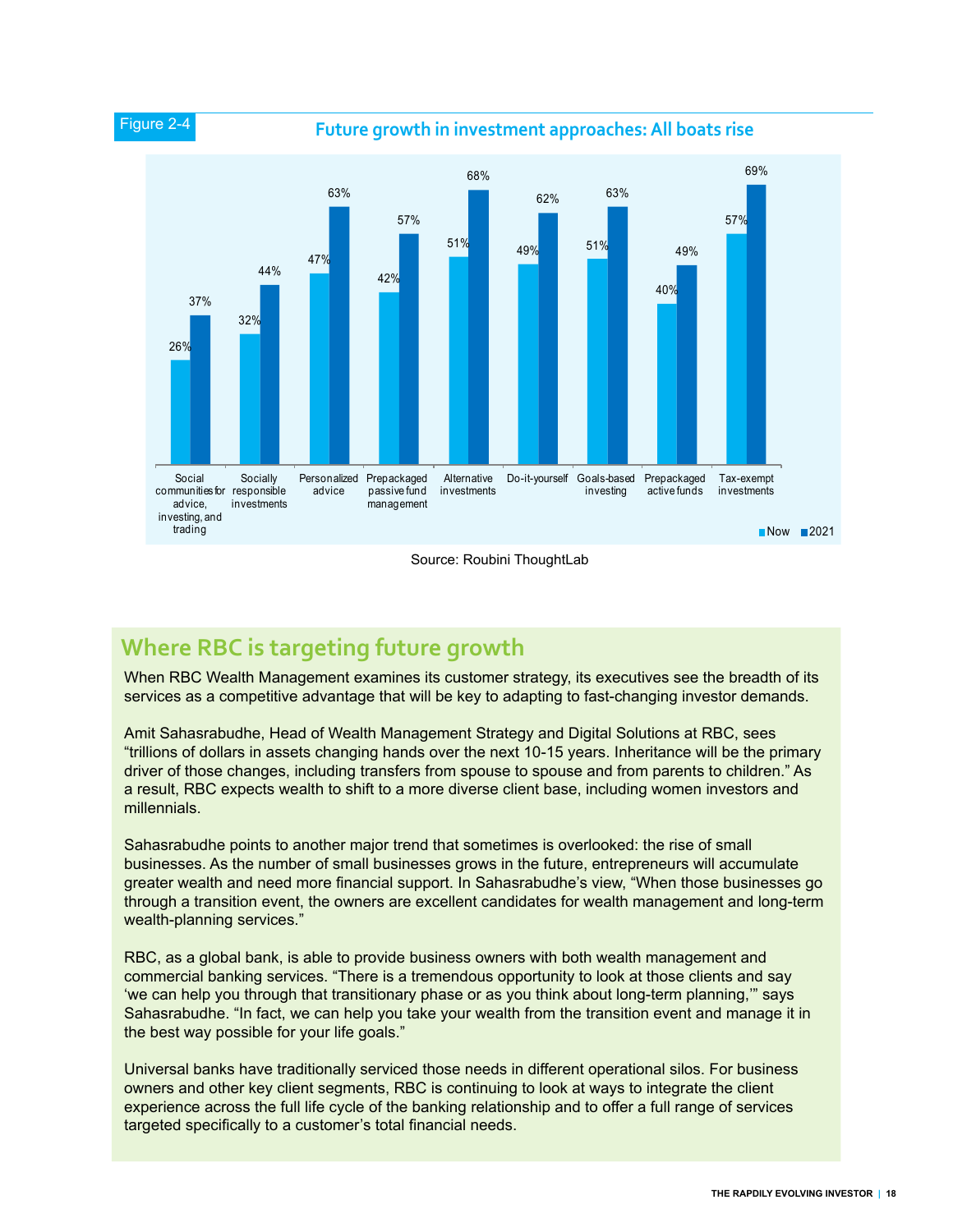

## **3. Rethinking Product and Market Approaches**

*To meet fast-changing customer demands, investment providers will need to reassess many aspects of their strategies, from their product offerings to go-to-market approaches. Competition will heat up, as "born digital" companies, including Internet giants such as Alibaba, enter the market, and traditional providers expand their product offerings and market scope to create more digitized, personalized, and democratized products.* 

#### **Top product priorities for the future**

Rapidly evolving investor needs and advances in technology are prompting wealth and asset management firms to reset their product priorities for the next five years. At the top of their priority list (see Figure 3-1) is developing fintech capabilities that will enable clients to use technology to manage their investments. Investment providers in our study are following a variety of approaches to break into the fintech space: Some, like UBS, are setting up their own fintech platforms inhouse; others are setting up partnerships (RBC with FutureAdvisor) or making acquisitions (Mass Mutual Life Insurance and LearnVest).

Digital technology is also helping companies deliver on other top product priorities, such as creating more customized products and adding smart beta products. Professor Luis Viceira of Harvard Business School explains, "Technology is making customization easier and cheaper each day." Alexa von Tobel, Founder and CEO of LearnVest, believes that technology will enable companies to widen their product portfolios, another top priority. "Technology enables us to provide services that were never available to the broader market—services that will make their lives better. That's one of the best things about technology. It democratizes personal finance."

Another product priority facilitated by technology is adding smart beta and passive funds. With outflows from active to passive funds reaching record heights—what Morningstar has dubbed "Flowmageddon"—it might seem surprising that only 35% of surveyed providers are planning to add smart beta products to their offerings. But a more meaningful indicator is the percentage of mutual fund companies (47%) and full service banks (41%) that are prioritizing passive management.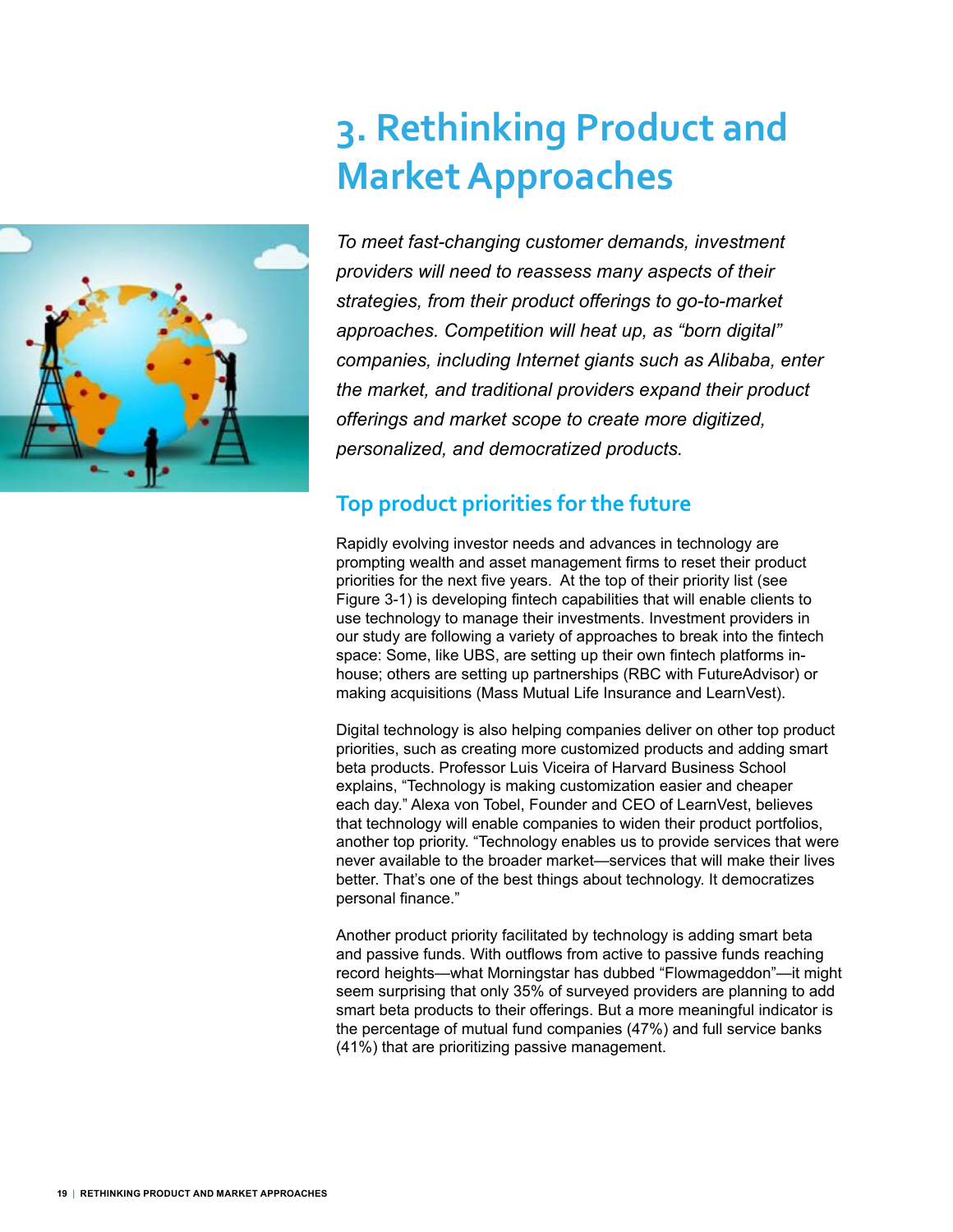#### Figure 3-1 **Future product priorities for investment providers**



Source: Roubini ThoughtLab

These percentages are in line with investor demands from our survey: In the next five years 57% of investors will use passive funds versus 49% who will rely on active approaches. The shift to passive will be even more pronounced among the coveted super-rich segments, with 77% of UHNW investors and 68% of VHNW investors planning to use passive funds in the future.

But as products become more commoditized through technology and fee structures become more transparent, many investment providers think advice will turn into the ultimate differentiator. That is why focusing on superior returns and advice and moving to specialized holistic wealth advisory services are also core to future product plans.

Jon Stein, CEO and Founder of Betterment, explains why his firm, a pioneer in roboinvesting, is building up advisory capabilities: "I view the future of wealth management moving continually to a more advisory environment. There is a multitude of reasons – transaction and trading costs are practically down to zero. You have lower costs for the actual funds themselves. As a result, we see the business heading more towards an advice-driven central relationship."

One fast-growing product area is "goals-based, multi-asset implementation," according to EVP and Head of SEI's Investment Management Kevin Barr, who says, "The number of 'income

strategies' coming to market is starting to accelerate." Bob Reynolds, President and CEO of Putnam Investments, agrees: "Of the nearly 30 new products which Putnam has released in the last seven years, none are index-linked. Instead, they are designed to be non-correlated and focus on goals such as absolute return from investment."

59%

#### **Adapting marketing approaches**

Investment providers are also recasting their strategies for retaining and acquiring a more diverse set of customers. As Figure 3-2 shows, investment providers are using technology to broaden their client bases. Full-service banks and alternative investment firms in particular see the acquisition of more clients through technology platforms as central to their future go-to-market plans. These technology platforms offer cost-effective ways to reach a broader spectrum of customers, including the mass affluent.

Another go-to-market strategy is to build on existing client relationships, particularly those preparing for intergenerational wealth transfers. To do this, 55% of investment providers are extending business to other family members and friends. According to Bob Dannhauser, Head of Global Private Wealth Management, CFA Institute, "The family patriarch is probably least likely to want to Snapchat with his advisor. But the third generation of that family may find that perfectly reasonable."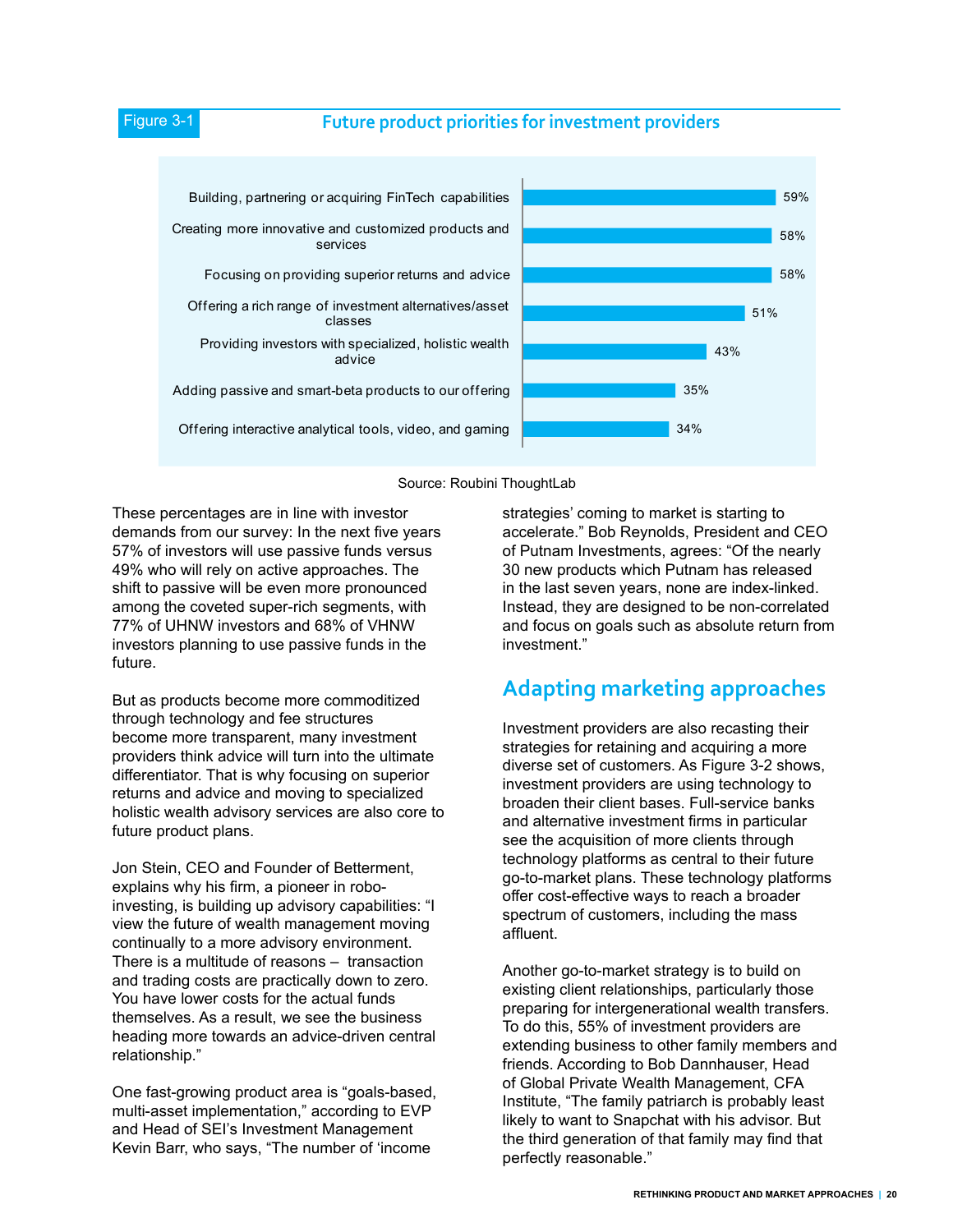To expand relationships, half of surveyed investment providers are segmenting their client base more finely by demographic and psychographic characteristics. Al Chiaradonna, SVP, SEI Wealth Platform<sup>sM</sup>, North America Private Banking, believes that providers may need to go even deeper and shift from "wallet segmentation" (i.e. segmentation by wealth level) to "true behavioral segmentation." He explains the difference: "Behavioral segmentation is more about how you invest and spend your money, not how much you have. That is why we keep talking about goals. We don't have the analytics where you can tie these things together yet, but we will."

A significant minority of providers are also using technology to reach investors in other countries. The strongest proponents of globalization will be full-service banks (51%), mutual fund companies (50%), and alternative investment firms (47%). As Andrew Wilson, State Street's SVP and Head of Asset Managers Solutions EMEA, notes, "Borders are coming down. These companies are going global."

In addition to globalizing, 42% of investment providers plan to expand their client base across wealth levels and other investor segments. (See Figure 3-3.) Most providers already target the mass affluent and high-net-worth investors, but

many will be setting their sights on VHNW and UHNW investors over the next five years.

#### **Competing in a new playing field**

The shifts in product and go-to-market strategies will realign the global playing field for the wealth industry. As Figure 3-4 shows, investors in the future plan to make use of a broader array of investment providers. Inevitably, preferences will vary by types of investors, sometimes significantly. For example, UHNW investors will continue to be much higher users of alternative investment firms than mass affluent investors. (See Figure 3-5.)

But the democratization of wealth services, combined with greater wealth accumulation, will mean that every type of provider will have a bigger range of potential customers. SEI's Barr believes this transition has already begun: "Hedge fund strategies are already mainstream, and multi-asset investments are a growing trend."

Competition will heat up as investors reach out to more investment providers. (See Figure 3-6.) Our survey shows that by 2021 every type of investment provider will become more competitive with other types of wealth firms.

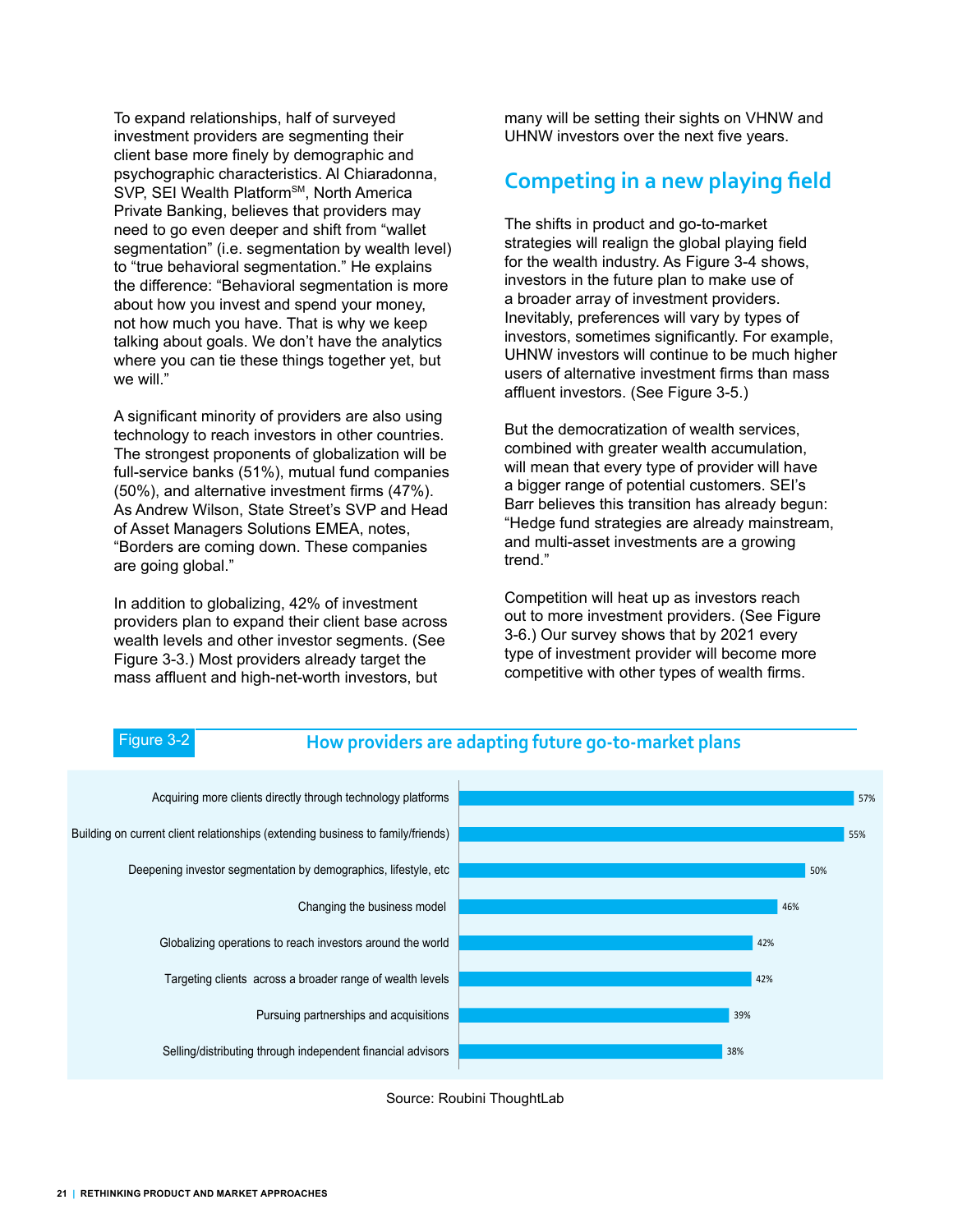



Alternative investment firms, full-service financial firms and fintechs, particularly, will become greater competitive threats.

Rising competition will put further pressures on margins, and make it even more challenging to demonstrate value to investors. SEI's Barr says, "In the past, by showing relative returns, you compared yourself against your peers. Now companies need to rethink how they express value. Performance-specified investor goals is one way."

Yet the most worrying competitive danger lurks outside the industry – from the big internet players, such as Google, Apple, Amazon, and Alibaba. Already 30% of providers report that nontraditional wealth services providers are the main competitors; by 2021 the percentage will rise to 35%. Meanwhile, by 2021, 45% of investors say that they will use nontraditional investment providers, such as Internet platform companies.

As has been seen in retail and entertainment. these Internet juggernauts have the power to disrupt an industry. Apple Pay, and more recently

Samsung Pay, are reshaping transaction and payment processing within financial services. As an example, the assets under management of the online money market business started by Alibaba, Baidu, and other Chinese Internet companies stood at about \$700 billion by the end of 2015.

Amit Sahasrabudhe, RBC's Head of Wealth Management Strategy and Digital Solutions, speaks for many, "More worrying than fintech start-ups is the potential impact from the Googles, Apples, and Amazons of the world. Von Tobel of LearnVest agrees: "The Amazons and Googles of this world have the right data and technologies. The real threat to the industry is coming from them."

#### **Focusing on the customer**

In this sea of change, leading investment providers see the customer as their ultimate compass. By becoming hypersensitive to clients' expectations and behaviors, wealth-service firms can stay competitive. In fact, many wealth-

 *"The Amazons and Googles of this world have the right data and technologies. The real threat to the industry is coming from them."*

-ALEXA VON TOBEL, FOUNDER AND CEO at LEARNVEST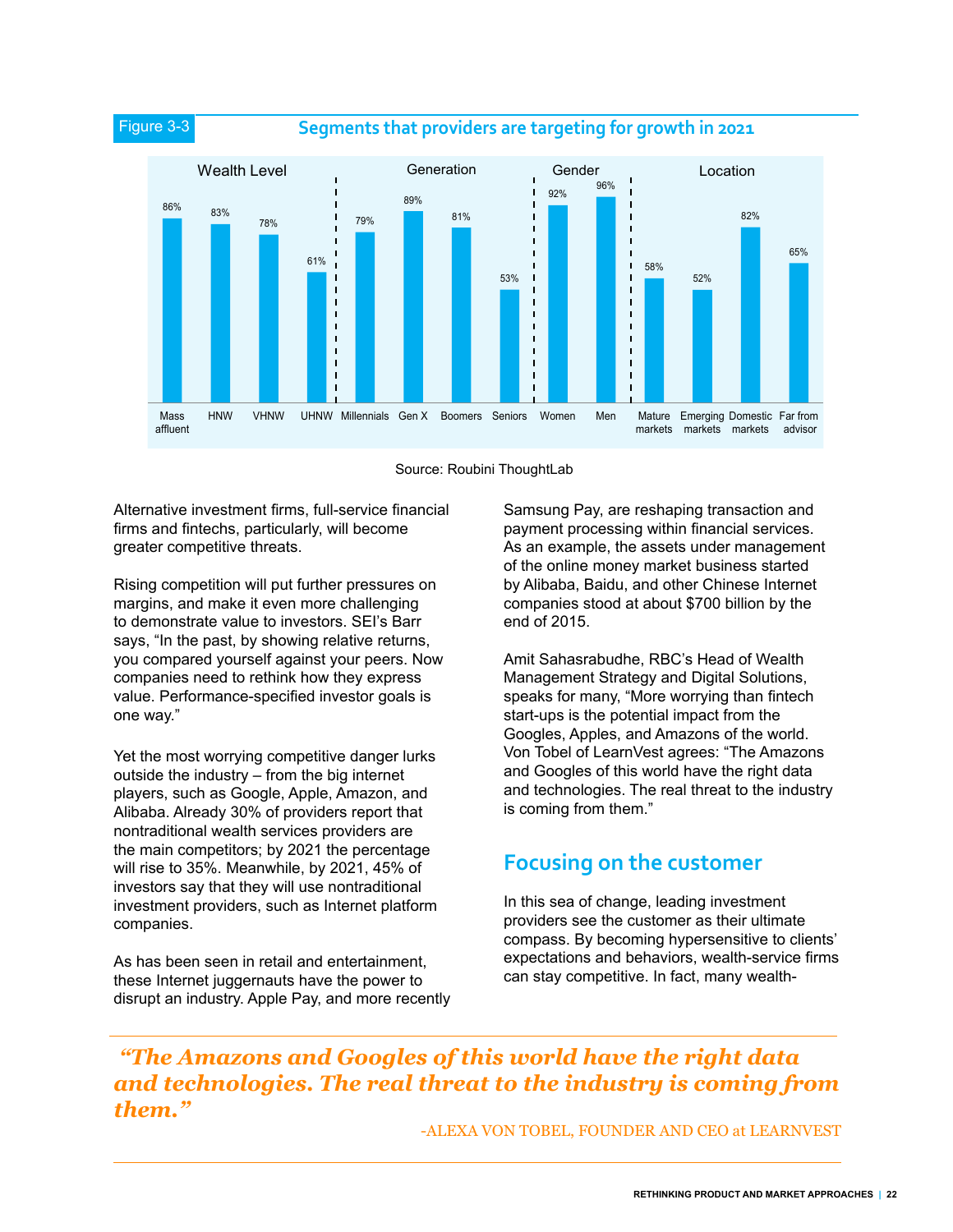**Providers used now and forecast for 2021** Figure 3-4



Source: Roubini ThoughtLab

#### Figure 3-5 **Differing preference by type of investors (in five years)**

| Differing preferences by type of investors (in five years)                                                       |                            |                        |         |                              |                     |                                  |  |
|------------------------------------------------------------------------------------------------------------------|----------------------------|------------------------|---------|------------------------------|---------------------|----------------------------------|--|
|                                                                                                                  | Alternative<br>investments | Investment<br>advisors | FinTech | <b>Full-service</b><br>banks | <b>Mutual funds</b> | Private banks/<br>family offices |  |
| Mass affluent                                                                                                    | 48%                        | 33%                    | 34%     | 60%                          | 52%                 | 9%                               |  |
| Ultra-high net worth                                                                                             | 80%                        | 54%                    | 44%     | 84%                          | 66%                 | 29%                              |  |
|                                                                                                                  |                            |                        |         |                              |                     |                                  |  |
| Millennials                                                                                                      | 56%                        | 46%                    | 53%     | 69%                          | 59%                 | 33%                              |  |
| <b>Baby Boomers</b>                                                                                              | 45%                        | 45%                    | 32%     | 49%                          | 50%                 | 15%                              |  |
|                                                                                                                  |                            |                        |         |                              |                     |                                  |  |
| Men                                                                                                              | 59%                        | 38%                    | 39%     | 68%                          | 59%                 | 22%                              |  |
| Women                                                                                                            | 50%                        | 47%                    | 47%     | 61%                          | 54%                 | 24%                              |  |
| the control of the control of<br>the contract of the contract of the contract of the contract of the contract of |                            |                        |         |                              |                     |                                  |  |

Very positive Moderately positive Less positive

Source: Roubini ThoughtLab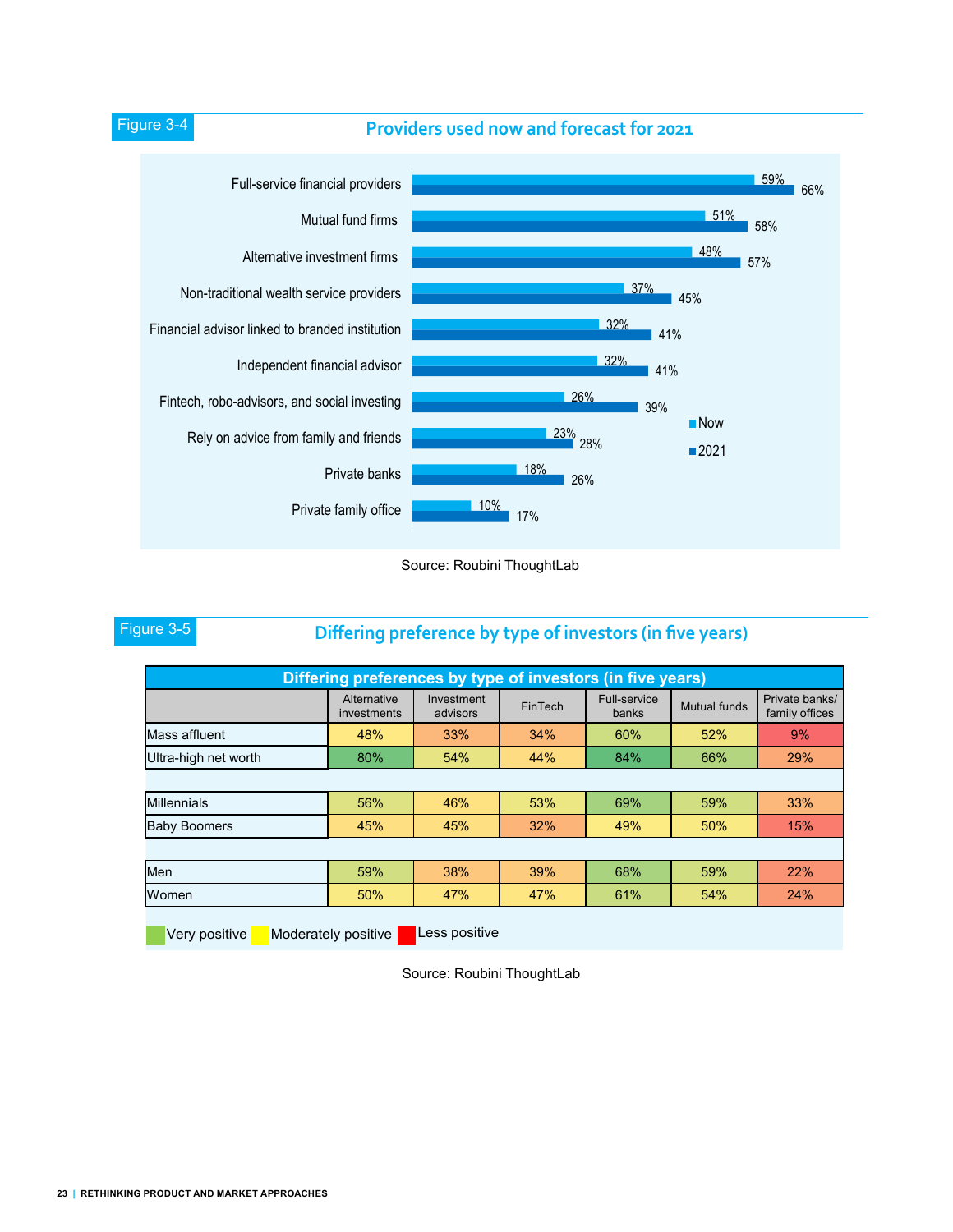**Proportion of companies in other sectors seen as competitors** 



Source: Roubini ThoughtLab

service firms are taking this goal to the next level by transforming themselves into "customerinvestment hubs." According to Stein of Betterment, "We want to become that central financial relationship in clients' lives." Rodolfo Castilla, Global Head of Wealth Management Products and Platforms at Citi Consumer Bank, summed it up, "We want to own the client."

In this quest, investment providers plan to deepen their understanding of the customer over the next five years by leveraging advanced analytics. (See Figure 3-7.) Specifically, they plan to install CRM systems that provide an integrated view of the customer; use predictive models to identify future investor trends; and set up real-time tracking systems to stay on top of fast-changing customer needs.

#### **Who will come out on top?**

To judge from media accounts, the winners in the wealth management revolution will be fintechs, those nimble startups that will disrupt the wealth industry in the same way Amazon did for books and Airbnb for hotels.

This is not likely, according to our research. Hundreds of fintechs now provide useful investment tools, from online trading, aggregation and social investing platforms to robo-advising and financial planning. But total assets under management in the entire fintech sector were just \$20 billion in 2015 – a drop in the bucket for a global industry sized at \$168 trillion.

In many industries, market shakeups begin with the arrival of startups with new business models and technological solutions that meet customer needs at a lower cost. But, because of the complexity of the wealth-services profession and the deep relationships providers have with their clients, fintechs are not likely to follow the same trajectory. "We certainly won't put financial advisors out of work," says Betterment's Stein, a fintech pioneer.

In fact, as technology becomes pervasive throughout the wealth industry, the fintech sector is likely to go through a market consolidation – and those startups that offer easily replicated digital solutions may not survive.

### *"We want to become that central financial relationship in clients' lives."*

-JON STEIN, CEO AND FOUNDER at BETTERMENT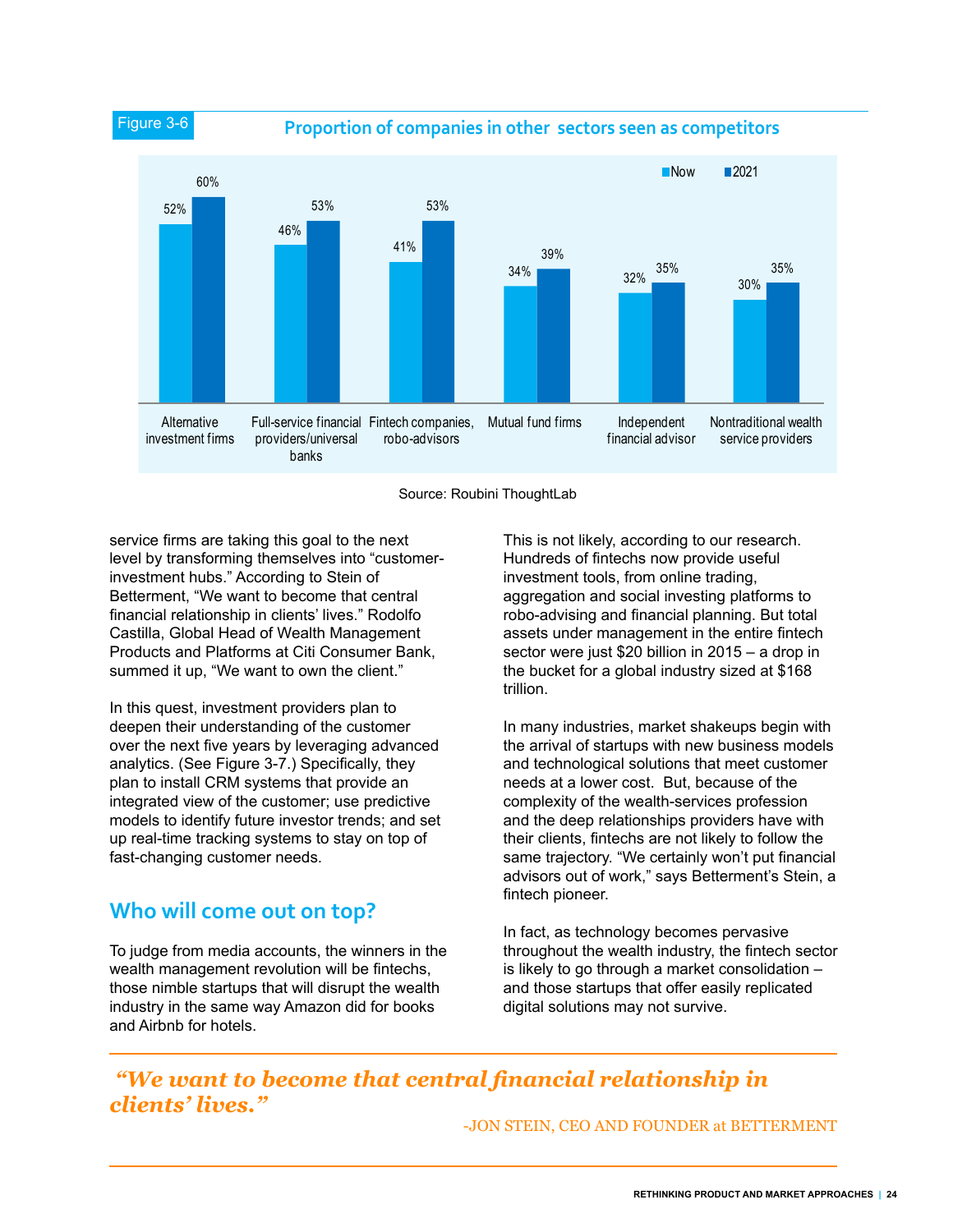#### Figure 3-7 **Driving customer centricity in the future**



Source: Roubini ThoughtLab



Source: Roubini ThoughtLab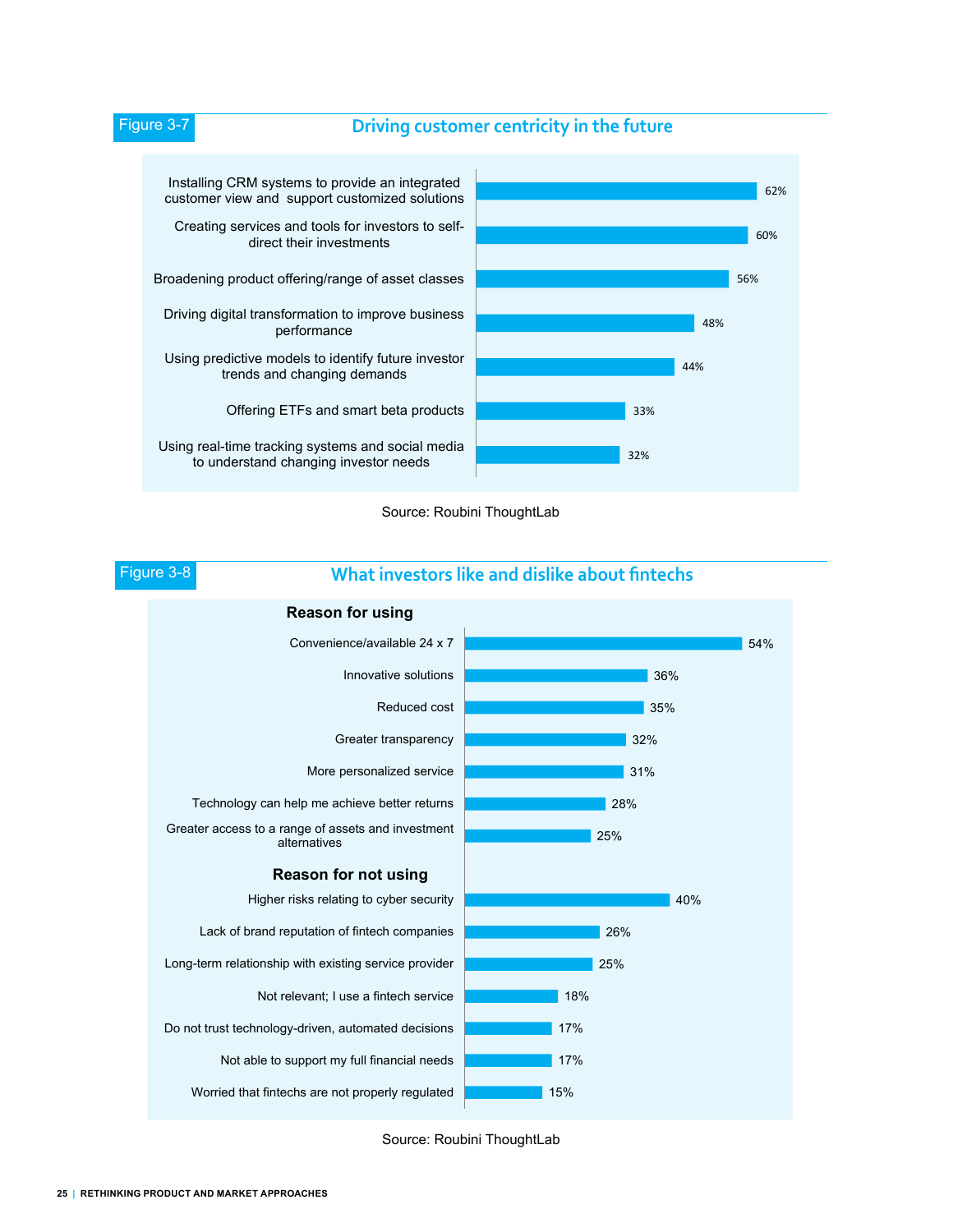"Fintechs focused on feature and functions will get lost in the wash," says SEI's Chiaradonna. "Capturing my goals and sending me some initial advice through technology may seem valuable today. But those business models are not sustainable, because incumbents can imitate them."

Stein believes that robo-advisors, in particular, are already ripe for consolidation. "The market for robo-advice is large enough that there will be several winners. We'll see some do incredibly well, but without a doubt, it's not sustainable to have the over 200 robo-advisors now in existence," he says.

Inherent mistrust of new entrants makes gaining clients all the harder. Indeed, 37% of surveyed investors said they would not use a fintech service unless it was affiliated with an established brand name. As Figure 3-8 shows, while investors like the convenience, personalization and lower cost of fintech, they are worried about the risks around cybersecurity, brand, and automated decision-making.

Rather than putting incumbents out of business, fintech will help them do a better job.

"One way or another," says von Tobel, "you're going to see a lot of incumbents and fintechs teaming up." Stein believes that established brands have a decided advantage. "Incumbents are incredibly well-positioned. They have tons of customers they can automatically move over."

#### **Incumbents have the edge**

Rather than fintechs, the potential winners in the new playing field may be full-service institutions and mutual funds companies. Our survey shows that these organizations have some clear advantages: They are better equipped than others to meet emerging needs for specialized and holistic expertise; they have the capabilities and resources to provide more responsive and personalized services; and they are better placed to comply with professional and regulatory standards. (See Figure 3-9.)

Perhaps most crucially, these companies are reinventing themselves digitally: Our survey shows that 76% of full-service banks and 67% of mutual fund companies are rapidly building out their fintech capabilities through in-house development, partnerships, and acquisitions.

#### **How prepared do providers believe they are to meet changing investor needs** Figure 3-9

| Moderately positive<br>Less positive<br>Very positive                | Mutual<br>funds | Full-service Investment<br>banks | advisors   | Fintech | Private<br>banks/<br>family<br>offices |
|----------------------------------------------------------------------|-----------------|----------------------------------|------------|---------|----------------------------------------|
| Act with the highest ethical standards                               | 80%             | 69%                              | 68%        | 40%     | 59%                                    |
| Have deep knowledge of market, investment and tax issues             | 78%             | 75%                              | <b>70%</b> | 48%     | 46%                                    |
| Be highly responsive to their changing needs                         | 78%             | 72%                              | 62%        | 44%     | 63%                                    |
| Fully understand financial goals to provide personalized support     | 72%             | 69%                              | 66%        | 50%     | 53%                                    |
| Have proper wealth management certification and qualifications       | 72%             | 77%                              | 63%        | 52%     | 46%                                    |
| Offer competitive prices and clarity on fees                         | 75%             | 69%                              | 60%        | 46%     | 56%                                    |
| Ensure product simplicity and transparency                           | 65%             | 77%                              | 59%        | 40%     | 54%                                    |
| Provide more holistic goal-planning advice                           | 78%             | 69%                              | 57%        | 35%     | 47%                                    |
| Use technology to provide analytics and 24/7 digital access          | 73%             | 69%                              | 52%        | 54%     | 39%                                    |
| Draw on indexing/algorithmic methods to invest at lowest cost        | 72%             | 66%                              | 59%        | 42%     | 34%                                    |
| Offer innovative and customized financial solutions and products     | 72%             | 69%                              | 48%        | 42%     | 37%                                    |
| Provide financial services, in addition to wealth management         | 57%             | <b>71%</b>                       | 52%        | 48%     | 36%                                    |
| Help investors cope with market volatility and outperform the market | 75%             | 65%                              | 51%        | 56%     | 37%                                    |
| Ensure robust cybersecurity and data protection                      | 57%             | 48%                              | 51%        | 48%     | 41%                                    |
| Provide access to investments across asset classes and geographies   | 57%             | 42%                              | 46%        | 50%     | 37%                                    |
| Average percentage                                                   | 70%             | 67%                              | 58%        | 47%     | 45%                                    |

Source: Roubini ThoughtLab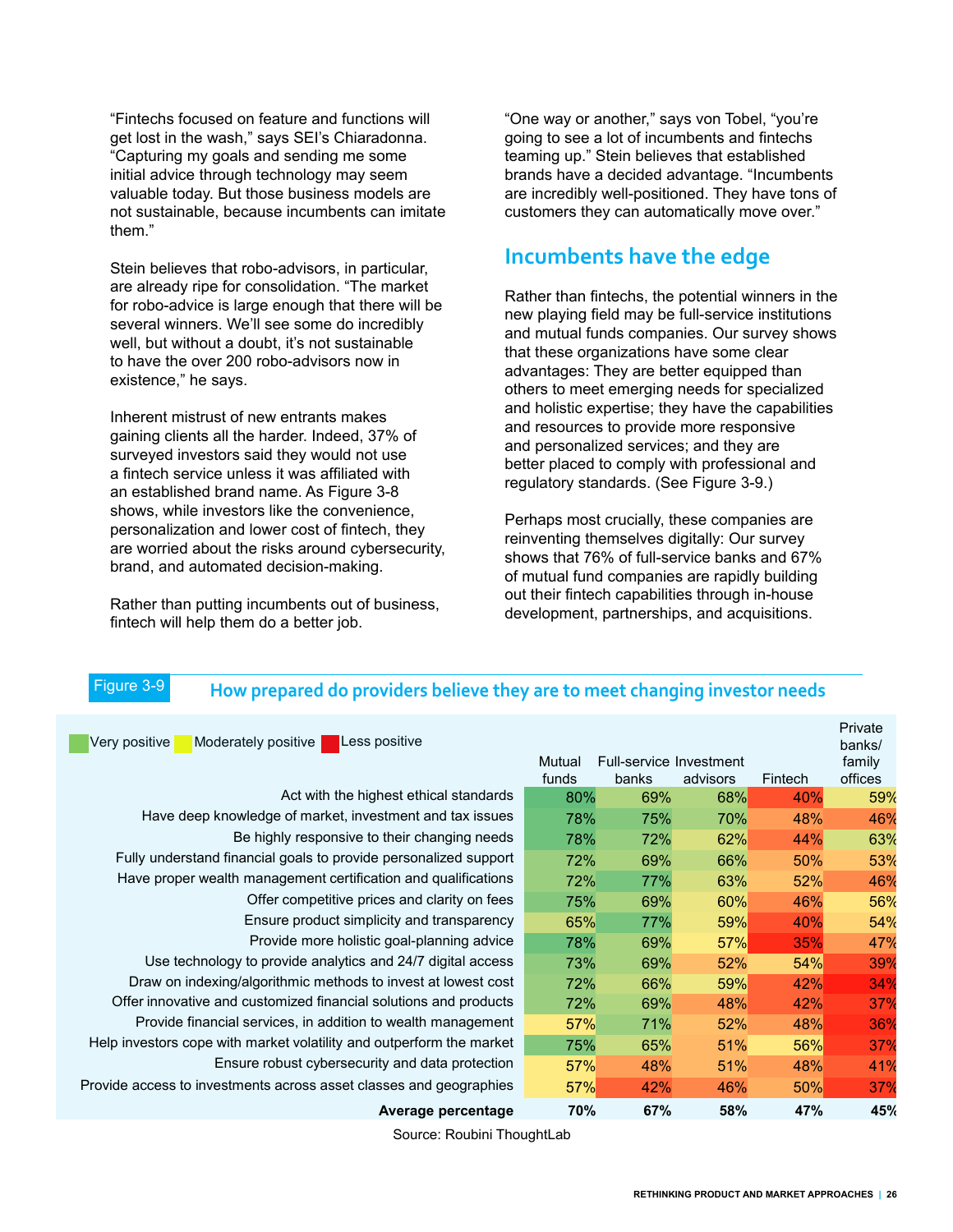#### **Dealing with disruption: A view from Bob Reynolds, CEO of Putnam**

Bob Reynolds, President and CEO of Putnam Investments, has lived through many market shifts during his 30 years in the investment business. While change has been a constant in the industry, Reynolds sees technology and innovation greatly accelerating the pace. The rise of passive investments is a case in point.

When asked about the balance between active and passive investments, Reynolds frames an inconsistency that many have struggled to articulate: "When you ask someone about a passive investment like an ETF that tracks an index, they say things like ETFs are low-cost, or they're transparent. But the other thing they say – which, I think could be misunderstood – is that passive investments have less overall risk. And that's simply not true. These vehicles are portfolios of stocks and bonds. They absolutely have risk. If you choose a passive investment, you've made an active investment decision."

#### **The value of active management**

According to Reynolds, it's crucial to keep the investment framework suited to the individuals' needs. "Investors need vehicles to pursue long-term financial objectives. With ETFs, half of the investors are institutional – and many of those institutions are invested in the ETF just for liquidity reasons. As an investor, I want my money with people who have objectives that are aligned with mine and managers who are looking to significantly outperform their respective benchmark over a three-year, five-year, or longer time horizon. We absolutely believe there may be periods of time where passive investing might not be the right thing for the client."

Reynolds continues, "As an example, there were points in the investment cycle, times like the late 1990s and early 2000s, when the valuation of tech stocks just made no sense. People who invested their money away from that were the big winners – and those who stayed in those stocks too long took a massive hit."

#### **Making it personal**

To meet customer needs, Putnam is making efforts to personalize its products. "Every 40-year-old or 50-year-old isn't the same. For a very long time, we've advised people to diversify and invest in multiple asset classes. But we are increasingly looking at ways to personalize those investments." Accordingly, Putnam is seeking to broaden its target date funds offerings, to address critical life events and other personal milestones, such as retirement.

"Individual factors are of great importance when you're talking about retirement and how you should be invested," says Reynolds. Looking ahead, he expects advanced technology will enable Putnam to go even further in creating new products for a range of very specific investment needs. "One of the great promises of technology is the ability to tailor products and potential solutions to individuals and their financial advisors in a way that meets their unique situations."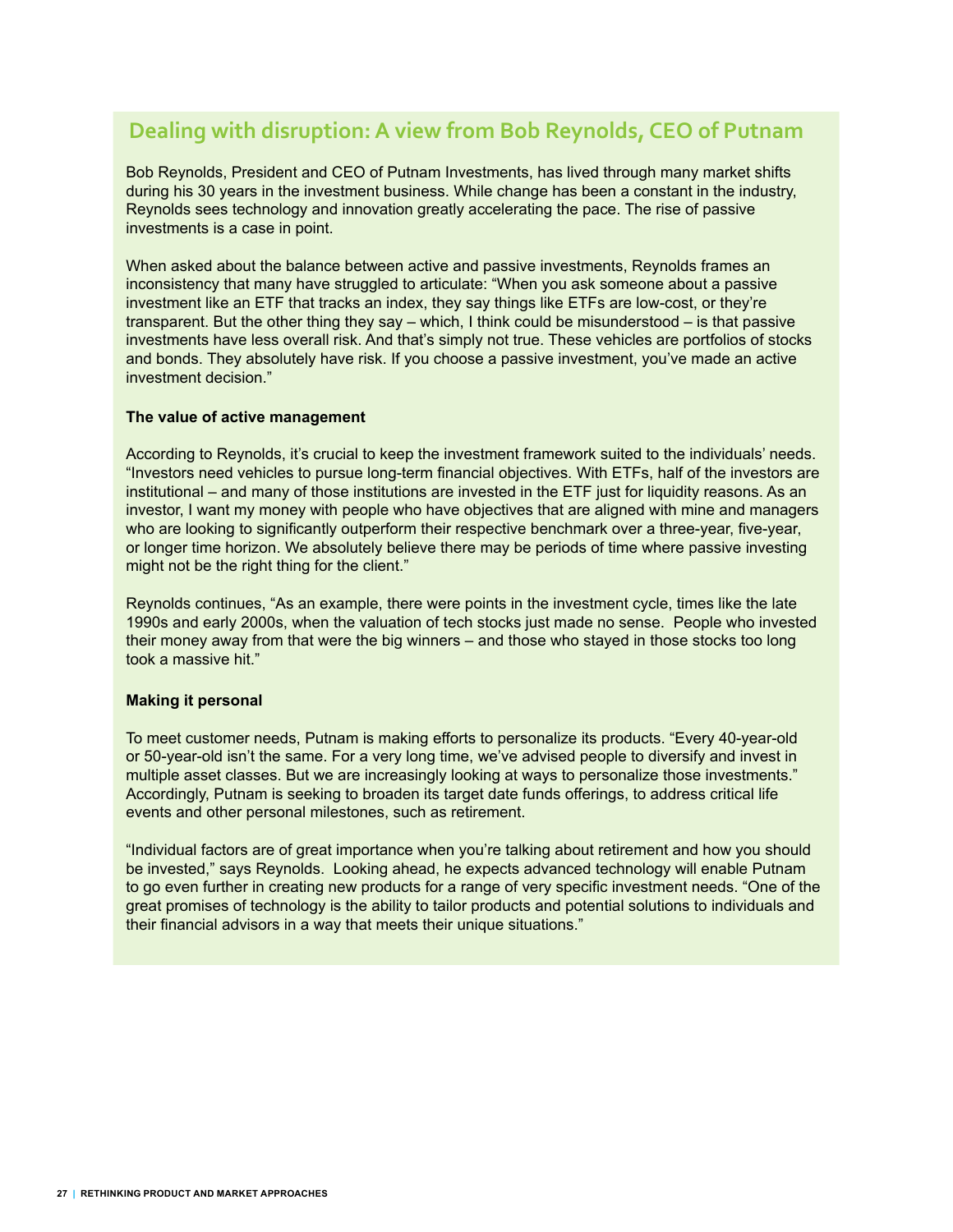

# **4. The Future Wealth Advisor**

*To stay relevant in a fast-changing marketplace, where investors are seeking greater value and on-demand support, wealth advisors will need to elevate their role in the wealth ecosystem. Next-generation wealth advisors will need to be hyper-responsive, highly empathetic, and digitally savvy. Equally important, they will need to be multidimensional professionals able to provide both specialized investment advice and whole life goal-planning – while always keeping the client's best interests in mind.* 

### **Something old, something new**

In no industry is the juxtaposition of the old and new as evident as in the wealth profession. Just look at this study's participants. On one side of the spectrum is Berenberg Bank, founded in Hamburg in 1590 by the same family that owns it today. On the other is LearnVest, launched by Alexa von Tobel seven years ago after she dropped out of Harvard Business School.

Similarly, investors' attitudes toward advisors combine traditional values and innovative thinking. When selecting wealth advisors in the years ahead, long-standing criteria remain top of mind: fees, reputation, and range of service, but most of all, quality. (See Figure 4-1.) For Putnam President and CEO Bob Reynolds, it comes down to the essentials: "There's no question that the most important thing in selecting an investment company is which one offers high-quality products on a consistent basis."

But finding the right balance between quality and fees is crucial. Putnam's Reynolds put it simply, "People want to know what they're paying for, and what they're getting for it." But demonstrating higher value is far from straightforward.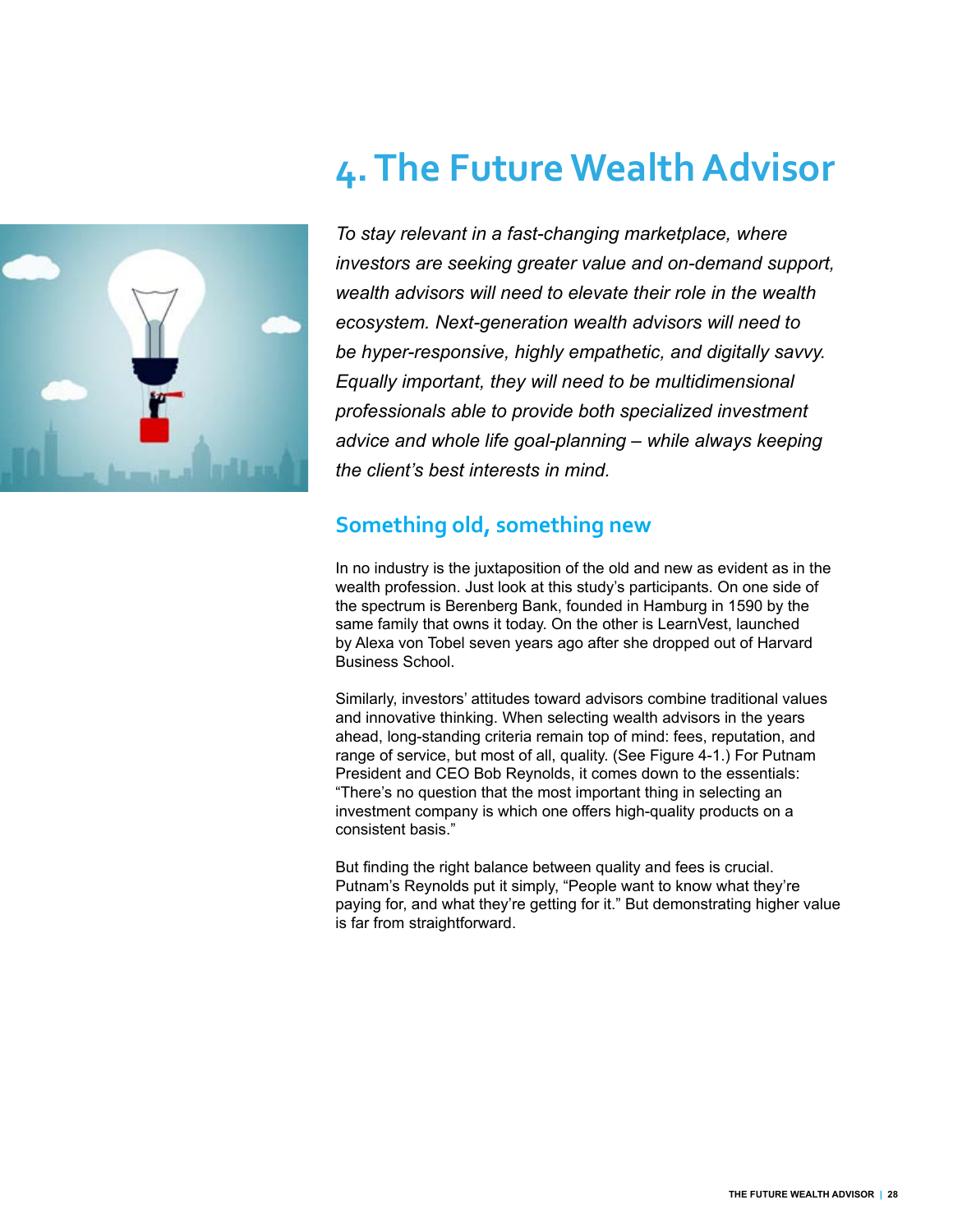#### Figure 4-1 **What is most important to you when selecting an investment advisor**





#### Source: Roubini ThoughtLab

"Differentiation is probably our biggest challenge right now," says Nathan Erickson, Chief Investment Officer, MRA Associates. "It comes back again to your ability to illustrate, almost quantify, value: 'Here's what you're getting for the fee you're paying.'"

Investors are also assessing wealth advisors on new criteria: their digital capabilities. These include anytime, anywhere, any device access, integrated omnichannel experience, and advanced use of digital technology and analytics. According to Amit Sahasradbudhe, Head of Wealth Management Strategy and Digital Solutions at RBC, "Digital is not just a separate, complimentary channel for our clients,

is it becoming core to their wealth management experience."

#### **The race against the machine**

Technology will transform the wealth profession, but it will not replace humans anytime soon, according to our survey. Even after taking into account the lower cost of digital solutions, the majority of investors – including millennial and mass affluent ones – prefer using personal wealth advisors for every investment activity covered in our survey. (See Figure 4- 2.) This is the case for both matters of investment judgment and mundane tasks, such as rebalancing their

*"Differentiation is probably our biggest challenge right now. It comes back again to your ability to illustrate, almost quantify value."*

-NATHAN ERICKSON, CHIEF INVESTMENT OFFICER at MRA ASSOCIATES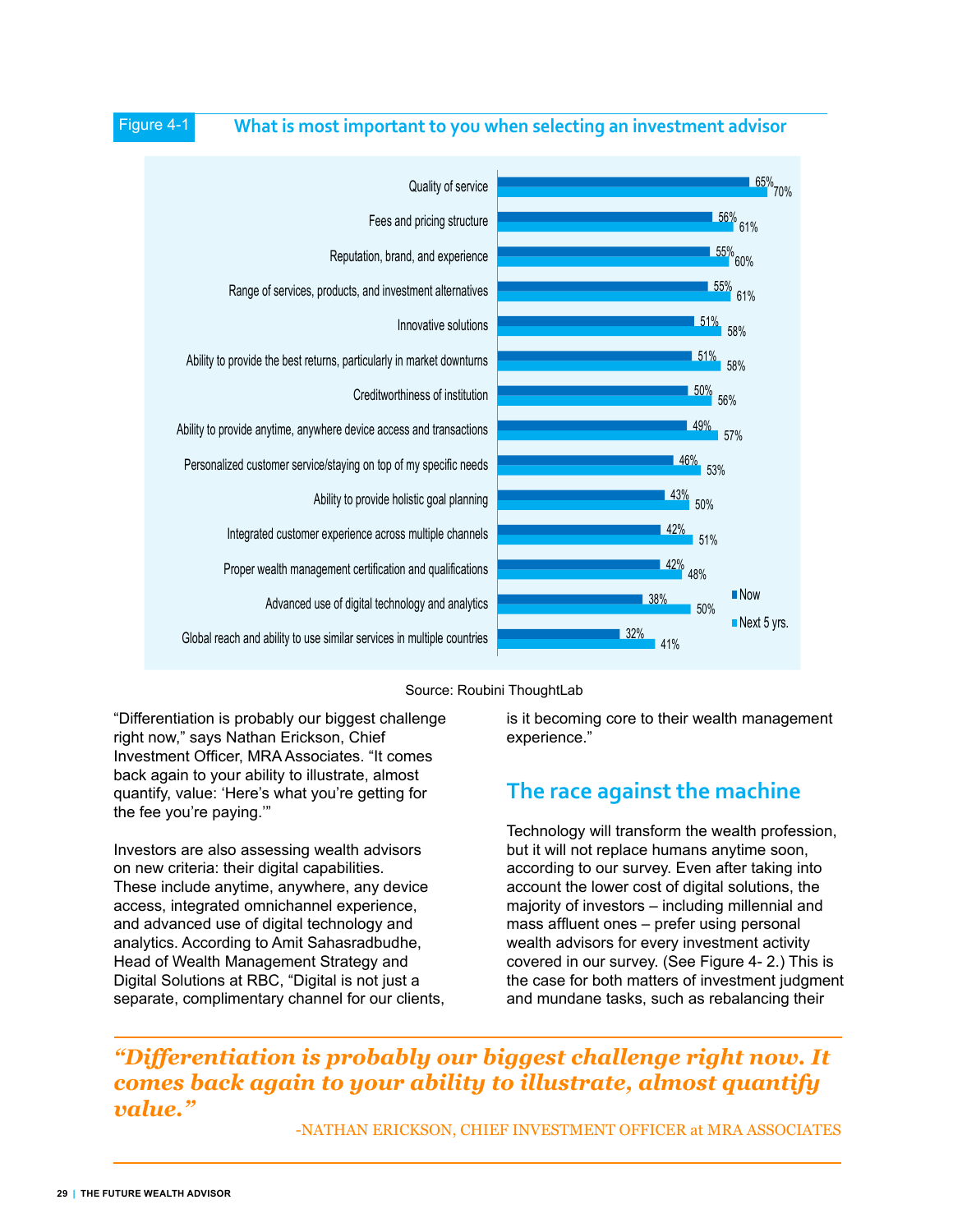#### Figure 4-2 **Personal investment advisor vs technology methods**



Source: Roubini ThoughtLab

portfolios and asset allocation. None of this surprises Dr. Dominik Helberger, Head of Strategic Clients and Managing Director at Berenberg: "While technology can offer much, in the end, money is a people business." Clark Blackman II, Founder and CEO of Alpha Wealth Strategies, adds, "People are people. That doesn't change. The advent of WebMD didn't change the fact that people want to see a doctor for medical advice."

However, Figure 4-2 also shows that machines are making headway. A significant minority of investors would rather use technology for getting investment tips and finding market opportunities. More worrying, just over one in five investors believes that by 2021, personal investment advisors will not be necessary for portfolio management, and a similar number says that technology will make advisors less important.

At the same time, technology is transforming client-advisor interaction from face-to-face and telephone to a wider mix of digital channels.

"If the client has a question about anything, we need to be available to answer that by email or phone and provide the information that they want to see, when they want to see it," Erickson says.

This does not mean that traditional methods of communication will be displaced. Instead, the popularity of a wide range of digital channels will rise substantially. (Figure 4-3.) This will be the case particularly for the young: In the future, 59% of millennials say they will use social media to communicate with advisors, compared with 29% of boomers, while for web collaboration tools the figures are 39% for millennials and 19% for boomers.

Just how fast digital technology will transform the industry is hard to predict. But it is safe to say that wealth organizations will struggle to keep up. "Wealth managers get it. They see it, and they've started to move," says Erickson. "I just don't think they appreciate how fast it's going to happen."

#### *"While technology can offer much, in the end, money is a people business."*

-DR. DOMINIK HELBERGER, HEAD OF STRATEGIC CLIENTS AND MANAGER DIRECTOR at BERENBERG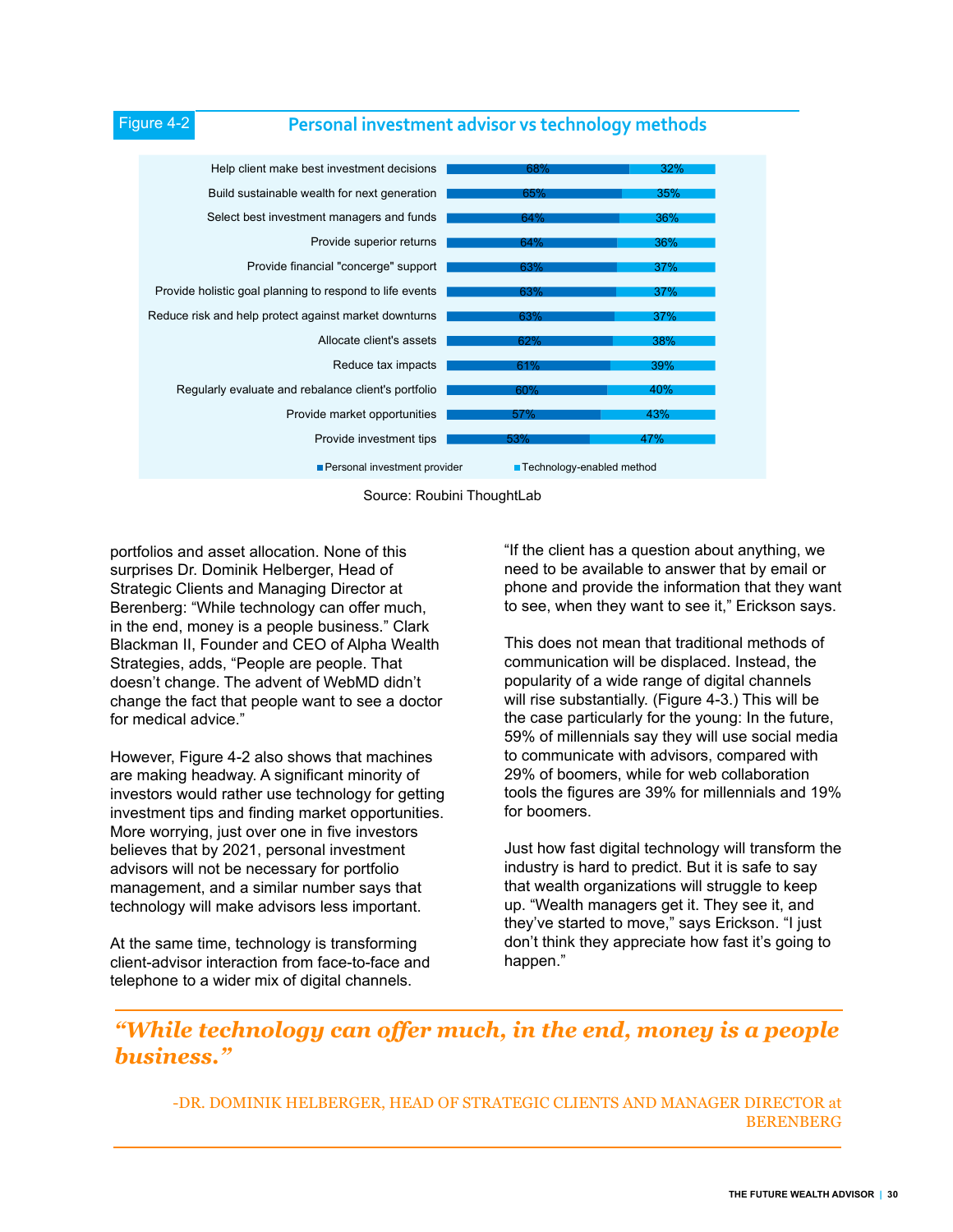Figure 4-3 **How investors communicate with wealth firms**



Source: Roubini ThoughtLab

#### **How advisors can add value**

Rather than compete with machines, personal wealth advisors will need to add value in the digital age. The most obvious way is through personal relationships, according to Bahren Shaari, CEO of Bank of Singapore. "Getting insights from clients and understanding their needs will always remain paramount to the business of private banking. This is something technology cannot do. Humans need to interact with humans."

Adding value may involve leveraging technology for the benefit of clients. In fact, Christopher Jones, EVP of Investment Management and Chief Investment Officer of Financial Engines, sees fintech morphing from self-directed applications to being advisor-directed. "You're going to see much of the actual generation of advice being done by computers and simply communicated by the human being, as opposed to a human being having an explicit role in creating it."

But repeating what a computer says is not a high-margin activity. Ways that machines cannot easily replicate, particularly to justify their fees, personal wealth advisors will need to apply judgment, intuition, and lateral thinking in during times of volatility. MRA's Erickson explains: "When crises come, it's not necessarily bad investments that cause people to lose money – it's bad decisions. The robo-advisor will not be able to call people at that critical moment to say: 'Everything is all right, stay invested, stick with the plan.' It's that personal relationship during the challenging moments that matters the most."

It is hard, then, to disagree with the view from Al Chiaradonna, SVP, SEI Wealth Platform<sup>sM</sup>, North America Private Banking: "In my lifetime, I do not see someone giving total control of their wealth to something completely technology-based." Rather, technology should be an integral part of a wealth manager's approach. In the future, the interplay of advisors and machines will reshape the advisor's role and the advisor-investor relationship.

*"You're going to see much of the actual generation of advice being done by computers and simply communicated by the human being, as opposed to a human being having an explicit role in creating it."*

-CHRISTOPHER JONES, EVP OF INVESTMENT MANAGEMENT AND CHIEF INVESTMENT OFFICER at FINANCIAL ENGINES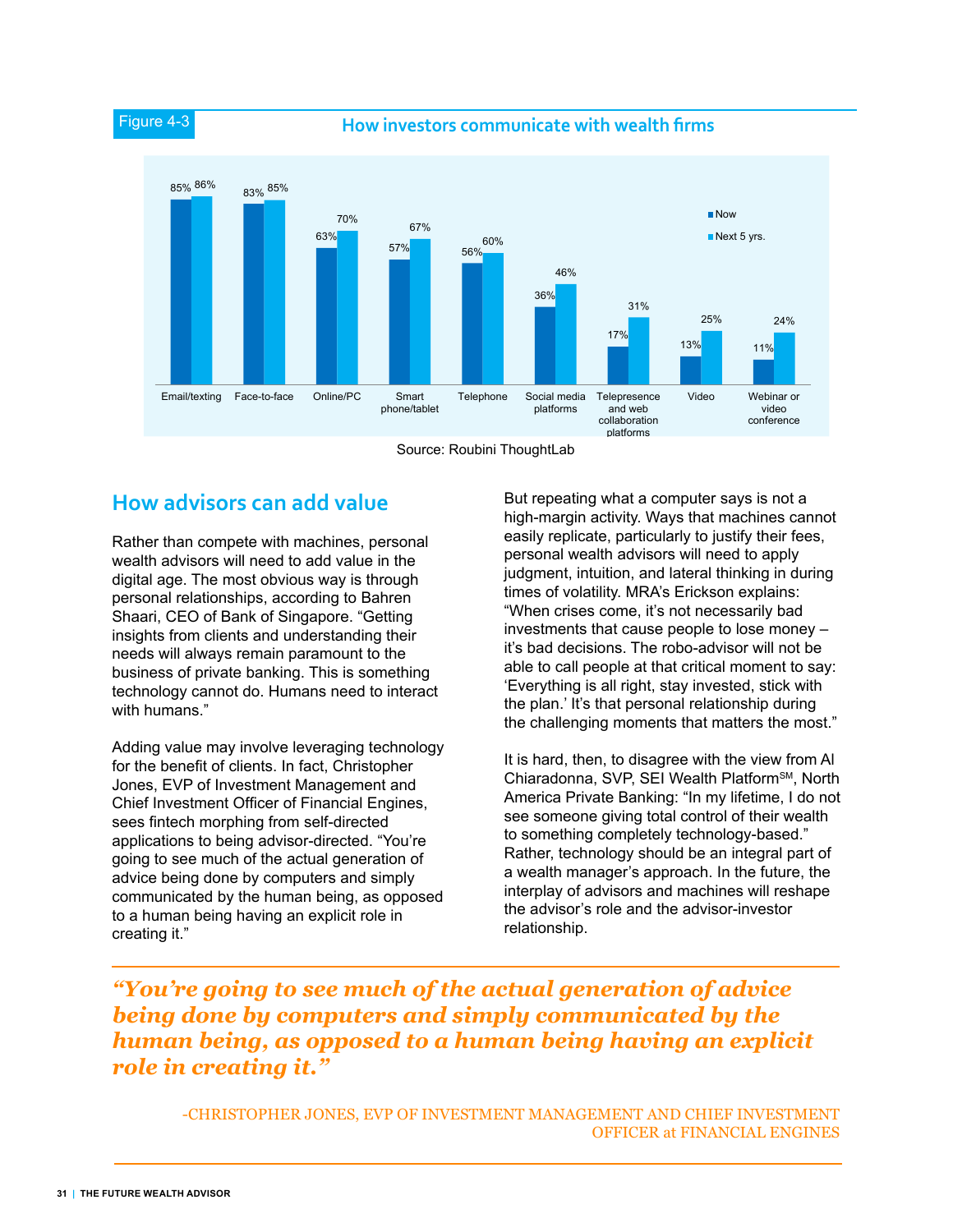### **Case Study - Financial Engines: A fintech with a human face**

When Financial Engines was founded in 1996, it was breaking new ground. Christopher Jones, Executive Vice President of Investment Management and Chief Investment Officer at Financial Engines explains, "In many respects, people think of us as the grandfather of the robo-advisors. We were the first company to provide personalized investment advice without human beings behind the scenes creating the portfolios." The firm has been producing online advice since 1998 and, says Jones, has consistently worked at improving it. "We've invested around two to three hundred million dollars in our advice platform over the years with the explicit goal of providing truly personalized recommendations across any arbitrary universe of options."

One important part of Financial Engine's success, though, which holds important lessons for the market, is its steady expansion into person-to-person interaction with clients. As early as 2004, "We realized that a large number of our customers wanted a human being to talk to," says Jones. "They wanted someone they could call up and ask questions. When the markets were volatile, they wanted somebody to talk to about it." Accordingly, Financial Engines invested heavily in a call center advisory capability that now has over 250 advisors. These now can interact with clients using phone, video chat, and face-to-face meetings to provide an ever-expanding range of investment services.

More recently, the company that began as an online platform started offering direct personal interaction with named managers of client accounts. Jones notes that with the acquisition of The Mutual Fund Store in February 2016, "We now have the ability to offer a face-to-face dedicated advisor and face-to-face services in about 125 branch offices around the country."

This evolution has nothing to do with how advice is generated – that still relies on Financial Engine's extensive technology. Instead it, "reflects the range of needs that we've seen among our customer base," says Jones. "Many customers are perfectly content to interact with us online. Others prefer to talk on the phone, maybe two or three times a year, to one of our advisors. But many, particularly our older clients with higher balances, want somebody to have a dedicated relationship with; to be able to look them in the eye, to go to their office and really work through concerns they may have. We really see the continuum of different ways of providing investment advice."

#### **The 24/7, multipurpose advisor**

As Figure 4-4 shows, investors and providers have similar views on how the role of wealth advisors will morph in the coming years. The biggest shift is that advisors will need to provide even more responsive, on-demand advice. Bank of Singapore's Shaari sees this already happening in Asia. "Our private bankers need to, and do, provide data to clients who want it anytime, anywhere."

To Kevin Barr, EVP and Head of SEI's Investment Management, the industry is at a turning point: "This is the last generation where the traditional model of a person conducting business with their clients on a quarterly basis is going to be successful."

Offering 24/7 services often requires a team

approach. For MRA Associates this means mobilizing a staff of 20 client-facing people. Erickson says, "We work in teams. Nobody is working on their own. If the client has a question, we've got to be available to answer and provide the answer when and how they want it."

In the future, 4 out of 10 investors and providers also believe advisors will need to deliver high returns consistently to justify the fees. "But consistently outperforming the market without interruption is next to impossible for advisers," says Blackman of Alpha Wealth Strategies. He suggests taking another tack: "What the sales pitch has to be is that 'I am always here. I know you. When there is a problem, I am available 24/7 and we can deal together with other issues as well, such as estate planning, tax issues, or retirement concerns.'"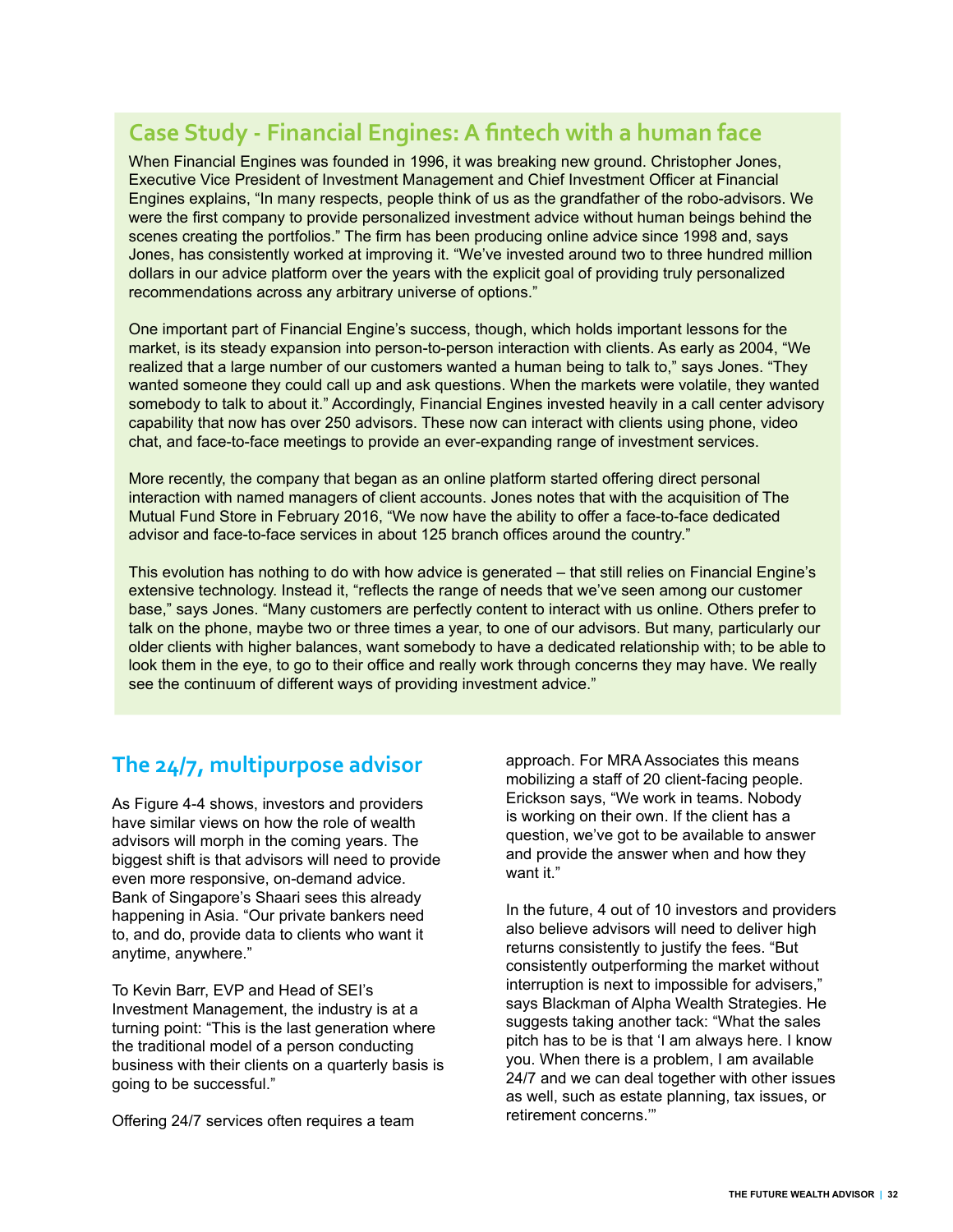Not surprisingly, many providers and investors think that wealth advisors will need to become digitally proficient in the future. The attractions of technology are obvious: It can reduce costs, increase productivity, and facilitate communication with customers. But Financial Engines' Jones points out that technology can also raise the quality of advice by providing a more systematic framework. "With purely human advice, a lot of idiosyncratic risk exists. One advisor may tell you to do one thing and another to do something else."

Broadridge President Steve Scruton believes that creating a "smart easy-button" for advisors is critical for doing business in today's digital world, where an individual alone cannot reasonably sort through the firehose of available data. "Advisors need to be equipped with tools, preferably mobile, that allow them to focus on what's important for client and prospect engagement and provide them with insights into next best action for each client and prospect."

Technology can even help in developing personal relationships with clients. Technologies such as advanced analytics and artificial intelligence can provide firms with a multidimensional understanding of their clients and help them track changing priorities, behaviors, and attitudes. "If you do this right, "you can bring your empathy quotient up to a new level and improve margins," says Joseph

Pagano, Practice Advisor, Financial Services Digital Transformation Group at Cisco.

#### **A generalist and a specialist**

In the future, advisors will need to offer a wider array of financial and life-planning advice. Shaari explains, "Clients are looking for something extra – guidance and direction on investments, family philanthropy, retirement, succession, and estate planning. The role of the advisor is becoming less transaction-focused and more about sophisticated financial planning." This implies a further key shift, notes Burkhard Varnholt, Julius Baer's former Chief Investment Officer. "Clearly the wealth advisor of the future needs to be much more of a generalist, whereas in the past, he or she was often just an investment advisor."

Again, this may be best accomplished through a team-based approach, according to EY's US Wealth and Asset Management Sector Leader Marcelo Fava: "The role of the wealth manager is changing into that of a 'financial therapist,' who works with a cadre of specialists to meet each customer's specific needs." Harvard Business School Professor Luis Viceira likens this new role to that of "a money doctor" or a general practitioner whom his patients trust even if they cannot fully understand the science behind the treatments he suggests, and who, while able to meet some patient needs alone, also knows where to look for help in more complex situations.

#### Figure 4-4 **How role of investment advisor will change over the next five years**



Source: Roubini ThoughtLab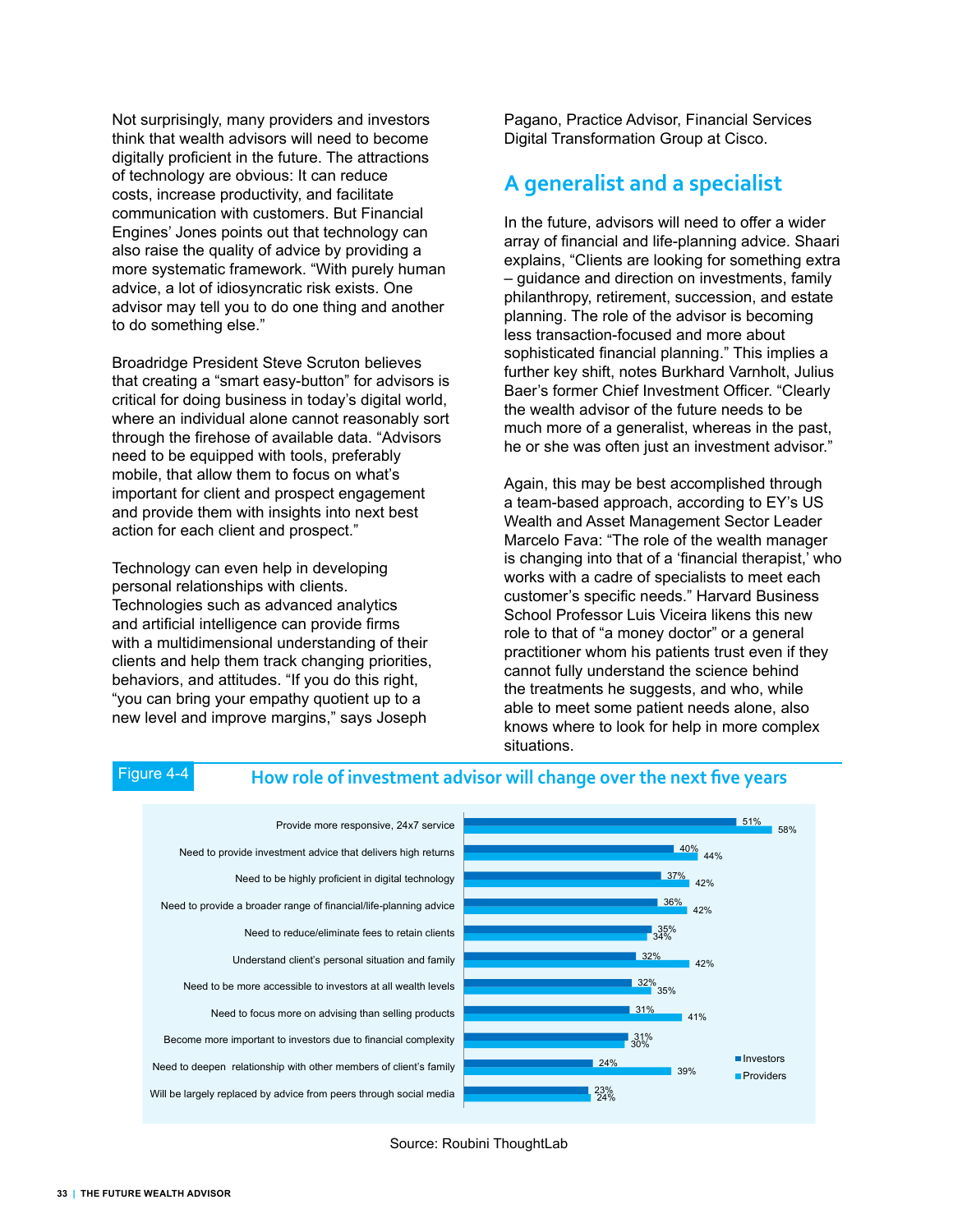To fill this role, Pagano believes that future wealth advisors will need to be "hyperconnected," acting as the node in a web that includes the customer, relevant data, and experts in and outside the firm.

#### **The new wealth advisor: Joining left brain with right**

The next-generation wealth advisor will combine left and right brain thinking. As Bob Dannhauser, Head of Global Private Wealth Management at the CFA Institute, puts it, "The days of plug-andplay solutions are over. The real professionals in wealth management will have deeper knowledge of financial markets and products, coupled with top-notch relationship skills. Most importantly, the successful players will recognize that their knowledge is a wasting asset that constantly needs to be refreshed to best serve clients."

SEI's Chiaradonna agrees: "Advisors will have to be well-versed in investment management so that they can explain it to someone who is not. But they will also require a human side that helps them understand the fears and frustrations of customers, so that they can explain things in a way that will be interpreted properly."

The advisor's role as the bridge between clients and specialists has other implications. Jones notes that, if someone is being paid to help clients consider a range of products and options, "the expectation is that the advisor is going to bring a lot of expertise to the table." The future wealth advisor's generalist role, says Varnholt, will necessitate training in a wide variety of "product areas, but also, especially, in emotional intelligence. Advisors need the interpersonal

skills to really understand a client or even a family of clients well."

Creating a workforce with this combination of skills is no easy task. Jones explains that wealth services firms have traditionally acted as sales organizations earning commissions or selling their own products. "A culture develops. These advisors can be very 'coin-operated' in how they see the world," he adds. "That creates a dynamic that is really hard to shift quickly." Change is also expensive, because it involves "really raising the capabilities of people," he concludes.

Both Jones and Alpha Wealth Strategies' Blackman believe that the transition from a product-sales culture to one highlighting objective, professional advice is long overdue. At the same time, they see it is as one of the biggest disruptions facing the private wealth management profession in the coming years, made all the more complicated by regulatory reform. Several experts interviewed for this study point out this cultural shift, combined with other market trends, may accelerate the retirement of many advisors in their 50s and 60s, particularly in the US.

Companies might be reluctant to grasp such a challenging nettle but, as Blackman says, change "will be about what clients are demanding, not what the industry is willing to do." Without the requisite skills, advisors will not be able to deliver the services that clients increasingly demand. Among investors surveyed, 44% will have a greater expectation in the coming years that their investment providers will have deep knowledge of market, investment and tax issues. Meanwhile, 37% will want to see proper wealth management certification and qualifications.

*"The days of plug-and-play solutions are over. The real professionals in wealth management will have deeper knowledge of financial markets and products, coupled with topnotch relationship skills. "* 

-BOB DANNHAUSER, HEAD OF GLOBAL PRIVATE WEALTH MAANAGEMENT at CFA INSTITUTE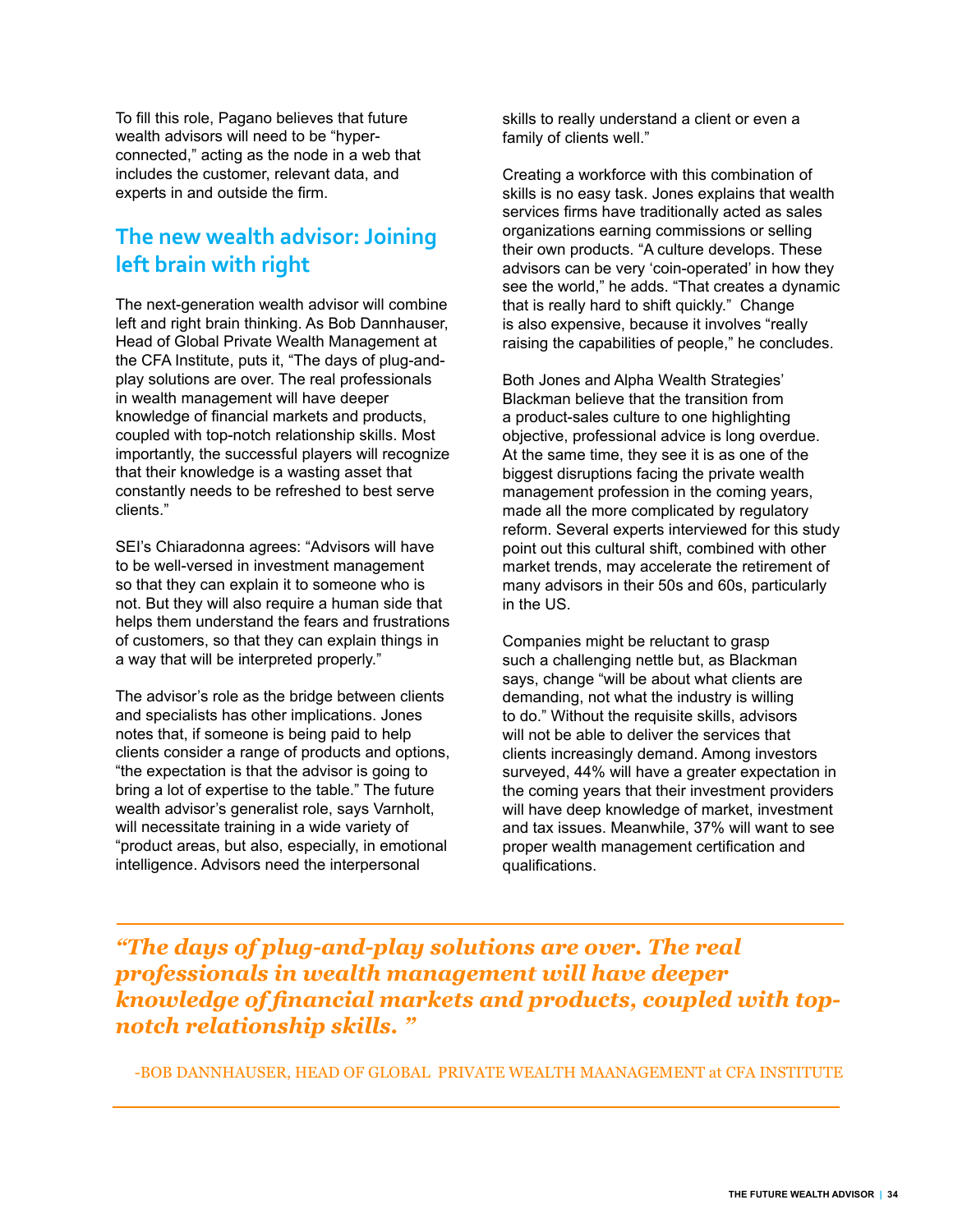#### **The regulatory impact**

An even bigger driver of change, however, and one which will make the industry's re-skilling unavoidable, will be stricter compliance rules. The regulatory push in major jurisdictions toward a fiduciary model of advice will do more than reduce conflicts of interest. Blackman's comments about the US could apply in any number of countries. "One requirement of a paid fiduciary is to be an expert," he says. "Not being one is a primary impediment to giving good advice, but that high level of expertise is not as prevalent in the marketplace as it should be."

"The typical components of fiduciary duty are loyalty, prudence and care," according to Dannhauser. "We see more attention in the future being focused on the care that advisors apply to their clients' investment and financial needs, perhaps with the benefit of easier access to information about client objectives and behaviors to inform that expertise."

The regulatory implications for wealth advisors go beyond their own areas of direct personal expertise. Increasingly, notes Blackman, there

are fiduciary obligations and in some cases legal requirements for licensed advisors to conduct due diligence on any professional they recommend to a client – such as a money manager, custodian or even an estate planner, accountant or lawyer – and to be transparent about any benefit they receive from the referral. He believes that the only way for wealth advisors to have the ability to meet the whole range of fiduciary requirements in regulations is for the occupation of wealth advisor to become a full-fledged profession with clear, enforceable standards.

For the moment, as Jones notes, these cultural shifts will favor firms that already have a fiduciary fee advisory model, such as many American RIAs or British IFAs. These businesses, however, will face their own difficulties. The first is that many tend to be smaller than the big investment firms. In an era of price compression, they will need to learn how to deliver this model at scale. Jones adds, in the future, the industry will be "much more regimented in the way they are able to provide clients with solutions."

### **Julius Baer: Combining high-tech with high-touch**

Swiss private bank Julius Baer is embracing technology to enrich its wealth management services. Burkhardt Varnholt, the bank's former Chief Investment Officer, sees Julius Baer as "an early mover" in this space.

 "One crucial area of improvement for wealth advisors is in portfolio management and analysis," according to Varnholt. "Historically, wealth managers focused their attention on a single instrument view. Technology now allows us to move to a more holistic portfolio view." Varnholt believes that wealth managers will next develop more sophisticated analytical platforms that enable investors to assess the marginal impact of financial securities on their overall portfolio.

While technology can improve analytical insights to clients, Varnholt does not see it as replacing personal advisors. "The personal element in a relationship will be enhanced by technology, not diminished, simply because the relationship manager will have more time for the client."

In Varnholt's view, the adoption of technology will also reduce any threat to incumbent advisors from fintechs. "I don't believe – and I'm saying this with strong conviction – that upstart robo-advisors, for example, are well-placed to dramatically take away business from existing wealth managers."

His reasoning is simple: "There will always be a significant personal element in the wealth management business that high-net-worth individuals will value. Successful wealth managers will dramatically lower their cost by implementing new technologies, and then pass some of those cost benefits onto clients. That will have a significant business impact – and the leaders in the space will then grow at the expense of the other players."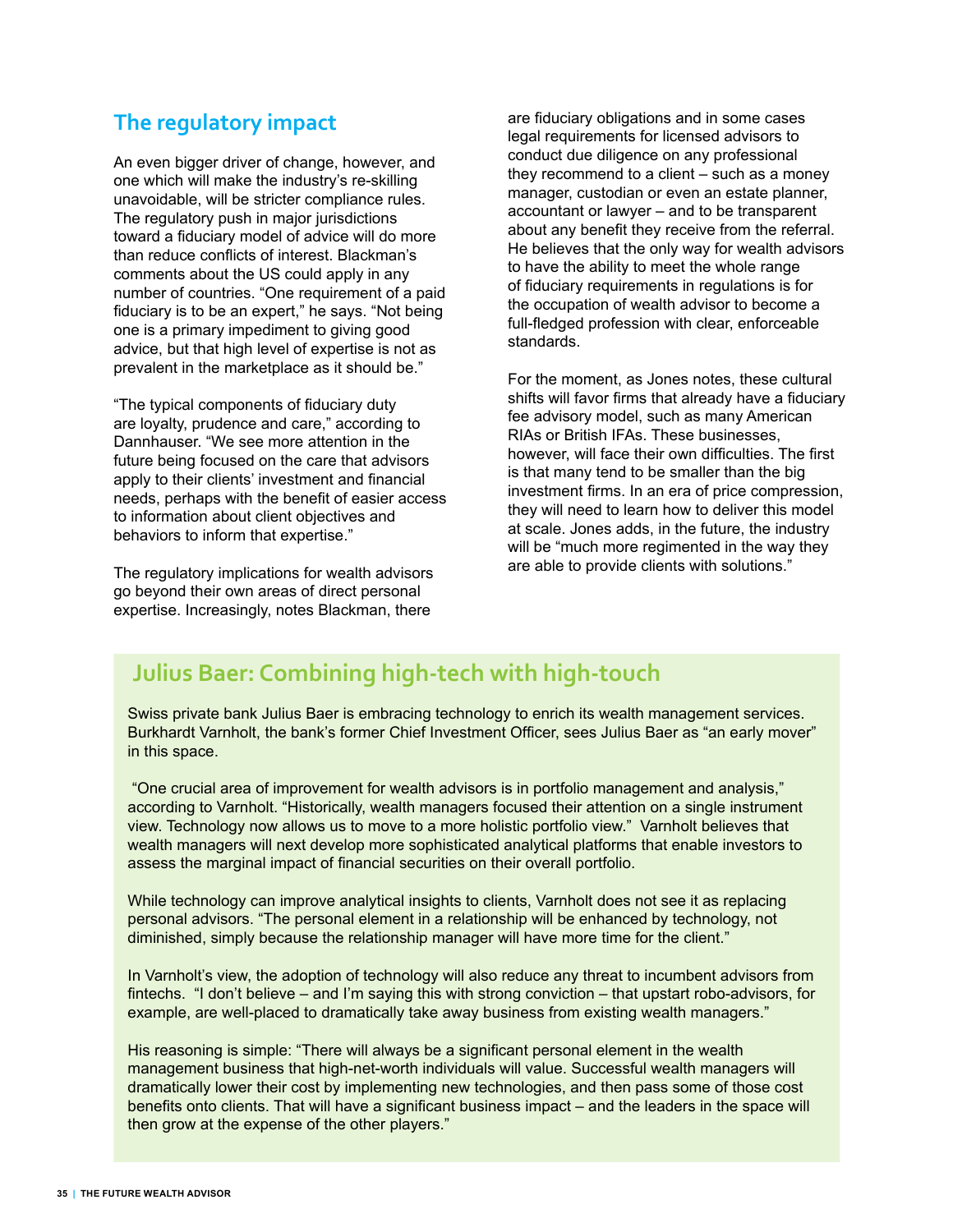For much of the industry, creating an appropriately skilled advisory network is, in Jones words, "going to require training, cultural change, and deep investments in compliance and management systems." Those firms that do not make the transition, however, may face extinction at the hands of either competitors or more exacting regulatory standards.

#### **Building trust**

There are few industries where trust is as critical, yet so fragile, as the wealth industry. "The trust barrier has always been high," says Jones. "But it's gotten higher in the last 10 years because of the things that we have seen – the crises and potential crises. People's level of trust in financial services firms is probably at an all-time low."

Investors and providers largely agree on how to build trust. (See Figure 4-5.) The main task for advisors is to do their jobs well: Provide good risk-adjusted returns, achieve financial goals, and understand the client's goals and risk tolerance. Putnam's Reynolds put it simply, "If there is a value being created, people are willing to pay for it. If there is no value created, they're not." Of course, being responsive and vigilant also nurtures trust – investors cited protecting against fraud, being available when needed, and staying in touch during market disruptions.

Eliminating product complexity and pricing transparency is valuable for building trust,

according to our survey. "Our view is that we just need to be incredibly transparent," says Erickson of MRA Associates. "When we talk to clients or new prospects, we make sure they understand that nothing we're doing is a black box. We'll explain what we're investing in, why we're investing in it, and what the expected outcome is."

Fintech eToro takes transparency even further by building it into its business model. Yoni Assia, Founder and CEO, explains, "Wealth management, by its nature, is a very social industry. But it has transformed from a group of people doing deals together in one room, to a lot of segregated, private discussions. Our social platform moves the interaction back to open discussions. It enables people to have transparent public portfolios, and communicate with one another openly about what they're doing. This is a classic re-evolution of the industry for people that crave trust and transparency."

Where providers and investors disagree is also revealing. Many providers believe that they can build trust by increasing communication around integrity and emphasizing their reputations. But as Figure 4-5 shows, investors give higher marks to providers that demonstrate they will work in a client's best interest. And regulators are making sure this happens.

#### **How MRA Associates is grooming the next-generation advisor**

"The wealth industry won't survive if the people in it are out only for their own best interests," says Nathan Erickson, Chief Investment Officer of MRA Associates. "If I become a wealth advisor so that I can get rich or retire early, the clients of today will not accept that," the way they might have even 10 or 15 years ago.

According to Erickson, the key is finding people with a desire to help. "Good candidates are empathetic. They feel good about being a part of someone's success in retiring or providing for heirs, or whatever the client's goal might be. There has to be some emotional or psychological benefit to be in the industry." To attract and retain that type of talent, Erickson believes, "you have to give them an opportunity to own the business, own the outcomes."

To do this, the company has developed an internal succession plan to motivate advisors. "We're entirely employee-owned. Advisors can see, if I do a great job with this client and they refer five more clients, then the business is worth more, and that's good for everyone."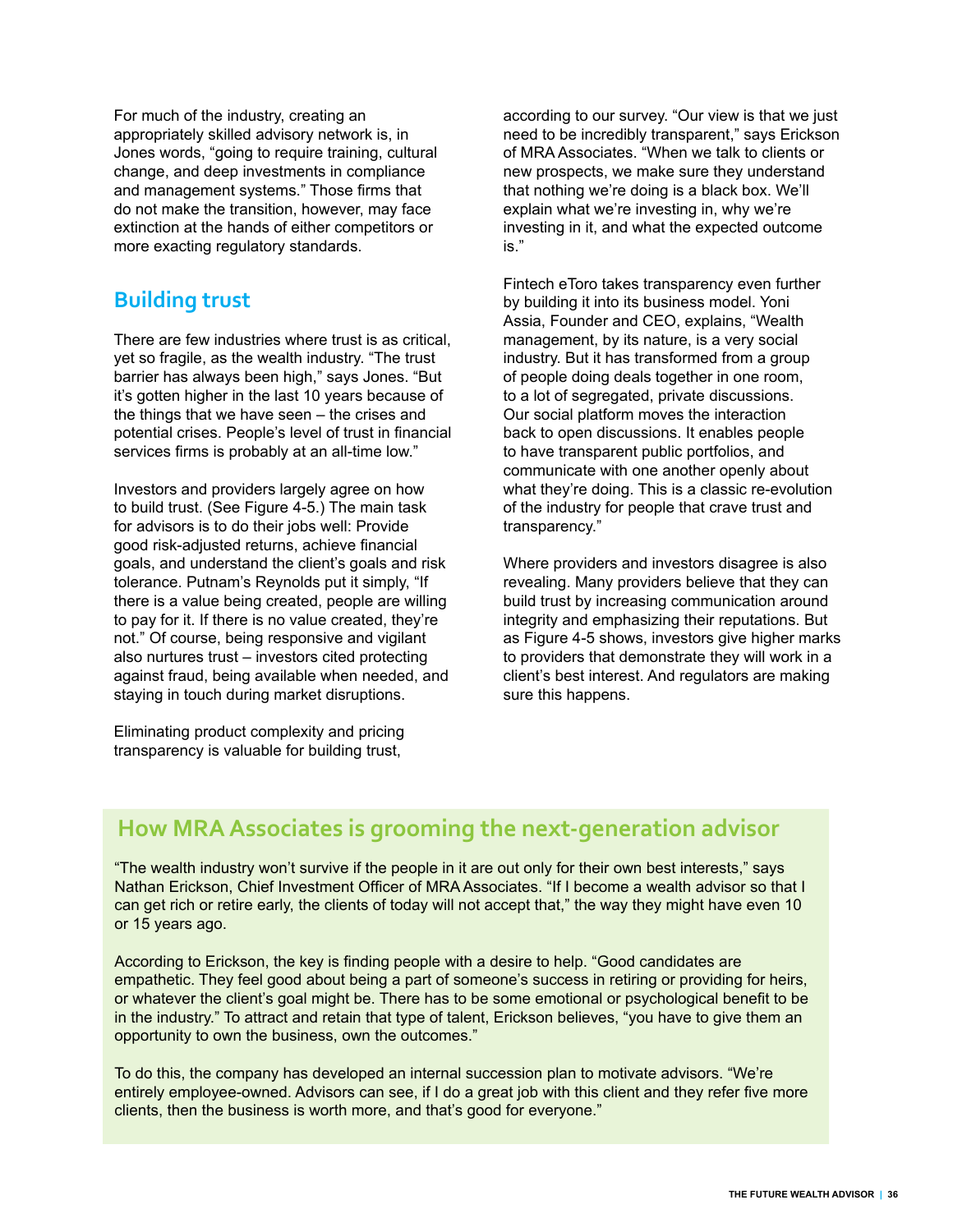### Figure 4-5 **Best methods for investment advisors to gain trust**



Source: Roubini ThoughtLab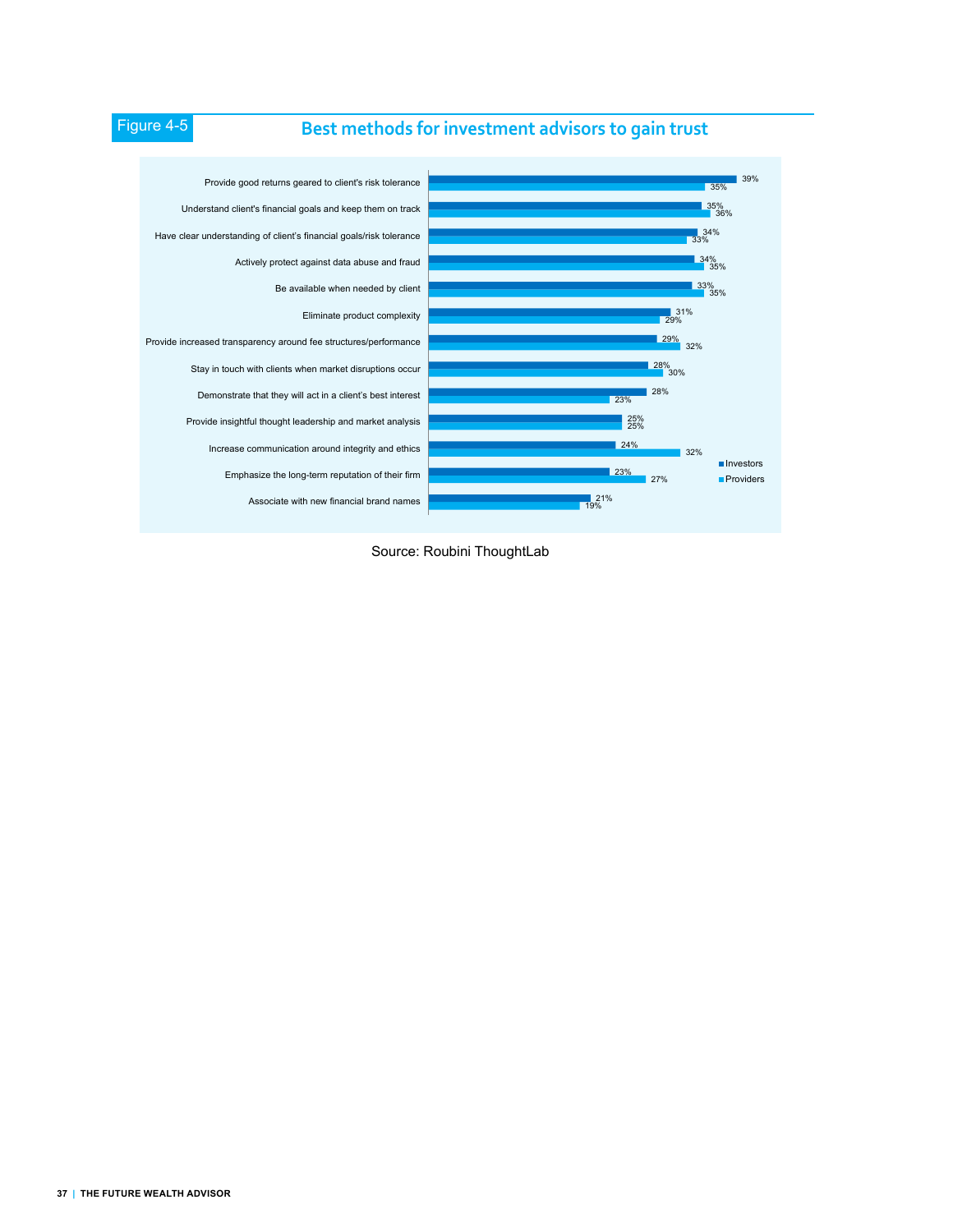

# **5. The Road Ahead: Driving Digital Transformation**

*Over the next five years, investment providers will transform their strategies, processes, and business models to become integrated, digitally driven businesses. Drawing on smarter technologies, providers will streamline and align their end-to-end systems to provide investors with seamless, personalized omnichannel experiences. Despite their hopes, not all providers will be winners. Those that move too slowly will fail behind, or out of the race altogether.*

#### **The digital imperative**

If investment providers had any doubts about the importance of going digital, they just need to listen to their clients. In our survey, 82% said it was important for their investment provider to stay at the forefront of technology in the future. The digital imperative was ranked even higher for some segments, such as: UHNW and VHNW investors (86% each); large wealth markets, such as Germany (89%), China (88%), and the US (85%); and emerging markets as a whole (87%). (See Figure 5-1.)

Most investment providers hear what their clients are saying: 81% of those we surveyed told us that digital transformation is important for the future of their business. The percentages are even higher for some wealth management institutions, such as alternative investment firms (90%), full-service banks (87%), and mutual fund companies (87%).

Citi is one such organization, with an ambition to "become the world's digital bank." Rodolfo Castilla, Global Head of Wealth Management Products and Platforms, explains, "We're very urgent. We know that if we don't get there first, we'll be the ones disrupted and killed." This digital agenda comes straight from Citi's CEO Michael Corbett. "He's saying either we change or we all die."

Such transformation requires commitment and willingness to engage in substantial cultural change. Investment providers, though, are not all well-prepared to make the transition: 41% of private banks and family wealth offices surveyed, for example, still believe that digital transformation is not very important.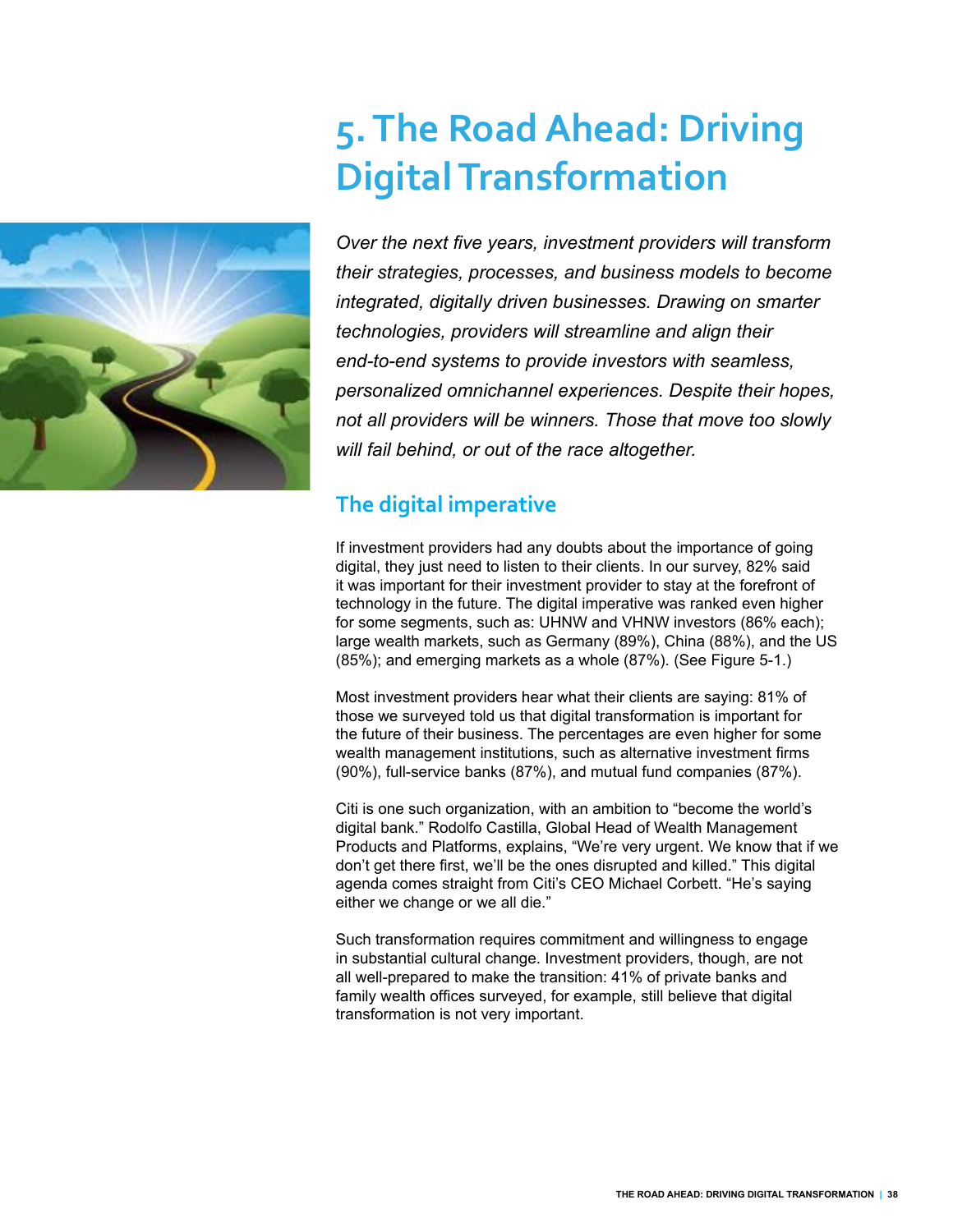

Source: Roubini ThoughtLab

For Pictet, one of the world's leading private banks, this is head-in-the-sand thinking. Olivier Capt, Head of Marketing, believes that IT will have a huge impact on private banking over the next five years. "I see three elements affecting the industry over that time: processing power will make new things possible, artificial intelligence will drastically change things, and big data will allow our bank to tailor things in ways that were not possible before. We are embracing all three."

### **Digital tools in the offing**

Wealth service providers are developing a wide assortment of technology-driven tools to meet the fast-changing needs of customers over the next five years. (See Figure 5-2.) Anytime, anywhere, any device access coupled with a true omnichannel customer experience is high on the development list. Daniel Tu, Chief Innovation Officer of Ping An, explains: "Given how technology is changing and how consumers are behaving, mobile first has become our focus. We want to readily engage using offline, online and mobile platforms."

Like others in our survey, Julius Baer sees customized investment services as critically important. Burkhard Varnholt, until recently Chief Investment Officer, provides the context: "Technology is driving change, because it allows mass customization of the advisory process in a way that we have never seen. When a bank develops a view, it can now send tailor-made advice to thousands of clients. It's still something that all banks, all wealth managers around the world are working on. At the end, the wealth management advisory process will be much more automated, but it will feel more bespoke and personalized."

In line with investor product demands, the next-generation digital wealth management platforms will center on investor goals and their measurement, according to our survey. Two of the top five technology-enabled changes that investment providers plan to offer in the coming years are tools for meeting life goals and for tracking performance against those goals. Ping An is focusing more on investor goals, says Tu. "Selling clients a product should be more than a one-off thing. Ultimately we want to be able to help them achieve greater financial independence," he explains.

These digital tools are already allowing a wide variety of client activities. As Figure 5-3 shows, by 2021, a large majority of investment providers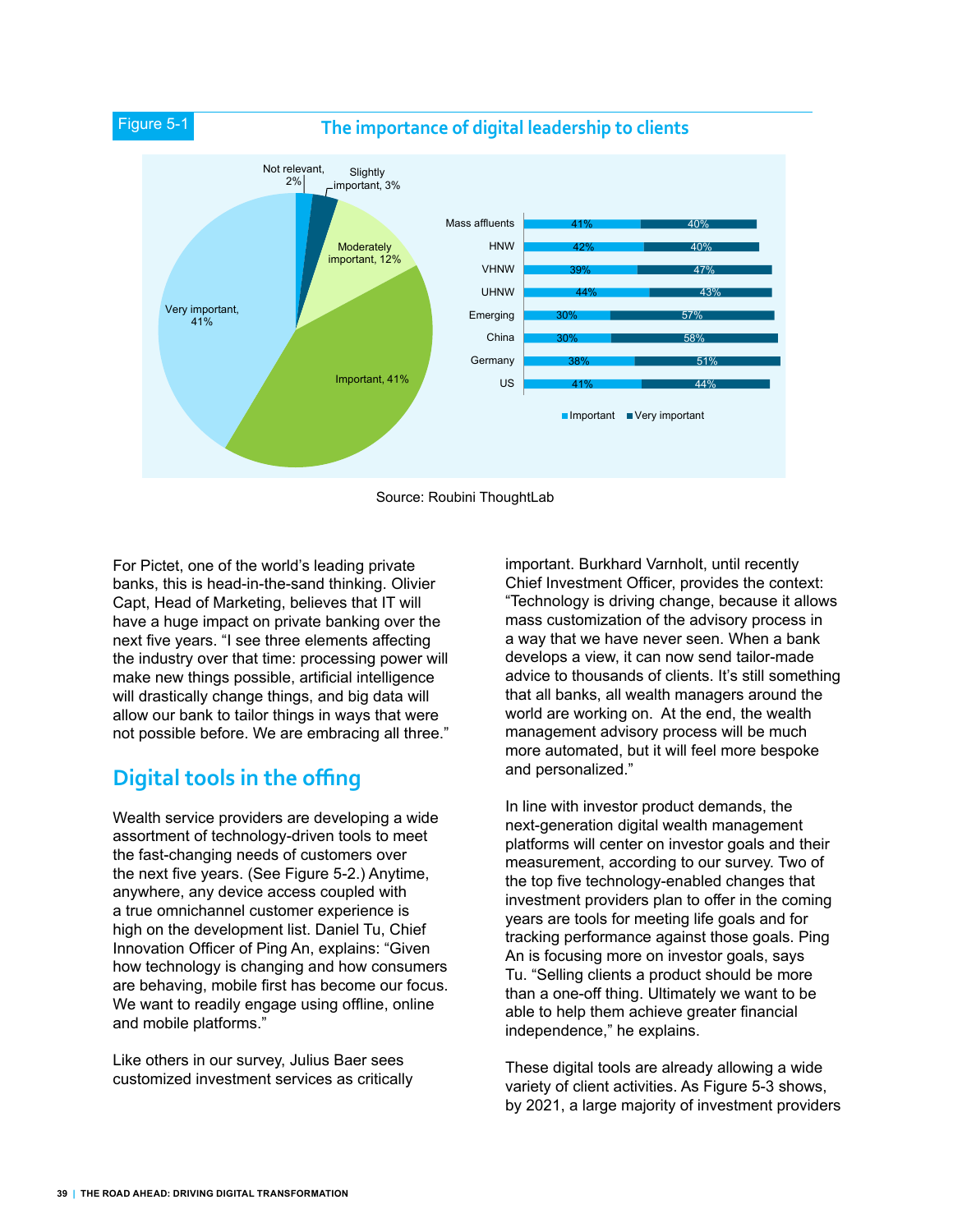#### Figure 5-2 **Technology-enabled investment tools for the future**









will offer digital access to account information, personalized advice, and consolidated accounts. Half of wealth services providers will allow clients to analyze and manage their portfolios, connect and interact with wealth advisors, execute financial transactions, and track their financial performance against their life goals.

#### **Driving value through digital transformation**

Our research indicates that as wealth firms become more digitally advanced, value creation shifts from cost savings to business growth.

#### **THE ROAD AHEAD: DRIVING DIGITAL TRANSFORMATION | 40**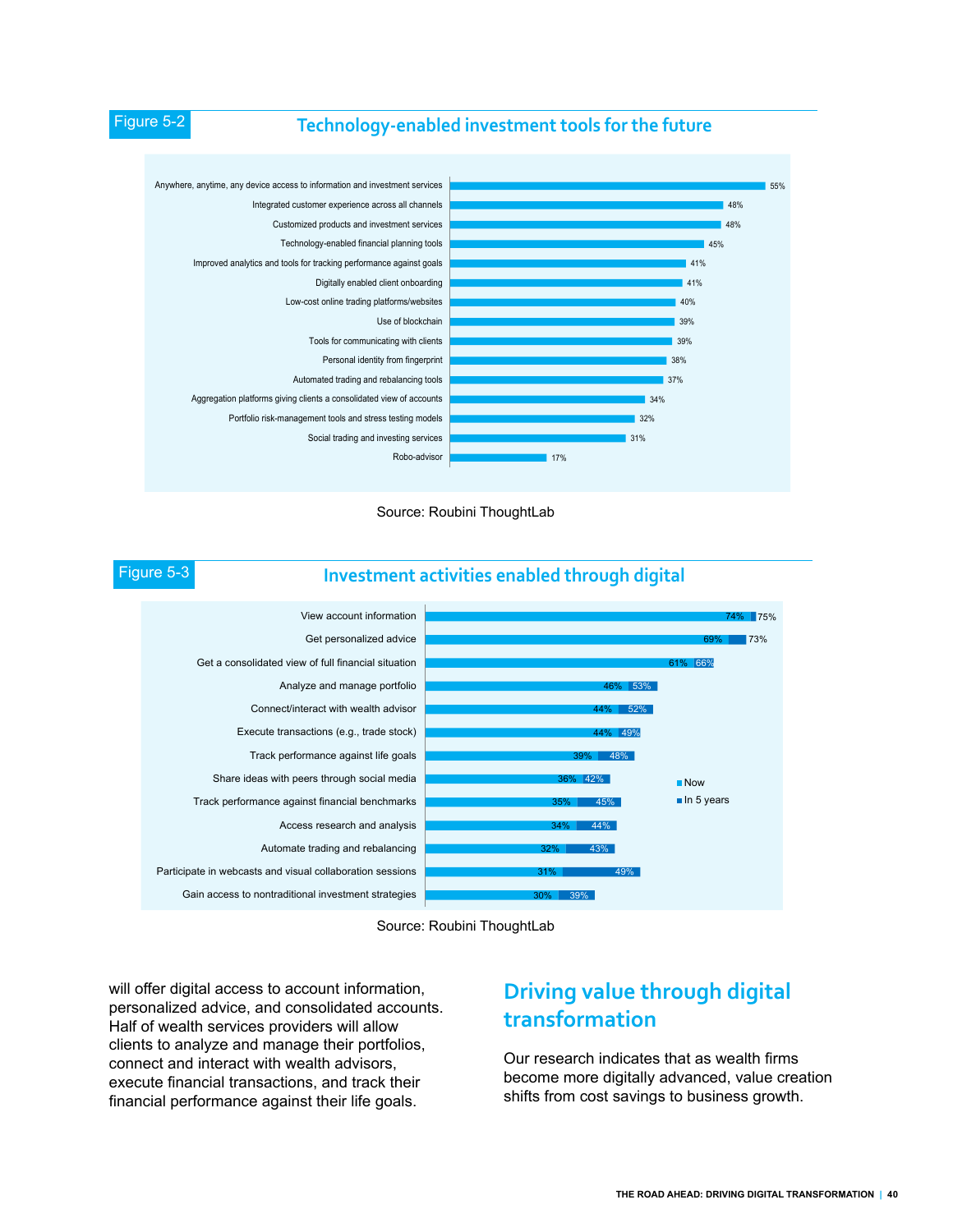#### Figure 5-4 **How digital leaders are creating value**



Source: Roubini ThoughtLab

This is evident in the key ways digital leaders (defined as firms in advanced stages of digital transformation) generate value: by boosting revenue, improving positioning, acquiring and retaining customers, and opening new distribution channels. (See Figure 5-4.)

Al Chiaradonna, SVP at SEI Wealth Platform<sup>SM</sup>, North America Private Banking, expects much larger growth from revenue gains than cost savings in the future. "Yes, there are big savings because of the cost of financial service infrastructure. But if you're talking about the long-term sustainability of the business, you've got to be thinking about revenue. If a fintech can generate \$1-2 billion, then imagine what an incumbent can do that's servicing \$20-30 billion already."

Organizations use digital technology to create value in different ways to meet their objectives. (See Figure 5-5.) For fintechs like eToro, digital technology offers a way to expand into global markets by creating products for the vast majority of underserved investors. For Pictet, it is more about using analytics to get an integrated view of customers so they can grow business with them. And for RBC, technology enables the bank to stay nimble and get products to market faster.

Amit Sahasrabudhe, RBC's Head of Wealth Management Strategy and Digital Solutions, believes it is important not to get caught up in change for the sake of change. "From a strategy perspective, we make sure that we are focused on the pockets in which we think there will be growth and in which we can serve our clients very well. And to continually adapt to our clients' needs, being able to move fast and stay nimble is key. We've set up new capabilities and new skill sets around digital labs, for example. These labs will deliver relevant products in the digital space, combining the best of what we have from a business and technology perspective. They work in a very iterative and agile way, so we can get to market faster with certain digital capabilities."

To derive the maximum value, Sahasrabudhe believes that providers should apply technology to both sides of the ledger. "Digitization can play an important role in driving costs down, whether it's through automating back- and mid-office processes, or making things more efficient through robotics. In an environment where fees are being pressured across the board, being able to maintain margins through digitization is paramount."

#### **Technologies to watch**

One area where most wealth companies – even digital leaders – need to improve is identifying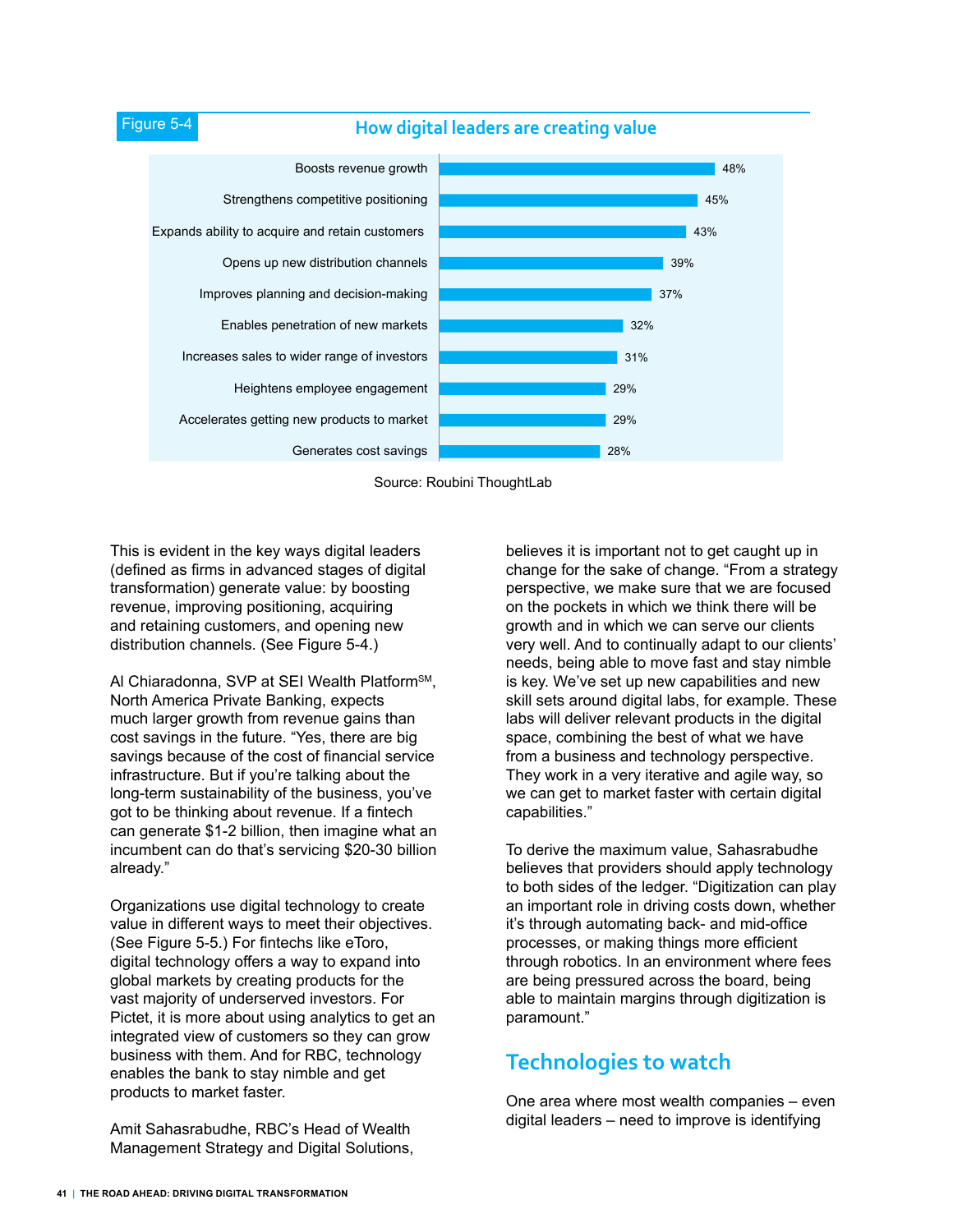#### Figure 5-5 **How different organizations derive value from technology**

| <b>Alternative</b><br><b>investment</b><br>firm | <b>Investment</b><br>advisor | <b>Fintech</b>                        | <b>Full-service</b><br>bank    | <b>Mutual fund</b><br>firm     | <b>Family</b><br>office,<br><b>Private bank</b> |
|-------------------------------------------------|------------------------------|---------------------------------------|--------------------------------|--------------------------------|-------------------------------------------------|
| Accelerate<br>innovation (49%)                  | Acquire/Retain<br>(40%)      | Globalize (33%)                       | Boost growth<br>$(50\%)$       | Globalize (43%)                | Boost growth<br>(48%)                           |
| Penetrate new<br>markets $(46%)$                | Compete better<br>(35%)      | Penetrate new<br>markets $(33%)$      | Penetrate new<br>markets (49%) | Penetrate new<br>markets (43%) | Create new<br>model (37%)                       |
| Increase sales<br>(43%)                         | Manage risk<br>(35%)         | Boost growth/<br>Manage risk<br>(31%) | Compete better<br>(46%)        | Compete better<br>$(40\%)$     | Improve<br>decision-making<br>(33%)             |

Source: Roubini ThoughtLab

emerging technologies. Only 11% of firms and 31% of digital leaders have systems in place for monitoring next-generation technologies.

Staying vigilant is the secret, according to Pictet's Capt. "If we fast forward 10 years, there will be technologies that do not exist today. The key is to catch the trends early. At Pictet, we have never been first innovators, but close

followers. We keep watching and, at the right time, jump on the wagon."

UBS is also active here. In 2013, Dirk Klee, just hired as COO, established a dedicated group to scan for emerging technologies that might threaten or enable the business. "It is a small, high-impact team," says Klee, "but you have to give them freedom."

#### **Quantifying the benefits of digital transformation**

As part of our survey, we asked wealth and asset management companies to estimate the impact that digital transformation had on their performance over the past year. The results are striking: on average, assets under management increased 5.3%, profitability grew 5.6%, and productivity rose 8.3%. The performance of digital leaders was even more impressive: Assets under management increased 7.2%, profitability 6.8%, and productivity 9.4%. By moving too slowly, digital laggards are not just jeopardizing their future, they are leaving tremendous sums of money on the table.

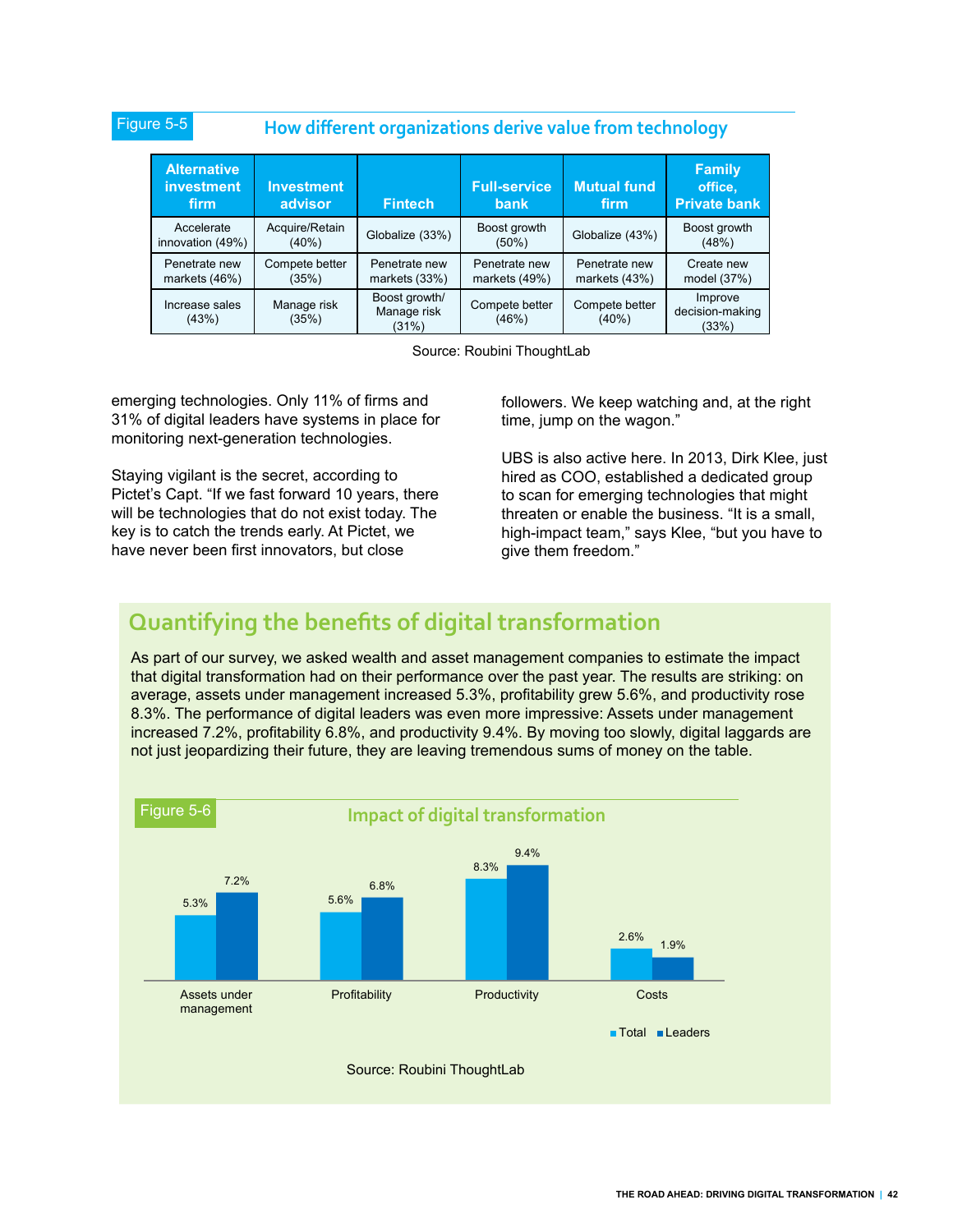Our survey examined which technologies providers are using now and in the future. (See Figure 5-7.) Our analysis shows that the "SMAC Stack" (social, mobile, analytics, and cloud) will continue to be the most commonly used technologies in the future. SMAC technologies are now utility assets used by organizations to manage their business, but offer little in the way of true differentiation.

The more influential technologies to watch are the fast-growing, smart technologies that can differentiate a customer's experience and catapult some firms ahead of others in the digital race. Our chart shows several technologies in that category, including virtual reality (set to grow by 130% in the next five years),

artificial intelligence (123%), web analytics and sentiment analysis (77%), telepresence and web collaboration tools (70%), and blockchain (43%).

"We see artificial intelligence-based solutions as the next major game-changer for the business process outsourcing sector," says Traci Mabrey, Head of Wealth Solutions at Broadridge Financial Solutions. "It could herald the future decline of pure labor arbitrage plays via lowcost centers and offshore models." Mabrey also believes that "AI will continue to be applied to revenue-generating centers, including innovation in personalized financial service."

Another leading-edge technology is blockchain, says eToro's Yoni Assia, Founder and CEO.

#### Figure 5-7 **Technologies targeted for growth by 2021**

|                                      | <b>Now</b> | Next 5 yrs % change |      |
|--------------------------------------|------------|---------------------|------|
| "Utility" technologies               |            |                     |      |
| Mobile technology                    | 65%        | 68%                 | 5%   |
| Social media                         | 64%        | 66%                 | 3%   |
| Analysis of customer behaviors       | 64%        | 68%                 | 6%   |
| Cloud technology                     | 62%        | 69%                 | 11%  |
| Big data anlaytics                   | 62%        | 70%                 | 13%  |
|                                      |            |                     |      |
| "Smart" technologies                 |            |                     |      |
| Blockchain                           | 45%        | 64%                 | 43%  |
| Predictive analytics                 | 44%        | 50%                 | 14%  |
| Real-time tracking systems           | 39%        | 47%                 | 21%  |
| ID software based on biometrics      | 28%        | 37%                 | 34%  |
| <b>Telematics</b>                    | 26%        | 45%                 | 72%  |
| Customer "path to invest" analytics  | 25%        | 32%                 | 28%  |
| Geospatial/location-based technology | 24%        | 31%                 | 26%  |
| Telepresence and web collaboration   | 23%        | 39%                 | 68%  |
| Artificial intelligence              | 22%        | 49%                 | 128% |
| Scenario modeling and stress testing | 19%        | 28%                 | 48%  |
| Micro-targeting capabilities         | 19%        | 26%                 | 41%  |

Source: Roubini ThoughtLab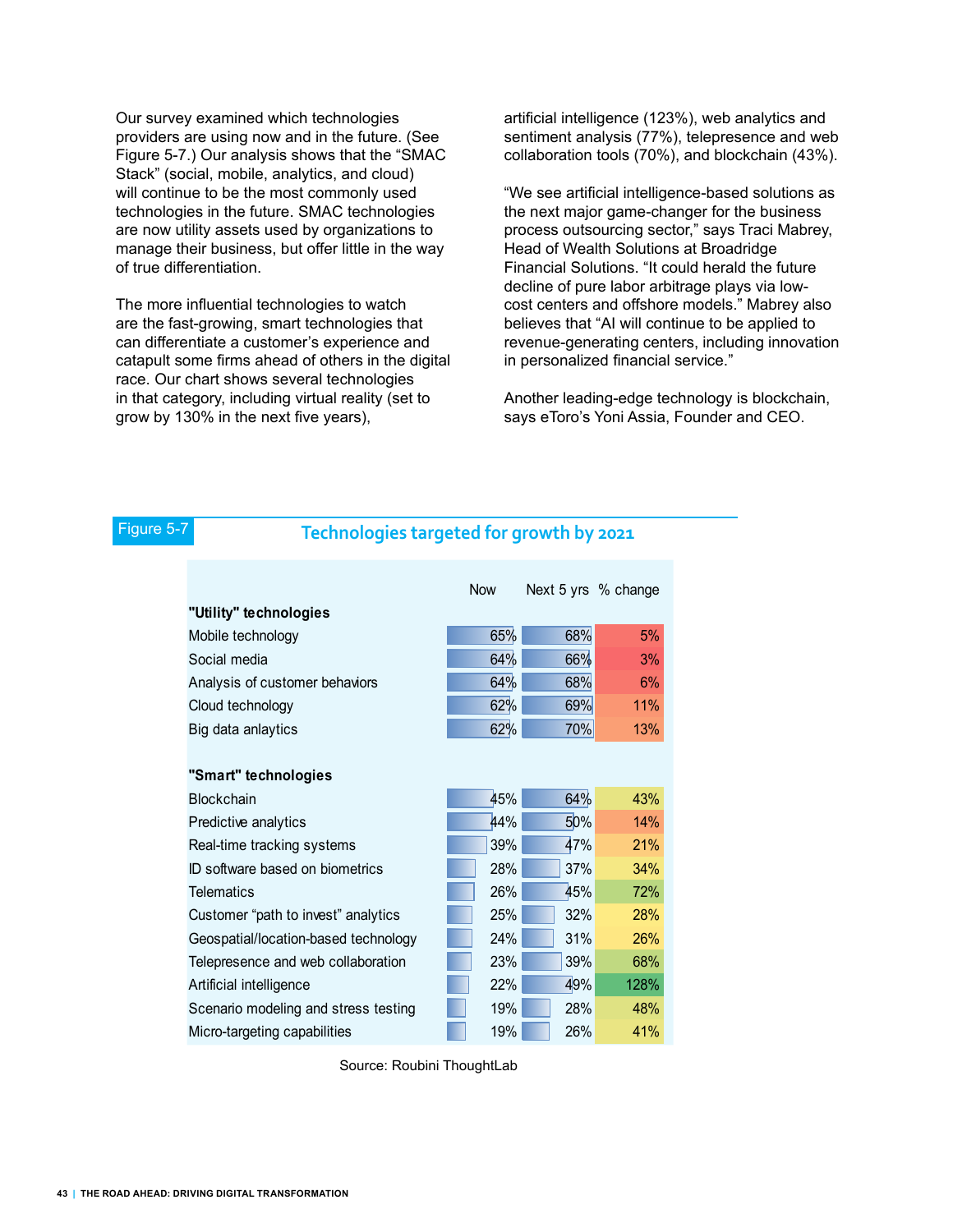### **Blockchain: the next big market disrupter**

Alex Tapscott, co-author of the book *Blockchain Revolution* and Founder and CEO of Northwest Passage Ventures, sees blockchain as a huge game-changer for the wealth profession. "We're moving from the Internet of Information to an Internet of Value where a lot of what financial services firms normally do – namely acting as a trusted intermediary between parties who may not know each other – can be significantly automated and improved. That has a direct impact on the world of investment services."

In particular, blockchains simplify the task of buying, selling, and transferring an asset, and then recording ownership. As a result, individuals can make these transactions on their own or, potentially, through wealth service firms far less expensively. This brings winners and losers, notes Tapscott. The former are "those investors who are tired of paying high fees, dealing with broker dealers and banks, lawyers and escrow agents," or those shut out of investing because they could not afford these fees. The losers, on the other hand, are those now charging for such services: "Trading in back office services, for example, is going to become streamlined, and you'll see massive margin compression," Tapscott adds.

#### **A surge of interest**

Blockchain technology is still relatively new: It was initially outlined in an academic paper only in 2008. In recent years, however, interest in it among financial services companies has exploded. Tapscott recalls that "in 2014, not a single bank or asset management company had publicly announced any interest in blockchain. Within twelve months, many banks and asset managers have done so. It's moving extraordinarily quickly." This is consistent with our survey. Already 45% of providers say that they are now exploring blockchain and 64% expect to expand their use in five years.

A few striking examples of disintermediation have already occurred. Ethereum DAO used its own blockchain technology, for example, to conduct a crowdfunding IPO that raised the equivalent of more than \$160 million in three months. The broader picture, though, is still one of widespread experimentation through technology accelerators or even huge sponsored hackathons, rather than wholesale change. As Tapscott puts it, "there's lots of tinkering and exploring going on but, in terms of actual commercial implementations, nothing yet." He expects the first such applications to come on stream near the end of this year.

#### **Unlocking blockchain benefits**

Tapscott sees two major opportunities for wealth firms. The first is simply cost-cutting. Blockchain is a less expensive way of doing a significant number of back-office tasks. A Santander report in 2015 projected that banks alone could be saving up to \$20 billion a year by 2022 just by applying the technology here.

But according to Tapscott, "The best way to look at blockchain is strategically, as a revenue opportunity." Success here will depend on learning to think in new ways. This could include using blockchain to tap into new markets, such as reaching a wider range of low-wealth investors, or even creating new types of markets. NASDAQ, for example, is using the technology to create a marketplace allowing direct trade between small-scale generators and users of renewable electricity.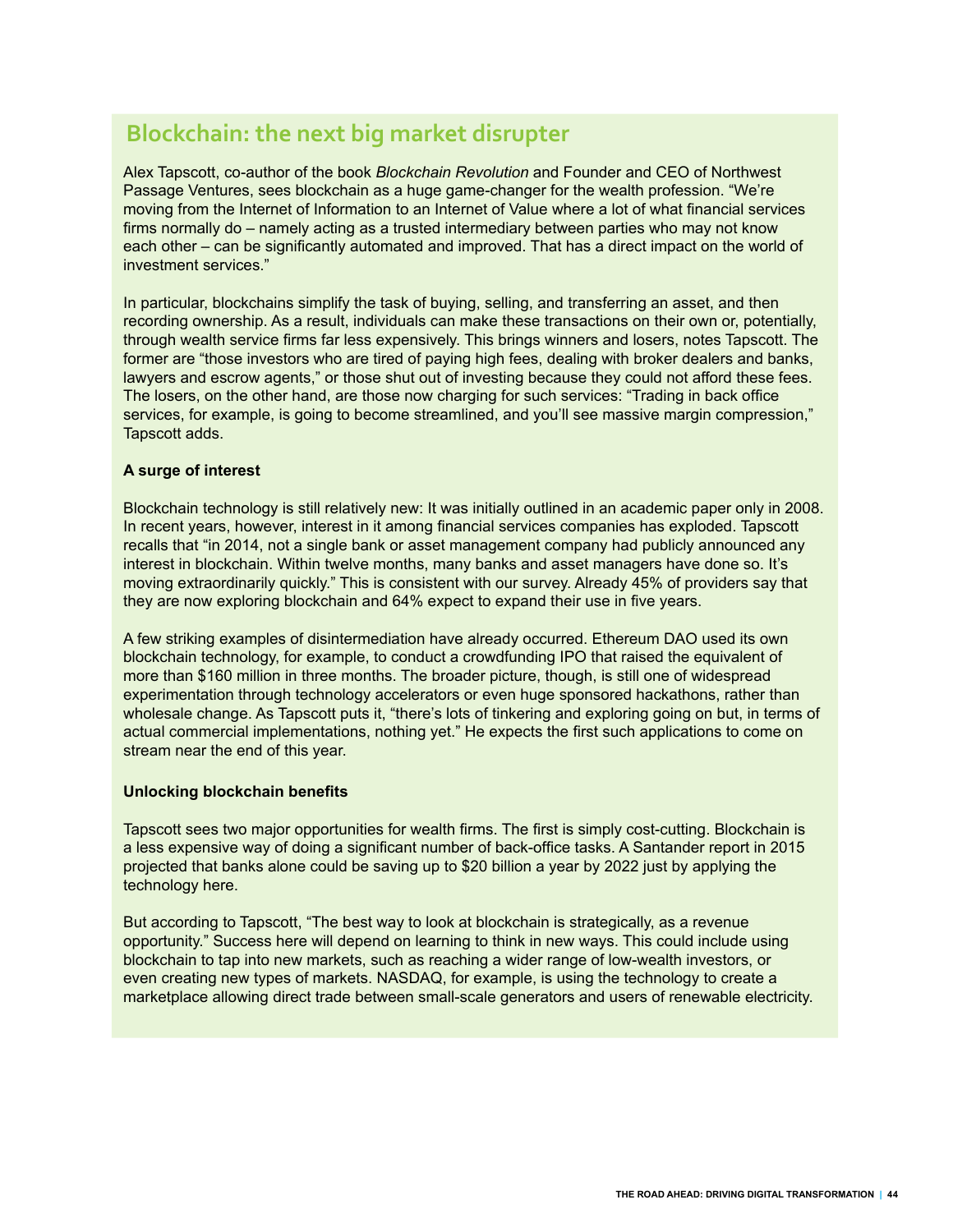"Blockchain technology makes it easy to create a financial digital asset and transfer that asset to hundreds or even hundreds of millions of people around the world. That's a revolution in the basic infrastructure of technology, which is going to significantly disrupt finance in the next 10 years." (See box on blockchain on page 44.)

### **The pace of digital transformation**

For UBS, digital transformation is a leading priority. "The challenge for us," says COO Klee, "Is really how we should prioritize our investments to transform our business quickly enough." Like UBS, the digital leaders in our survey are moving fast to reinvent themselves digitally. Most of these firms have already

defined leadership roles, acquired or developed the necessary talent, recast their strategic vision, brought IT and business units together, created a clear business case, and applied robust cybersecurity measures. The majority of digital leaders are also, not surprisingly, already generating significant revenue and cost improvements. (See Figure 5-8.)

In contrast, most digital laggards (about a third of the firms surveyed) are in earlier phases of digital development. Few are seeing major revenue gains or cost savings from their efforts yet. To catch up with the leaders, the laggards will need to act now to pick up their pace. Our survey shows that while many laggards hope to be digital leaders in the future, they may be underestimating the speed of change.



Source: Roubini ThoughtLab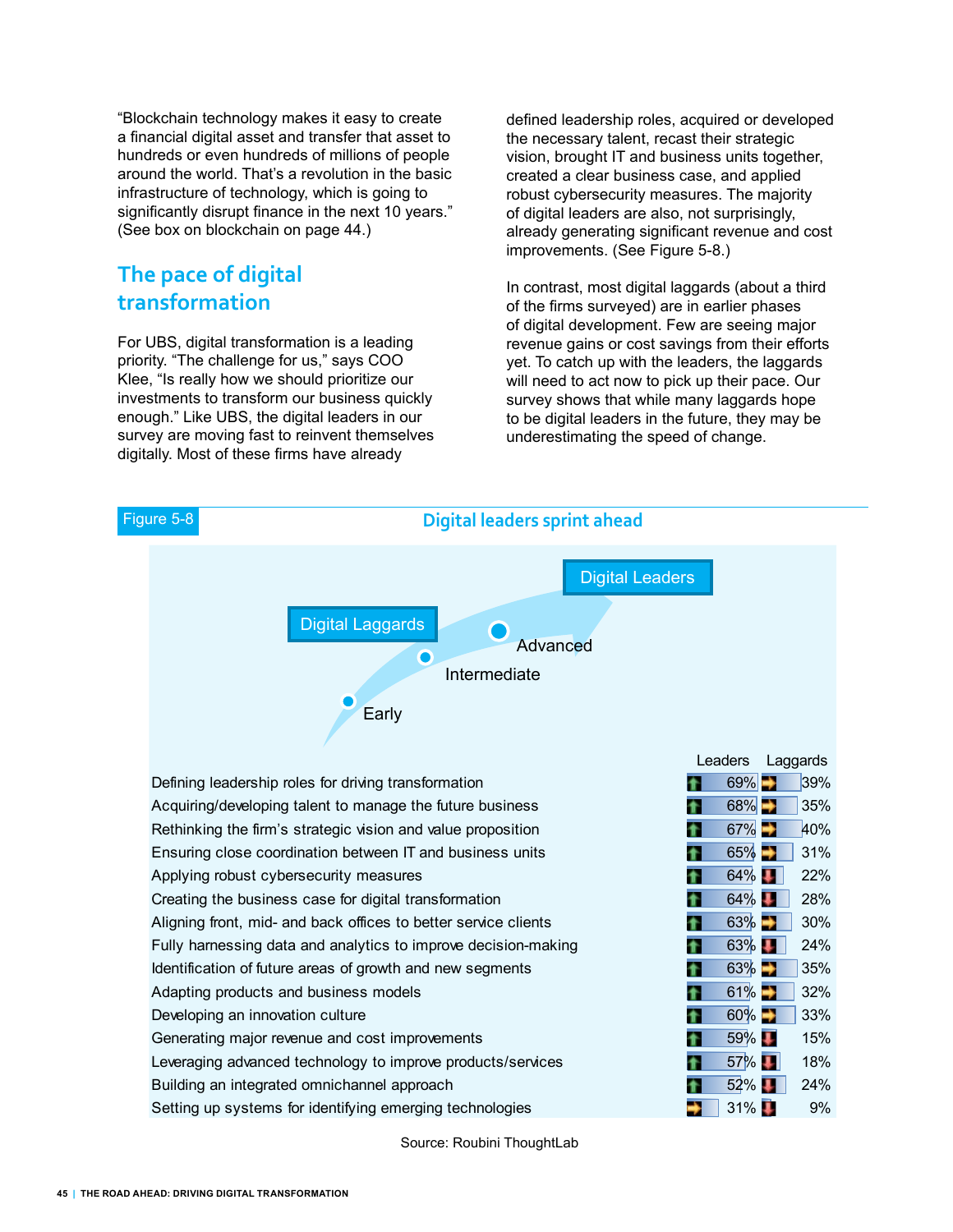### **Finding the right digital approach**

Companies are using a battery of approaches to drive their digital initiatives. Most are developing digital systems and services internally, while substantial minorities are acquiring or partnering with fintechs. Some providers are drawing on external experts or outsourcing.

Our survey shows that digital leaders are more self-reliant, while digital laggards tend to use more external support. In particular, 80% of the former digital leaders rely on in-house systems development, versus just 35% of laggards. Similarly, nearly twice as many laggards as leaders outsource digital development work. (See Figure 5-9.)

One digital leader, UBS, explains its decision to manage its digital transformation in-house, rather than team up with a fintech. As Klee recalls, "I looked at all the fintechs in the market and had three primary concerns: First, I thought we could do it better; second, fintechs aren't really about wealth management, they're in the technology business; and third, it would be hard to integrate into our bank. The risk is that you're creating a satellite on the side, which will always be a marginal effort."

Ultimately, UBS ended up renting a loft and bringing in people from the bank, along with web designers and some people from Apple and Google. "We said 'here is your task: Don't think from a bank perspective – think from a client perspective. Create for us a new digital bank. If you find stuff we actually already have in the bank that we can leverage, then do it.' The outcome was that, aside from one or two fintechs contributing to client onboarding, the whole design was done in-house on an open platform."

Some digital leaders are taking a different tack. Ping An has been among the most active in its digital transformation of any large Chinese financial firm, according to Tu, the Chief Innovation Officer. "While Ping An is not a technology company per se, through outside investments as well as strategic partners we are building our platforms by leveraging fintech technologies, offering functions such as online social trading to data analytics and cybersecurity."

Regardless of the approach, "The most important thing is to get active," according to futurist Alex Tapscott. "Start a pilot, develop partnerships within the fintech space, and become knowledgeable."



Source: Roubini ThoughtLab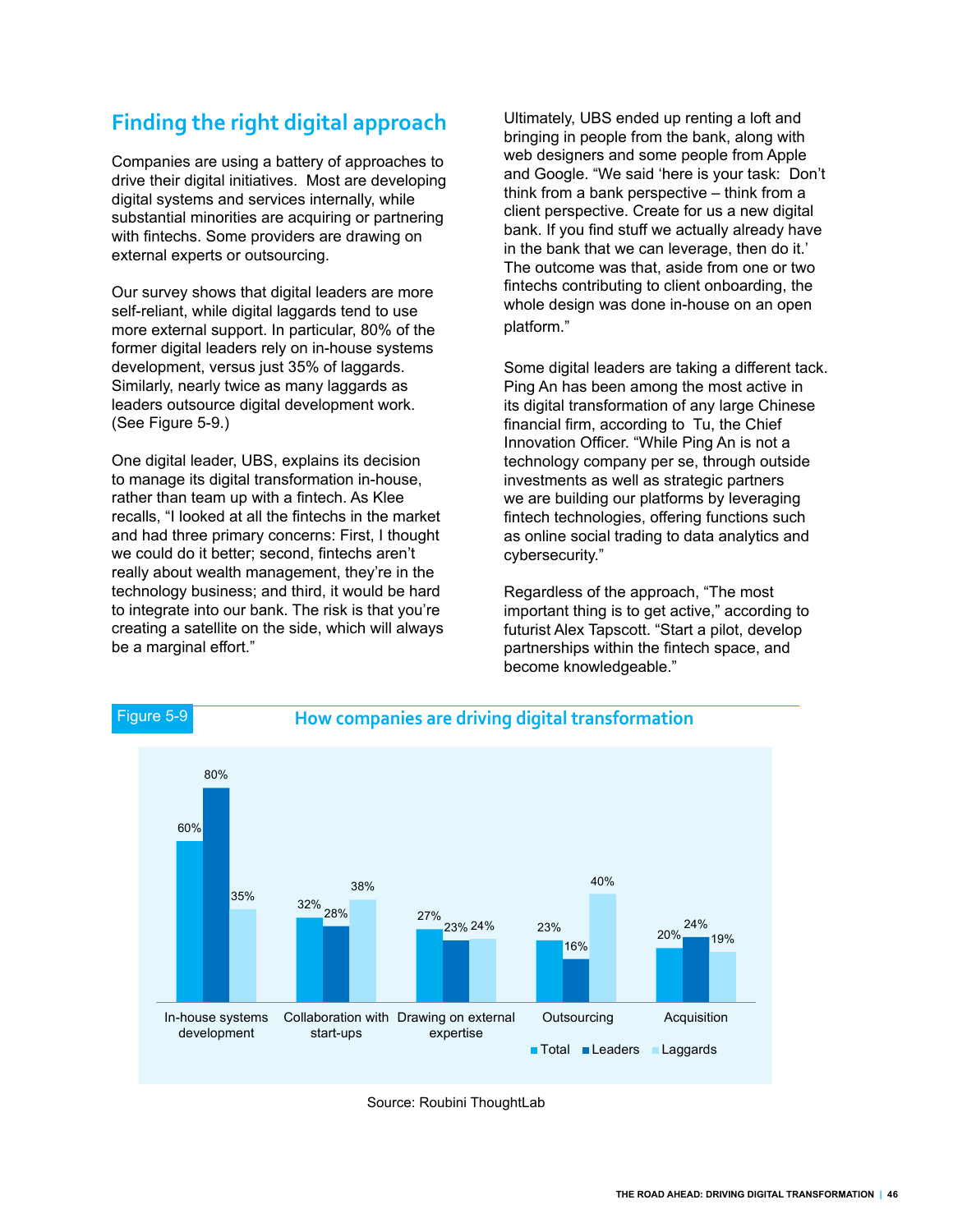### **UBS: How a 150-year-old bank is reinventing itself digitally**

When UBS, Switzerland's largest bank, began its digital transformation process, it had a very simple organizing principle, which COO Klee summed up: "Banking, especially wealth management, is all about the client, so start with the client experience. This is increasingly becoming digitally enabled. The challenge is transforming quickly enough to adapt to new client realities."

The difficulty, Klee explains, stems from the fierce competitive pressures of the marketplace and the sheer variety of services offered. "When we look at our clients' behavior, we see that they modularize, they decompose products and services, and then they pick and choose what works best for them. We need to step into that environment and find a space for ourselves where we can create a compelling value proposition for the client."

For a truly universal bank like UBS that means looking across various, sometimes siloed, business lines. "Our challenge – and opportunity – is to say, 'Here is our custody bank; here are our wealth management advisory services; here is our wealth planning team. How can we build a platform to connect everything together to best meet the needs of our client?' The successful wealth manager of the future will need to provide all of these services in a seamless way."

As Klee reflects on progress toward this goal, the transformation program, he says, "It's been very exciting. It's quite surprising how much can be accomplished so quickly and with so little money using digital technology. What we've built won't be perfect – but we'll get started and we'll learn from our mistakes. We've redesigned our culture to embrace failure in the short term the same way that startups do, constantly iterating and improving what we build. The advantage for UBS is that we have the extraordinary asset of being able to leverage and learn from our client relationships. We have over 150 years of experience serving clients. There's a lot of wisdom in this bank."

#### **Morphing into an omniprovider**

The path to digital transformation is leading to one ultimate destination: becoming an 'omniprovider' – a wealth company able to serve customers seamlessly across all channels with acompletely integrated front- and back-end. Omnichannel experiences are particularly important to millennials and other digital natives, who prefer to use multiple devices for 24/7 anywhere access. According to our survey, most digital leaders (59%) are still in the early stages of developing their omnichannel capabilities. But by 2021, 57% plan to be fully integrated omniproviders, and 30% expect to be almost there. (See Figure 5-10.)

"For me, omnichannel is the next phase of digital transformation," says UBS's Dirk Klee. "The client is on all channels, and expects that whatever one he picks, his interaction with the advisor will be seamless. When he calls his client advisor, he assumes that the advisor is totally knowledgeable about what he has just done in the digital space."

Citi's Rodolfo Castilla, Global Head of Wealth Management Products and Platforms, echoes the sentiment, "We want to create that omnichannel experience for the client. We want our financial advisor to be able to manage all those channels in a seamless way. That's the way of the future."

*"We want to create an omnichannel experience for the client. We want our financial advisor to be able to manage all those channels in a semless way. That's the way of the future."* 

-RODOLFO CASTILLA, GLOBAL HEAD OF WEALTH MANAGEMENT PRODUCTS AND PLATFORMS at CITI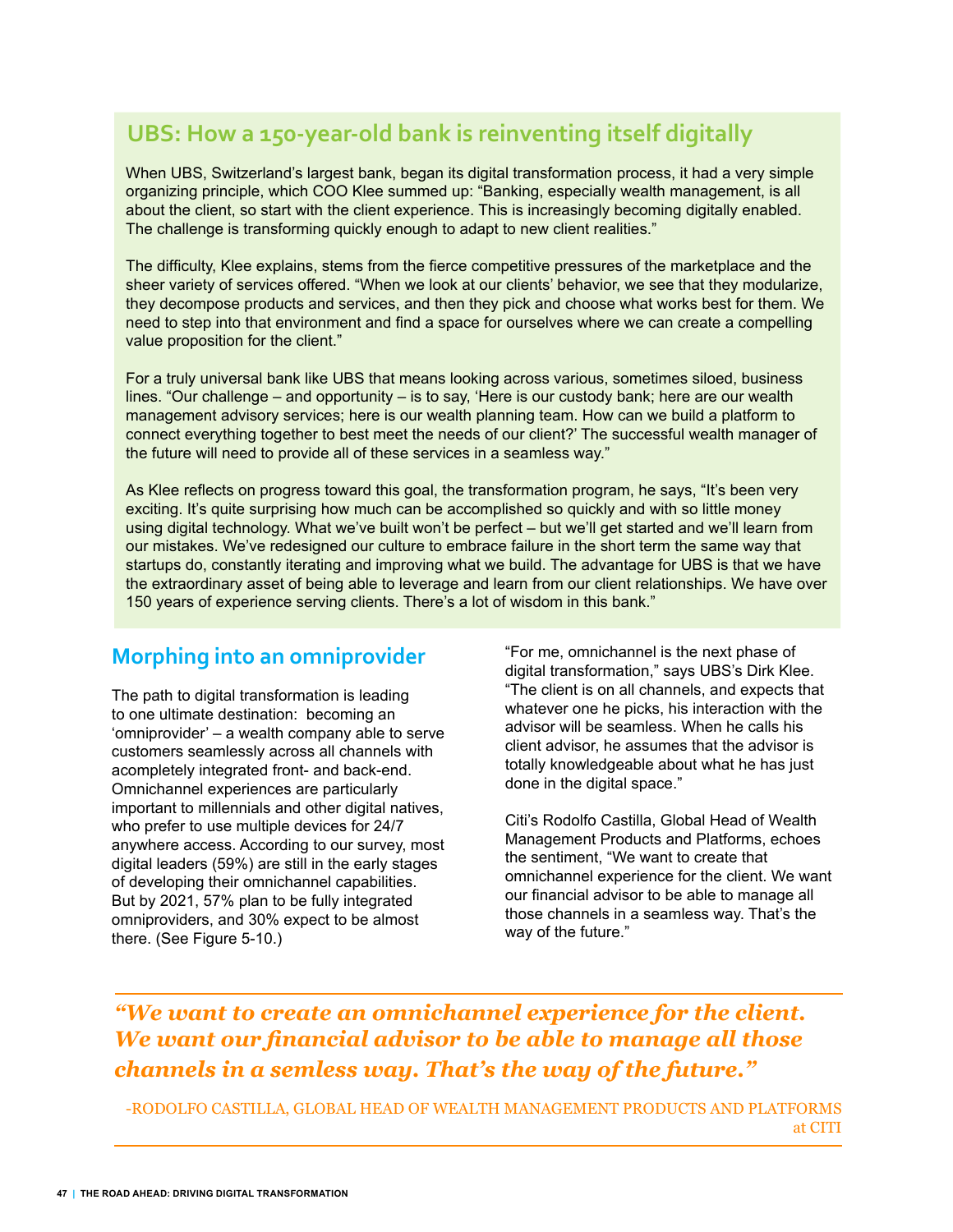



### **Going digital: Calls to action**

To understand why some digital strategies succeed, while others fail, we analyzed the responses of the digital leaders in our survey. Our research highlighted 10 critical success factors, which we grouped together to create five pathways to successful digital transformation. These pathways include an effective transformation process, customer focus, technology leadership, innovation culture, and the right people. (See Figure 5-11.)

#### **Pathway 1: Develop a clear process for digital transformation**

The transformation process begins with making a strong business case, according to one third of digital leaders surveyed. But SEI's Chiaradonna, thinks this can be tricky for incumbents. "You need a visionary leader who's willing to bet on the unknown to sign off on a business case necessary to disrupt the organization, even if tangible results from increased revenue will take some time to appear."

#### *"You need a visionary leader who's willing to bet on the unknown to sign off on a business case necessary to disrupt the organization, even if tangible results from increased revenue will take some time to appear "*

-AL CHIARADONNA, SVP at SEI WEALTH PLATFORM<sup>SM</sup>, NORTH AMERICA PRIVATE BANKING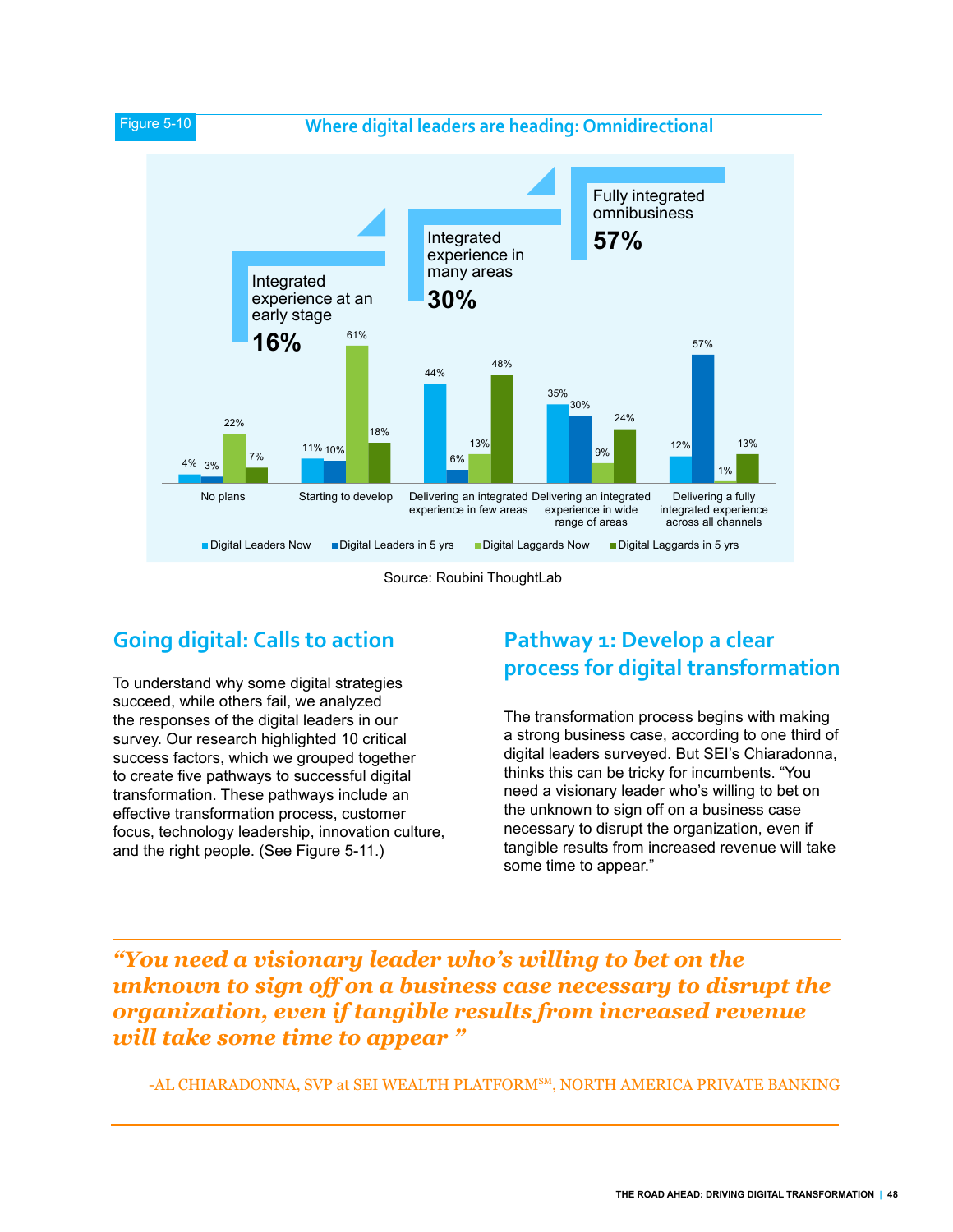

Source: Roubini ThoughtLab

Once a business case is accepted, it is important to develop a properly staged path to transformation. Cisco's Joseph Pagano, Practice Advisor, Financial Services Digital Transformation Group, offers this advice, "First, create a business architecture roadmap that aligns the business imperatives with technological capabilities across the front, middle, and back office. Then develop a 'sustainable' customer journey map that looks at those experiences in the customer journey in the future that continue to make your business unique. And third, determine the 'value at stake' by quantifying the impact of your digital investment on revenue and costs."

### **Pathway 2: Make the customer the center of gravity**

Any successful technological strategy needs to be closely aligned with a clear customer one, according to 37% of digital leaders. SEI's Barr's advice is, "Start with the end investor as the agent of change and the behavioral aspects to be enabled through technology, not the other way around."

To start the process, EY's US Wealth and Asset Management Sector Leader Marcelo Fava recommends asking core customer questions: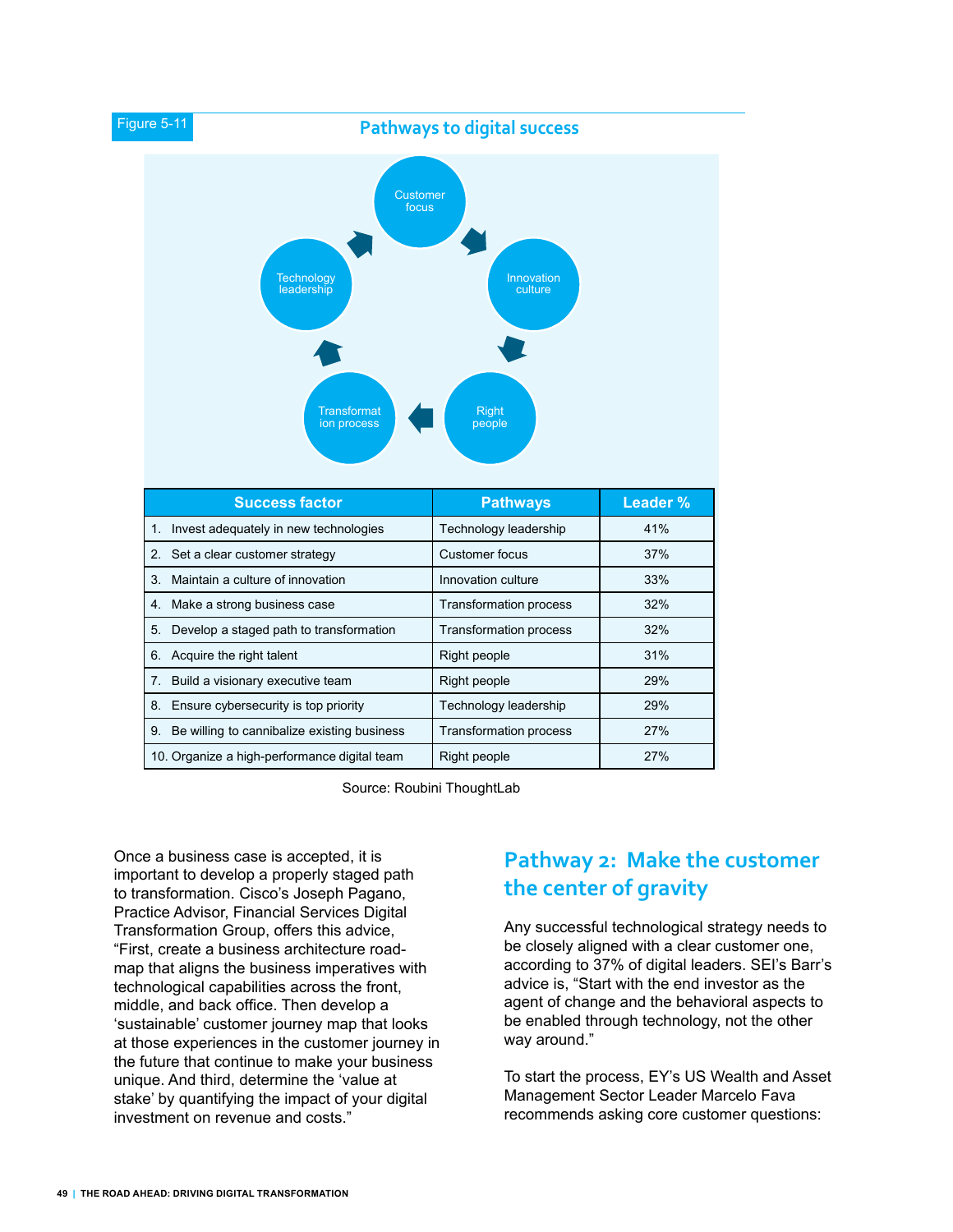### **Citi: Embracing change in the digital era**

How does one of the world's largest full-service banks adapt to an environment of rapidly accelerating change? If you're Citi, the answer lies in making a deep commitment to change from the top down. As Rodolfo Castilla, Global Head of Wealth Management Products and Platforms, frames their core philosophy, "Senior management at Citi are convinced: Either we adapt to disruption or we disappear."

Citi has embraced change in a truly global way, working through the business ramifications of digital, not just in the US and Europe but also in Asia and Latin America. To facilitate this worldwide change, a key initiative at Citi has been to incubate fintech in-house. Steven Burke, Chief Executive Officer of Citi's consumer bank, has recently created an internal unit called Citi Fintech. It brings together the best executive talent from inside the bank and partners with executives from tech companies like Amazon and Google to transform how Citi thinks about its technology platforms.

Part of Citi's plan has been to understand the full suite of fintech applications. On the advisory front, Citi is rolling out a robo-advisory channel in the US market later this year, which can be used as an end-to-end digital solution or in concert with a Citi financial advisor. Citi is also exploring two other fintech products: financial planning and aggregation, which allows clients to think holistically about their current financial balance sheet and their future goals; and payment and credit cards, which include complete digital on-boarding and account opening.

With so much change in the air, Citi has invested aggressively in training to realign its global enterprise and to empower its people to think like digital natives. This sense of aggressive urgency at Citi drives a deep commitment to transparency and clarity. As Castilla summarizes the transformation and the relentless march of fintech, "Our message is crystal clear — and everything is moving forward in that direction."

"First of all, who are our current clients, and who do we really want to serve? Then how do we want to serve them? What are the products that we will need to offer to maintain profitability and growth? And how are we going to serve a diverse range of customer segments?"

#### **Pathway 3: Aim to be a technology leader**

The top success factor for digital transformation is investing adequately in new technologies, cited by 41% of all digital leaders. UBS is a good example. According to Klee, "the bank is investing over a billion francs into the core system." Citi's CEO Michael Corbett set the tone for his bank with his now famous quote: "We see ourselves as a technology company with a banking license."

Cisco's Pagano sees this as the right approach. "What is needed is a technology architecture that provides modularity, transparency, and effective risk-profiling." He believes that old legacy

information systems built around centralized computing are no longer fit for purpose. "The new architecture provides an 'agile environment' where you have rapid deployment of new features and capabilities for external and internal use in a policy driven way that takes into account the best in cybersecurity while providing Internet scale and a world-class customer experience."

#### **Pathway 4: Nurture a culture of innovation**

Building an innovation culture is critical for success, according to 33% of digital leaders. For Ping An, a traditional insurance company based in China, this was a particular challenge. Says Daniel Tu, the Chief Innovation Officer: "Insurance companies, wherever they are based, oftentimes are perceived as stodgy. When we tried to talk about innovation and technology, it took a while to educate the CEOs of the subsidiaries and bring their mindset around."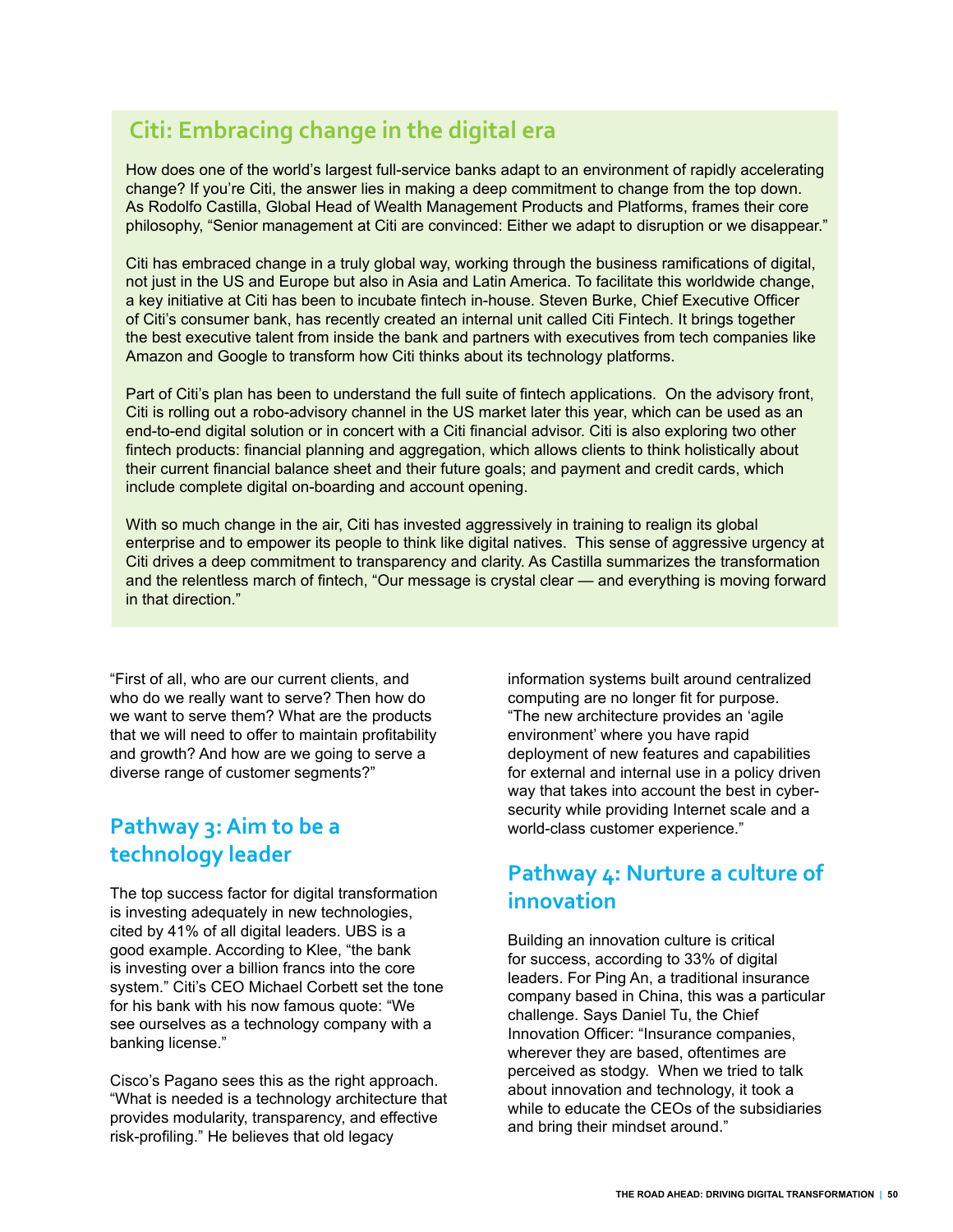To build support, Tu introduced regular blogs, monthly newsletters, and research reports that discuss important themes and fintech trends and developments, as well as their impact on the various business within the group.

Klee had a similar experience. Describing the situation on his arrival at the company, he says, "When you find people with dark suits on one side of the table and then T-shirts, jeans, long-hair guys on the other side – you know something is wrong. So we said we all have to become digital natives. We set up innovation labs around the world, where we bring banking, startups, and incubators together." Klee is seeking to drive what he calls a "failure culture" where people are willing to experiment with new ideas. (See box on UBS, page 47.)

### **Pathway 5: Bring the right people on board**

Almost a third of digital leaders (31%) think having the right talent is vital for digital transformation. Pagano agrees. "If you get people wrong, then the other pathways, like process, culture, and technology, don't matter. I don't mean just the wrong personnel, I also mean the wrong organizational model, the wrong skill sets, and the wrong personae. To me, people are the most important pathway to and pillar of digital transformation."

To stay on top, Citi's Castilla believes that investment providers should already be providing specialized training on digital technology. "Everybody should be speaking the same language. That's a key element of changing the mindset. If this has not already happened, you're in trouble." Last year, Citi launched the Citi Wharton Global Wealth Institute to provide formal wealth management training, which includes education on latest digital trends and solutions. Like Citi, Ping An also offers digital training on a daily basis through Ping An College, as well as a 24/7 online platform. As part of the process, employees are regularly assessed and certified.

### **Conclusion**

Even in normal times, wealth executives face a complex web of global economic, market, and regulatory challenges. But these are hardly normal times. Our research confirms that a seismic shift is already under way, and it is shaking the very foundation of the wealth industry: from customer expectations and product needs to advisor roles and business models. To respond successfully, investment providers will need to future proof their business against the coming shocks, starting with rethinking their strategies and products through a digital prism and building their organizations into true omniservice providers.

Going digital will not be without its challenges, but the payoff will be huge: Digital leaders report that last year, digital applications increased AUM by 7.2% and profits by 6.8%. Becoming a digital leader will not only drive performance, it will reserve your place in the transformed playing field of 2021.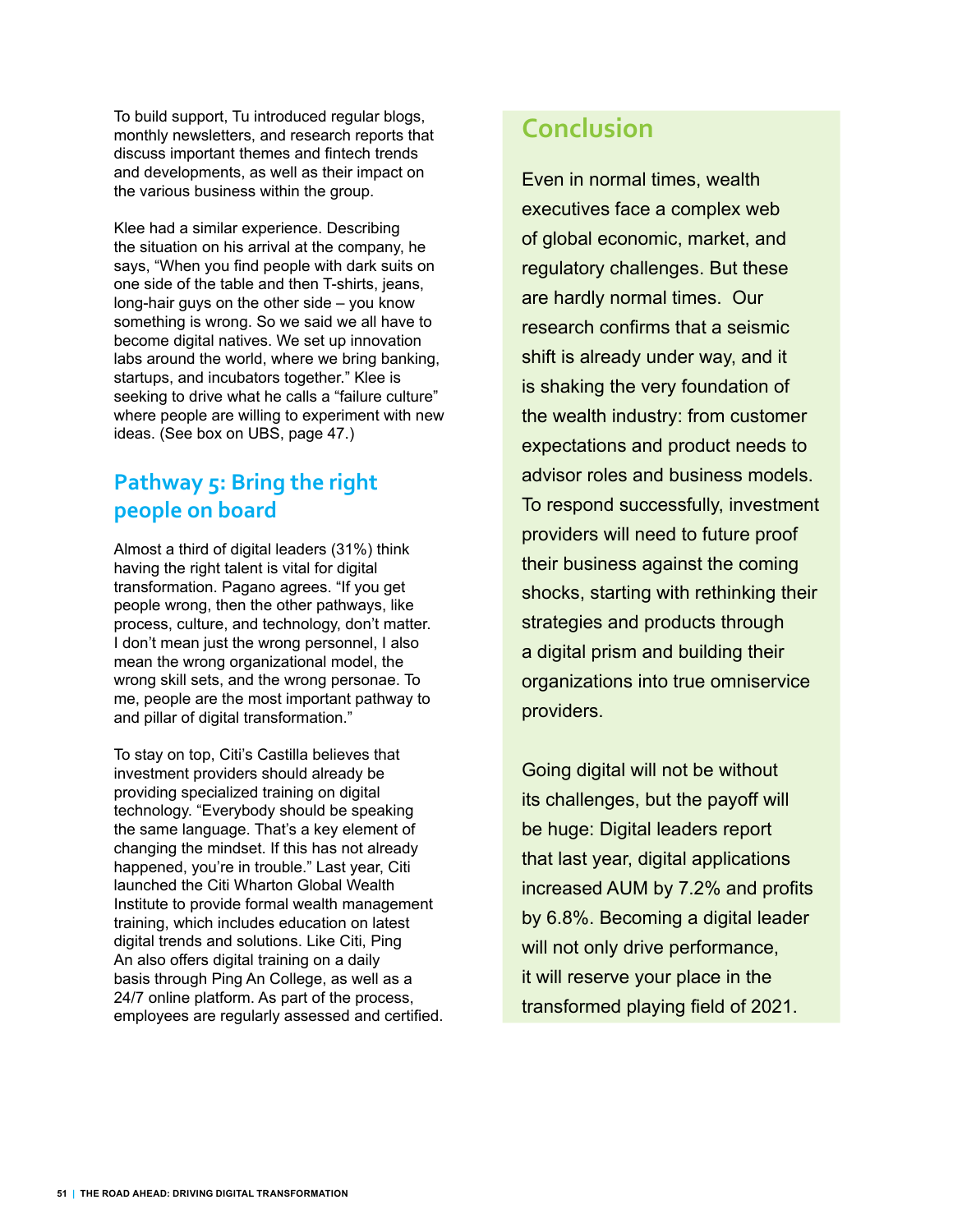# **Appendix**

#### **About the research**

To provide a clear vision of the future supported by evidence, Roubini ThoughtLab conducted a rigorous research program from March to July 2016. The research pillars are outlined below:

#### **1. Survey of 2000 investors**

We surveyed a total of 2,000 investors across 10 leading markets, including the US, the UK, Germany, Australia, China, Hong Kong, Mexico, Canada, Switzerland, and Japan. Respondents represented a cross-section of investors with different levels of investable assets: the mass affluent, with under \$1 million; high-net-worth investors with \$15 million; very-highnet-worth investors with \$15-30 million, and ultra-high-net-worth with over \$30 million. The sample was also multi-generational, including millennials (34 years old or younger), Gen X (ages 35- 54), and baby boomers (older than 55). Respondents also varied by gender, occupation, marital status, and number of dependents.

#### **2. Survey of 500 investment providers**

We also surveyed 500 wealth services providers, spread across the same countries as in the investor survey. The sample included a range of investment providers, including full-service banks, mutual funds, alternative investment firms, fintechs, investment advisors, private banks, and family offices. The survey was completed by CEOs and other C-level executives and their direct reports, representing a cross-section of functions, including investment, finance, operations, and technology. Survey respondents come from firms of varying sizes, from fewer than 500 employees to more than 5,000. Similarly, these companies have varying levels of assets under management (AUM), from less than \$1 billion to \$100 billion or more in AUM.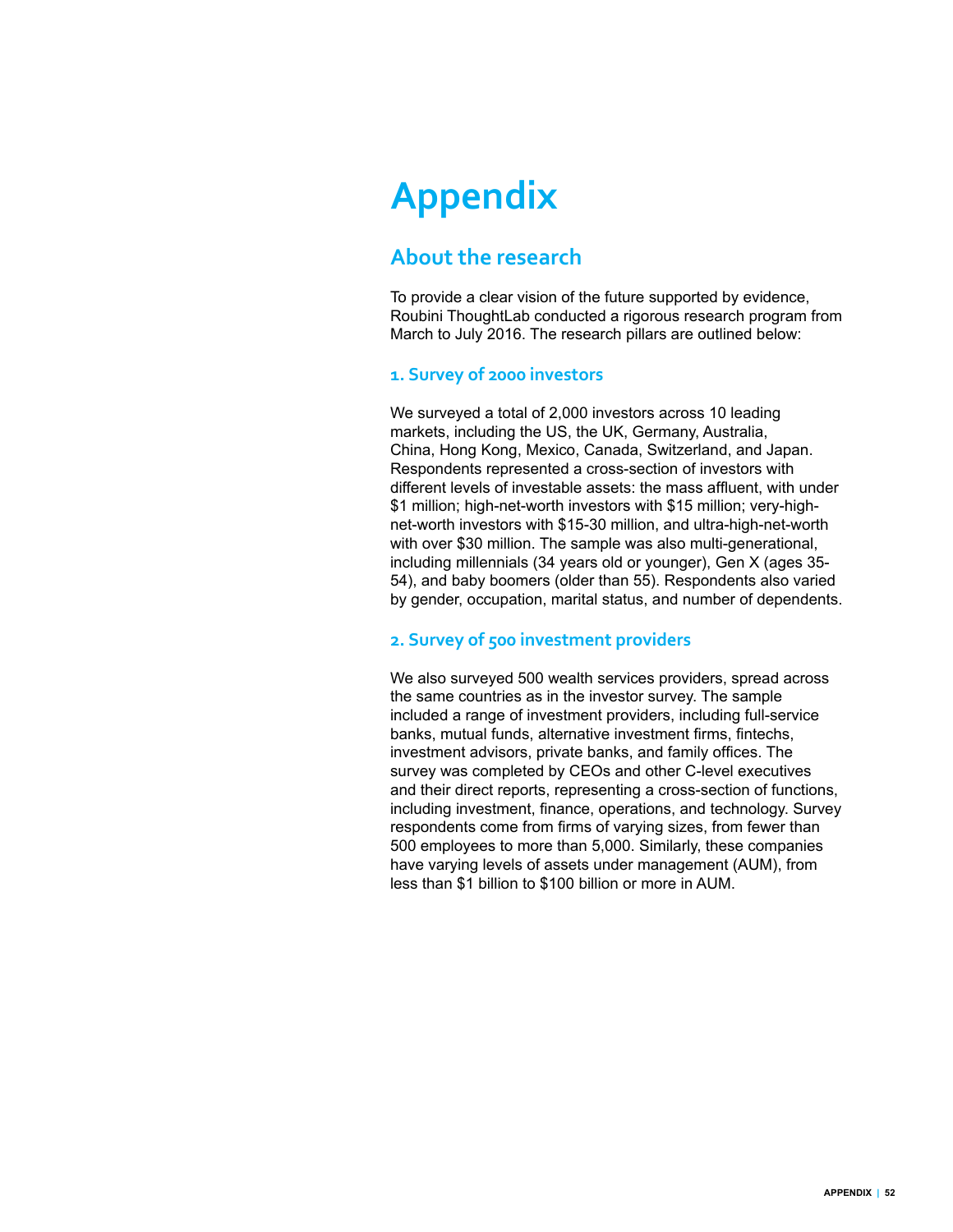#### **3. Advisory meetings and in-depth personal interviews**

We conducted two advisory meetings and one-on-one interviews involving 30 industry leaders, including full-service banks, mutual fund companies, fintechs, investment advisors, private banks, and consultancies. This vital qualitative research provided insights into how firms are re-shaping their strategies, processes, and services to meet new market realities. Advisors and interviewees included the following:

- Alpha Wealth Strategies
- Bank of Montreal
- Bank of Singapore
- Bank of Tokyo-Mitsubishi
- **Barclays**
- Berenberg Bank
- **Betterment**
- **Broadridge**
- CFA Institute
- Cisco
- Citi Private Bank
	- eToro
- EY
- Financial Engines
- Harvard Business School
- Julius Baer
- LearnVest
- **LPL Financial**
- MRA Associates
- Pictet
- Ping An Group
- Putnam Investments
- Quadratic Capital
- RBC
- **Schroders**
- SEI Investments
- State Street
- Tapscott Group
- UBS
- UFG
- Vanguard
- Warburg Pincus

#### **4. In-depth economic analysis and modeling**

To extrapolate trends from our statistical findings and interviews, our team of economists, headed by noted economist Dr. Nouriel Roubini, analyzed key economic drivers behind global wealth patterns. Based on their rigorous analysis, we forecast future wealth trends and their impact in key markets.